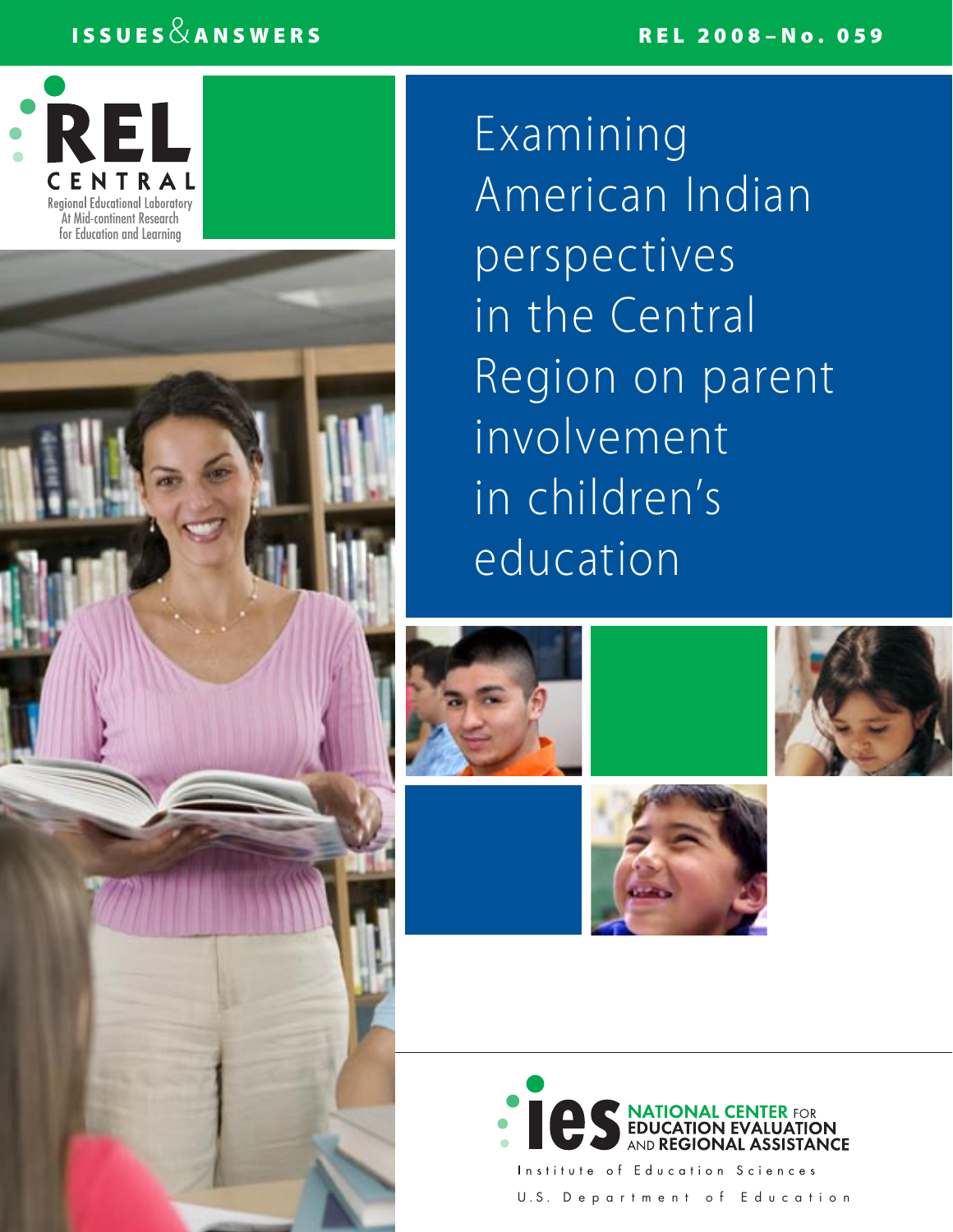



# Examining American Indian perspectives in the Central Region on parent involvement in children's education

**August 2008**

**Prepared by**

**Dawn M. Mackety Mid-continent Research for Education and Learning**

**Jennifer A. Linder-VanBerschot Mid-continent Research for Education and Learning**



Institute of Education Sciences U.S. Department of Education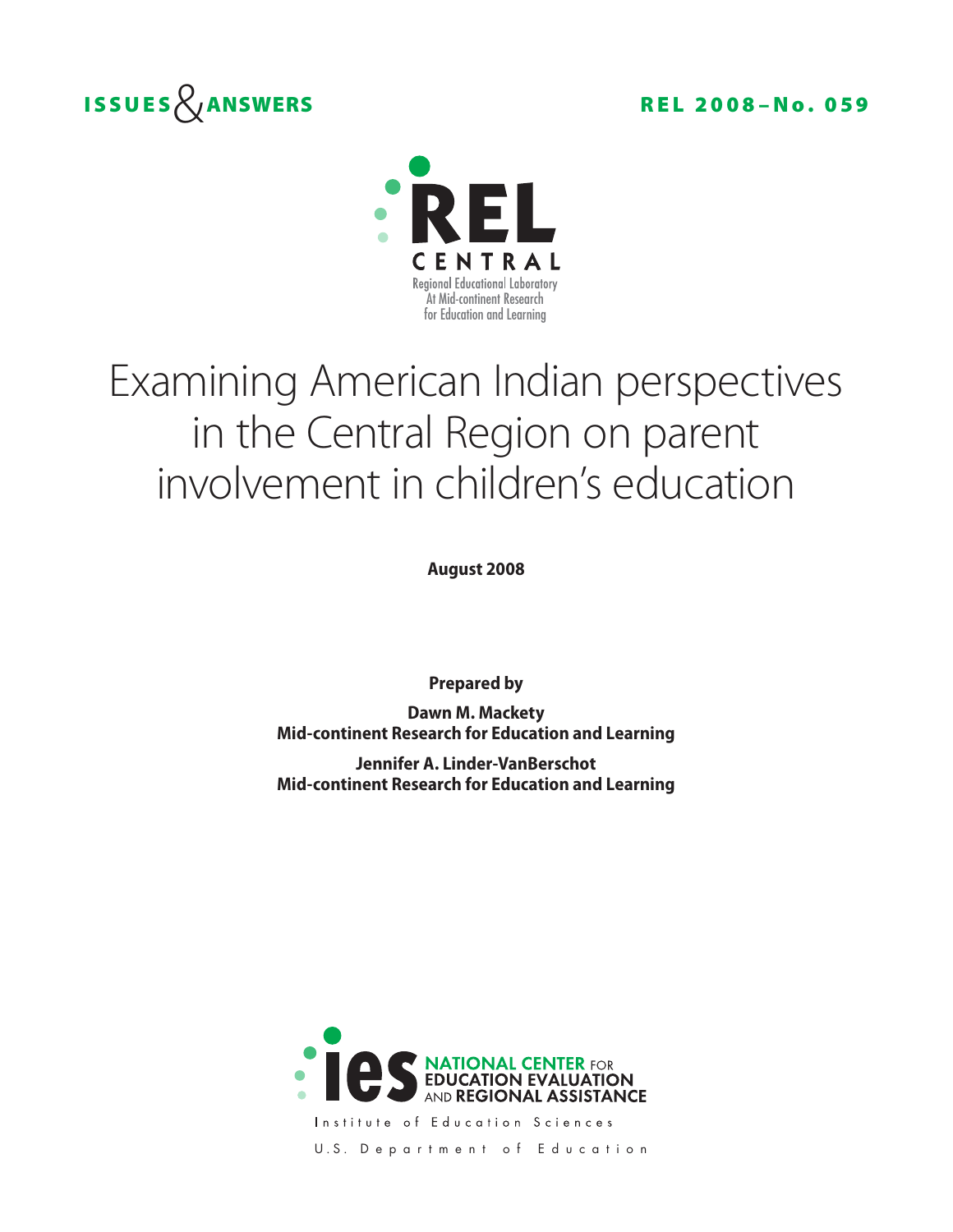

**Issues & Answers** is an ongoing series of reports from short-term Fast Response Projects conducted by the regional educational laboratories on current education issues of importance at local, state, and regional levels. Fast Response Project topics change to reflect new issues, as identified through lab outreach and requests for assistance from policymakers and educators at state and local levels and from communities, businesses, parents, families, and youth. All Issues & Answers reports meet Institute of Education Sciences standards for scientifically valid research.

## August 2008

This report was prepared for the Institute of Education Sciences (IES) under Contract ED-06-CO-0023 by Regional Education Laboratory Central administered by Mid-continent Research for Education and Learning. The content of the publication does not necessarily reflect the views or policies of IES or the U.S. Department of Education nor does mention of trade names, commercial products, or organizations imply endorsement by the U.S. Government.

This report is in the public domain. While permission to reprint this publication is not necessary, it should be cited as:

Mackety, D. M., and Linder-VanBerschot, J. A. (2008). *Examining American Indian perspectives in the Central Region on parent involvement in children's education* (Issues & Answers Report, REL 2008–No. 059). Washington, DC: U.S. Department of Education, Institute of Education Sciences, National Center for Education Evaluation and Regional Assistance, Regional Educational Laboratory Central. Retrieved from http://ies.ed.gov/ncee/edlabs.

This report is available on the regional educational laboratory web site at http://ies.ed.gov/ncee/edlabs.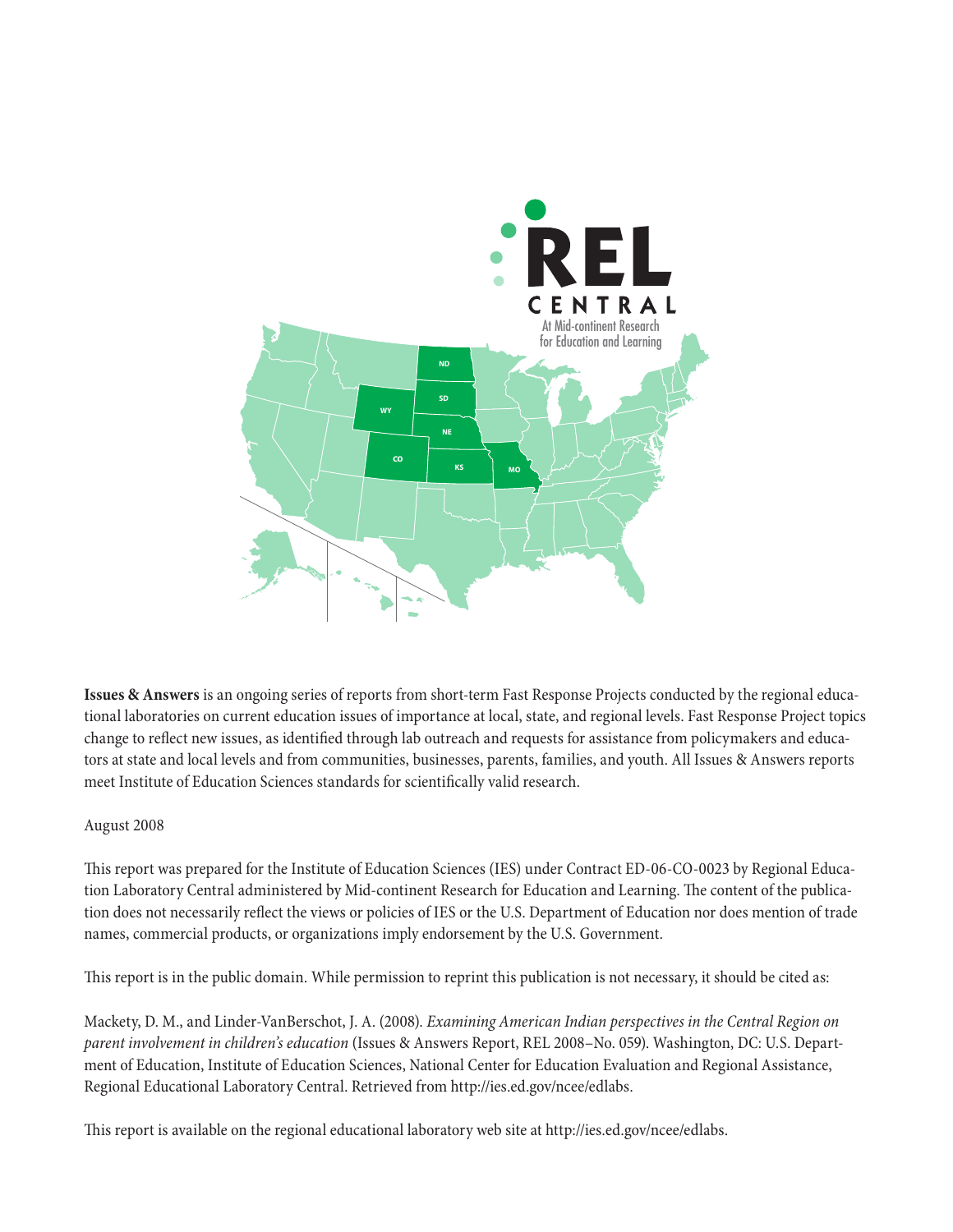## *Summary*

## **Examining American Indian perspectives in the Central Region on parent involvement in children's education**

**This study examines American Indian parents' perceptions of parent involvement in their children's education and factors that may encourage or discourage involvement.**

A better understanding of American Indian parent involvement was considered as a possible solution to narrow the achievement gap for American Indian students. Five focus groups, consisting of 47 self-selected parents, were conducted in one state in the Central Region. Factors perceived to encourage parent involvement included a caring, supportive, and communicative school staff and culturally respectful environment; access to American Indian programs, resource centers, after school activities, and clubs; and the presence of an advocate or liaison in each school. Factors perceived to discourage parent involvement included feeling unwelcome or intimidated at the school and perceptions of racism and discrimination; experiencing scheduling, transportation, childcare, and financial difficulties; and having prior negative experiences in their own or their children's education.

Parent involvement is recognized as an important factor in encouraging student achievement (No Child Left Behind Act 2002). However, a survey by the National Center for Education Statistics found that in public

schools with 25 percent or more American Indian students, teachers identified lack of parent involvement as one of their schools' three most serious problems (Freeman and Fox 2005). In the Central Regional Educational Laboratory seven-state service region (Colorado, Kansas, Missouri, Nebraska, North Dakota, South Dakota, and Wyoming), where American Indian students' performance on state and national assessments lags behind that of their White peers, policymakers and educators have acknowledged the need for research-based assistance in understanding how to effectively involve American Indian parents in improving education outcomes for their children. The Mid-continent Regional Advisory Committee (2005) identified parent involvement as a priority in areas where cultural issues impede student achievement. At an August 2007 meeting state-level policymakers identified as a high priority the need for research-based assistance on American Indian education and ways to close the achievement gaps among ethnic groups.

To begin to address the regional need to close the achievement gap for American Indian students and specifically to effectively engage American Indian parents in their children's education, parent perceptions about involvement are needed. This study starts with parent perceptions because of the history of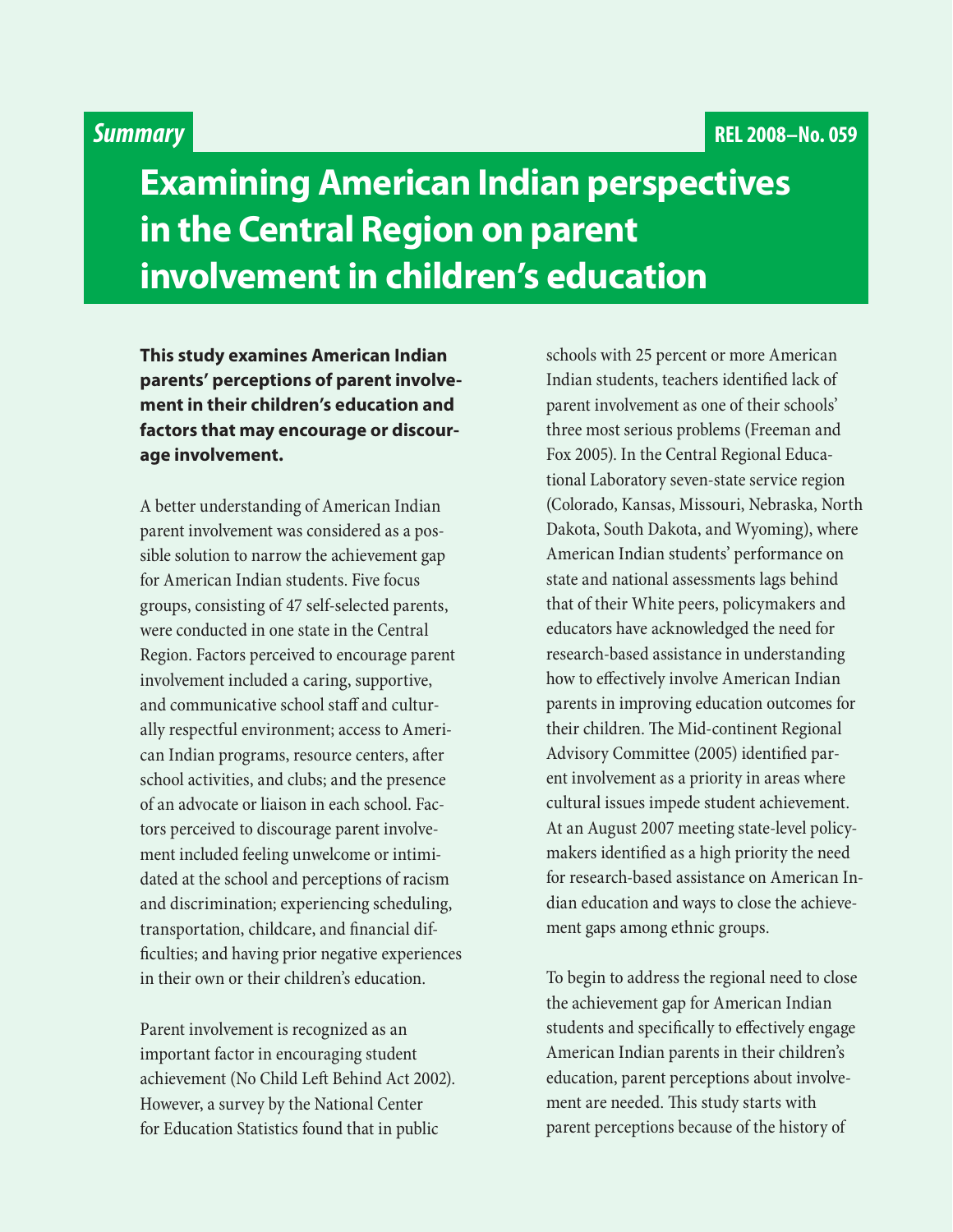American Indian education, which alienated many parents from schools, and because of the lack of relevant current research in this area. The purposes of the study were to examine how Central Region American Indian parents perceived parent involvement and to understand what encourages or discourages their involvement.

Two Central Region communities were selected for data collection, based on the expressed interest of the state education administrator and the support of the state Office of Indian Affairs. Additional criteria for selection included high populations of American Indian students (American Indian student enrollment exceeding 2 percent of the student population) and permission from school district administrators. Recruitment letters were sent to 200 eligible American Indian parents from their school district's office of Indian education. Forty-seven self-selected American Indian parents, reflecting seven tribes from nine reservations, participated in five focus groups.

An interview protocol guided focus group discussions around four main research questions:

- 1. What do American Indian parents perceive as parent involvement in their children's education?
- 2. Why do American Indian parents get involved?
- 3. What do parents perceive as barriers to involvement?
- 4. Which school strategies do parents perceive encourage involvement?

Researchers audiotaped the focus group discussions, transcribed the tapes, and checked the transcripts against the tapes. They identified and organized key themes within and across focus groups and then developed the findings from those themes. The process was repeated several times to ensure that the findings accurately reflected the focus group discussions. Researchers used data from the demographics database, field notes, transcripts, coded themes, and sample quotations. Findings were organized into key themes around the research questions as follows:

- 1. What do American Indian parents perceive as parent involvement?
	- School-oriented involvement
		- Communicating about children.
		- Attending student-centered events.
		- Volunteering.
		- Advocating for their children.
	- Home-oriented involvement
		- Showing interest in children's education and life.
		- Helping with school work.
		- Encouraging and rewarding children to do their best.
		- • Reading with children.
		- Meeting children's needs.
		- Involving the extended family and community.
- 2. Why do American Indian parents get involved?
	- • To help children succeed and build confidence.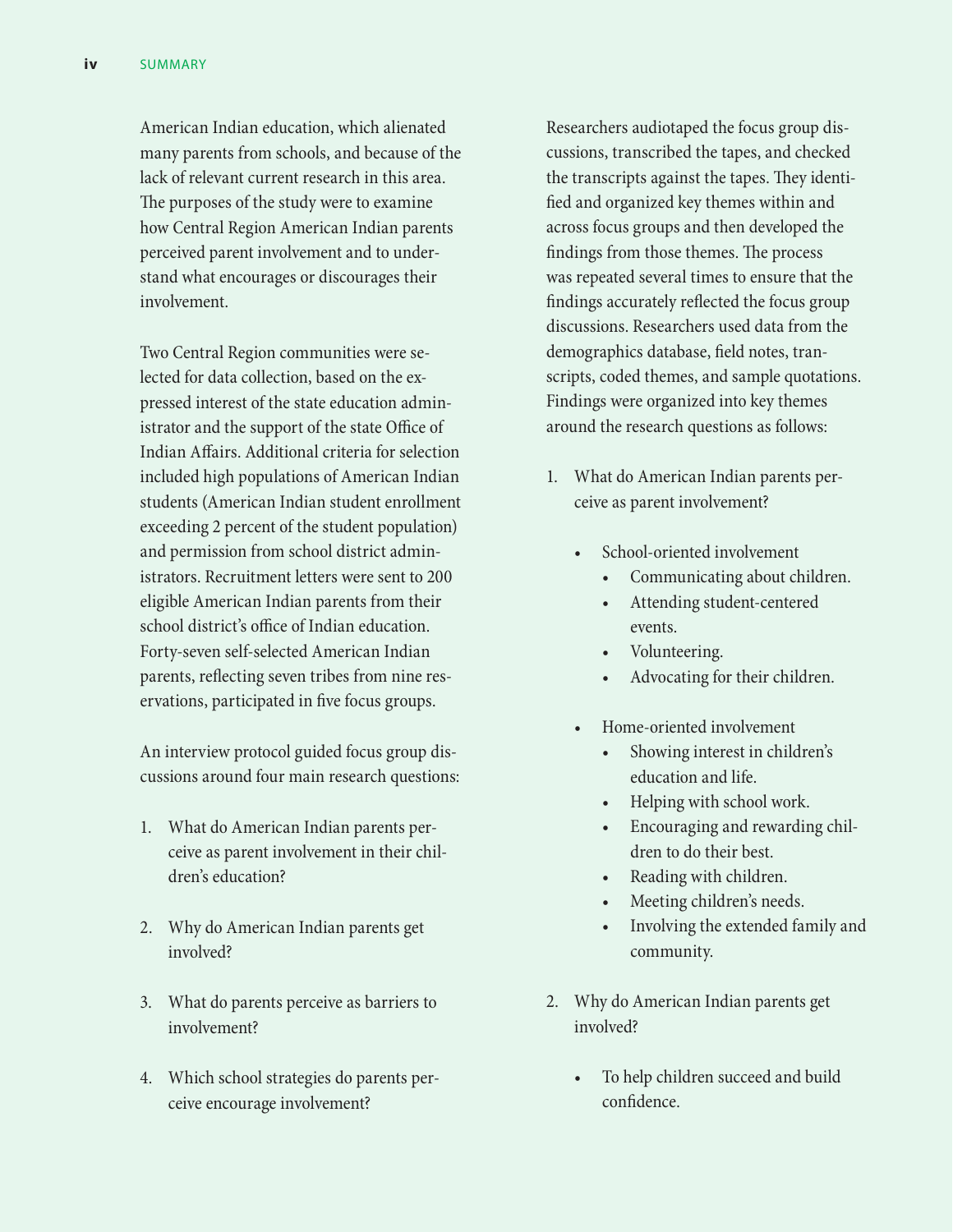- To stay connected with the school.
- • To monitor children's progress.
- To address a problem.
- To respond to schools' invitation or welcoming environment.
- 3. What do parents perceive as barriers to involvement?
	- School-oriented barriers
		- • Unwelcoming school environment (feeling unwelcome or intimidated at the school).
		- Previous negative experience with education (parents' own or their children's).
		- • Perceptions of a school's lack of cultural sensitivity.
		- Different styles of interpersonal communication.
	- • Home-oriented barriers
		- Experiencing scheduling, transportation, childcare, and financial difficulties.
- 4. Which school strategies do parents perceive encourage involvement?
	- • Printed and electronic correspondence.
	- Communications about children.
	- School staff respectful of parents' educational and cultural values.
	- Open-door policy.
- • Culturally respectful environment.
- Cultural activities and resources, including American Indian programs, resource centers, after school activities, clubs for children and families, and an advocate or liaison at the school to welcome and assist American Indian parents and children.

Many aspects of American Indian parent involvement were largely consistent with the literature on parent involvement in the general population as well as in other minority cultures. This study found that parent involvement was additionally influenced by parent-school differences in values and communication styles, perceptions of cultural competency in the staff and curricula, and a history of American Indian education policy of coercive assimilation that continues to influence parents.

The challenges of increasing American Indian parent involvement are complex, residing in the overlay—and sometimes clash—of cultures in the public schools. This study provides an initial step toward understanding American Indian parent involvement. It is important to keep in mind that this study reflects the perspectives of American Indian parents; it does not include the perspectives of school personnel or their responses to these findings. This report is intended for researchers, educators, and parents of American Indian students, as a basis for further research and informed dialogue to increase American Indian parent involvement and student academic achievement.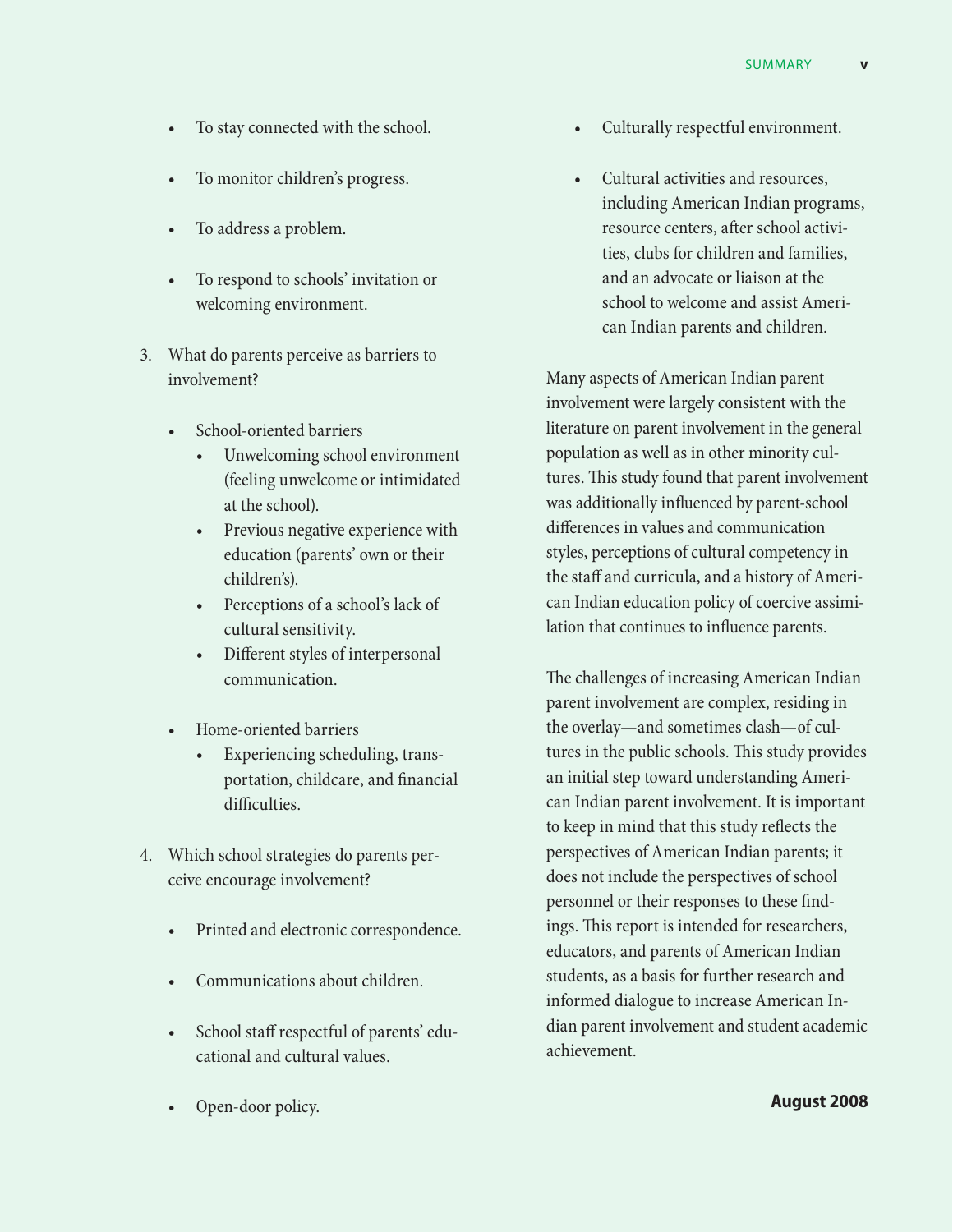## **Table of contents**

| Why this study?<br>1<br>History and conditions of American Indian education<br>1<br>Defining parent involvement<br>2<br>Issues of parent involvement<br>$\overline{4}$                                                                                                                                                        |
|-------------------------------------------------------------------------------------------------------------------------------------------------------------------------------------------------------------------------------------------------------------------------------------------------------------------------------|
| Research questions<br>4<br>What we learned from parents<br>5<br>What do American Indian parents perceive as parent involvement?<br>5<br>Why do American Indian parents get involved?<br>What do parents perceive as barriers to involvement?<br>9<br>Which school strategies do parents perceive encourage involvement?<br>11 |
| Conclusion<br>16<br>Limitations of the study<br>17<br>Future research<br>17                                                                                                                                                                                                                                                   |
| Appendix A Research methods<br>18                                                                                                                                                                                                                                                                                             |
| The literature on American Indian parent involvement<br>Appendix B<br>23                                                                                                                                                                                                                                                      |
| Focus group protocol<br>29<br>Appendix C                                                                                                                                                                                                                                                                                      |
| Focus group summaries<br>32<br>Appendix D                                                                                                                                                                                                                                                                                     |
| <b>Notes</b><br>39                                                                                                                                                                                                                                                                                                            |
| <b>References</b><br>41                                                                                                                                                                                                                                                                                                       |
| <b>Boxes</b>                                                                                                                                                                                                                                                                                                                  |
| Study methods<br>$\mathfrak{Z}$<br>$\mathbf{1}$                                                                                                                                                                                                                                                                               |
| Office of Management and Budget burden statement for the focus group data collection<br>18<br>A1                                                                                                                                                                                                                              |
| American Indian parent participation focus group sample sizes, 2007<br><b>Table A1</b><br>19                                                                                                                                                                                                                                  |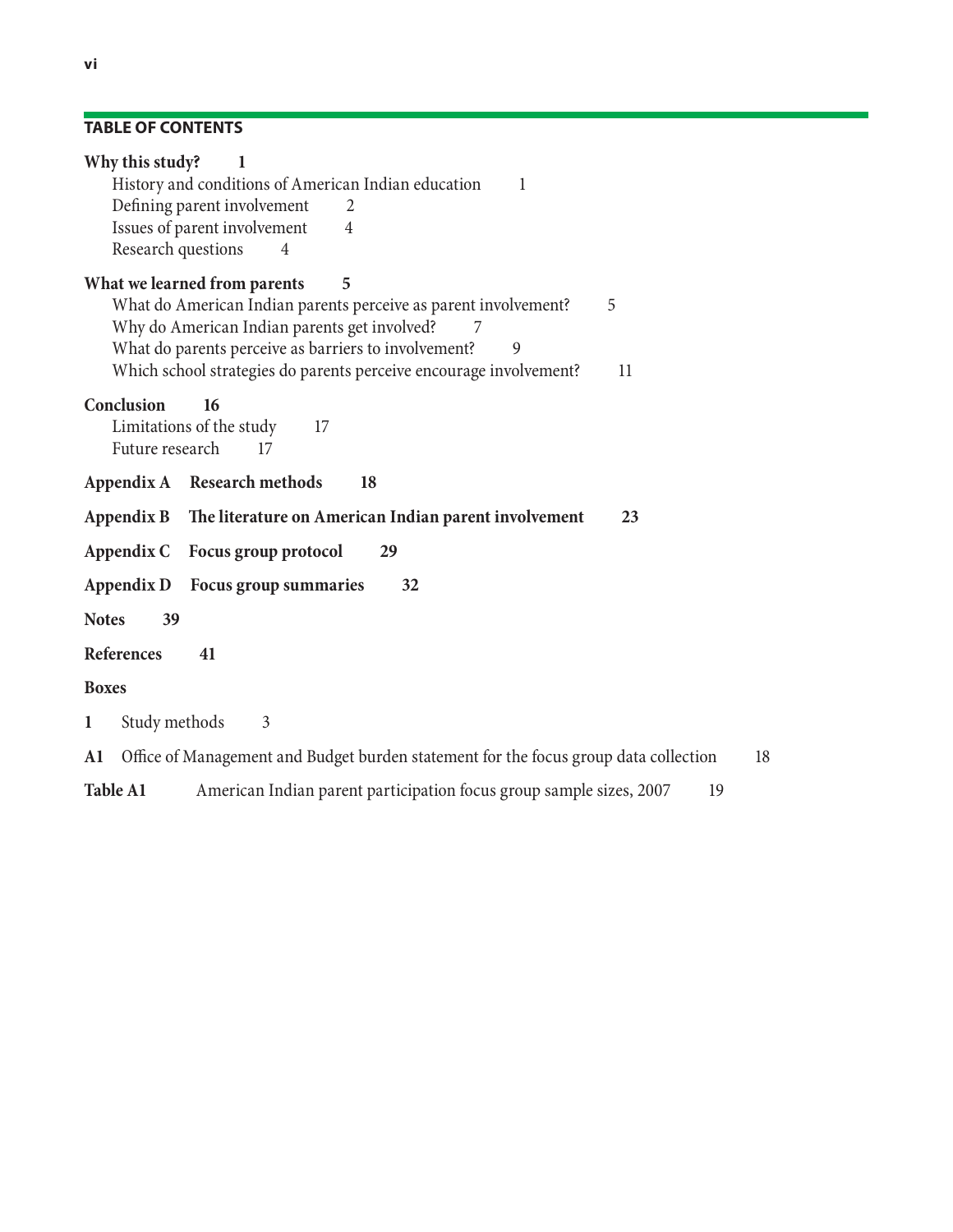**This study examines American Indian parents' perceptions of parent involvement in their children's education and factors that may encourage or discourage involvement.**

#### **Why this study?**

This study describes American Indian parents' understanding of what it means to be involved in their children's education. The study was conducted in response to an identified need in the Central Region to improve American Indian student achievement and specifically to better understand American Indian parent involvement. The Central Regional Educational Laboratory conducted focus groups in which parents discussed their motivation and barriers to involvement, including home- and school-oriented factors.

The study found that parents' culturally related perceptions of public education and the tenor of the schools' efforts to engage them in supporting their children's achievement were at the heart of

their motivation—or resistance—to become involved in their children's education. The study provides a foundation to support further research and informed dialogue between schools and American Indian families about parent involvement.

## History and conditions of American Indian education

Understanding the issues influencing American Indian parent involvement requires understanding the history of American Indian education. Some of the reasons for low parent involvement are thought to be rooted in parents' negative historical and personal experiences related to federal government policy on American Indian education (Butterfield and Pepper 1991; Cockrell 1992). Originally, the federal government used American Indian education policy to estrange children from their parents, people, culture, language, and values in an effort to force assimilation and conversion to Christianity (Adams 1995; Butterfield and Pepper 1991; Reyhner and Eder 2004). Congress passed laws permitting the Bureau of Indian Affairs to require boarding school attendance and to punish American Indian parents who did not send their children to boarding schools. The poor conditions and psychologically and culturally devastating experiences of American Indian children in government-sponsored boarding schools have been well documented (Adams 1995). Butterfield and Pepper (1991) explain that former policies and practices established for the education of American Indians have left a legacy of barriers between schools and parents. For example, American Indian parents were historically excluded from their children's education, but today parents are expected to be actively involved. In addition, schools historically did not (and, in some situations, still do not) share the same educational and cultural values as American Indian parents.

Several reports and legislative efforts prompted reform in American Indian education in the twentieth century. Both the Johnson-O'Malley Act of 1934 and the Indian Education Act of 1972, as amended, now require parental-committee or tribal sign-off authority for federal programs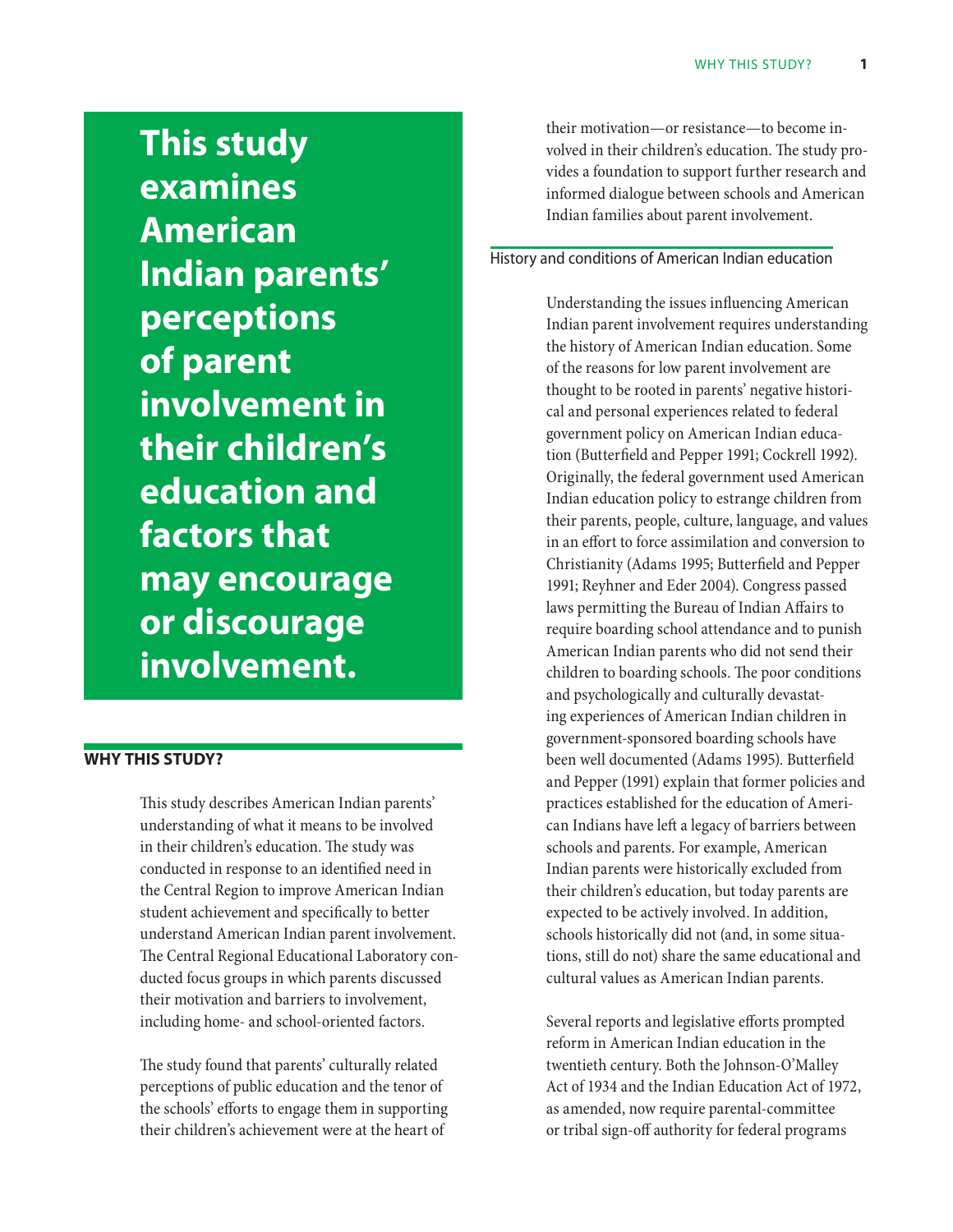serving American Indian communities. Yet, despite these positive efforts the quality of American Indian education improved only moderately.

In 1991 the U.S. Department of Education's Indian Nations at Risk Task Force gathered data from extensive citizen and educator testimony, 33 school site visits, more than 200 documents, and 21 commissioned papers by experts. The task force reported that the erosion of native languages and cultures and the failure of schools to educate American Indian students were among the reasons American Indians were at risk (U.S. Department of Education 1991). The task force also noted disabling conditions, such as an unfriendly school climate that fails to support student development, a Eurocentric curriculum, low expectations,

**Despite the efforts to reform American Indian education, success stories remain more the exception than the norm** relegation to low-ability tracks, poor academic achievement, lack of American Indian educators, lack of parent and community involvement, overt and subtle racism, and the highest dropout rate in the country. The task force identified strategies to

address these challenges, such as improving ways that parents can help their children; strengthening one-on-one relationships between American Indian parents, family members, students, and classroom teachers; and federal legislation to encourage parent involvement (Butterfield and Pepper 1991). The Indian Nations at Risk Task Force report is the most comprehensive compilation of American Indian perspectives on education; however, its suggested strategies have not been studied further.

Some successful programs and strategies have bridged the divide between schools and American Indian students, parents, and communities in ways that respect and incorporate native language, culture, values, and learning styles into curriculum and instruction and include native communities in the education process (Begay et al. 1995; Lipka, Mohatt, and The Ciulistet Group 1998; McCarty 2002; Reyhner and Eder 2004). One success story, the Rough Rock Community School in Rough Rock, Arizona, the first school controlled

by an American Indian community, exemplifies a successful partnership between a school and the local American Indian (Navajo) community (Begay et al. 1995; McCarty 2002).

A more recent legislative effort to improve American Indian education was initiated with passage of the No Child Left Behind Act of 2001. The act requires states to close achievement gaps between student subgroups and encourages parent involvement (for example, by attending parent-teacher conferences, volunteering at school, encouraging other parents to become involved, learning about the challenges and resources of their child's school, and communicating with school board members, principals, and other state and local school leaders; No Child Left Behind Act 2002).

Despite the efforts to reform American Indian education, success stories remain more the exception than the norm. Although the numbers of American Indian students graduating from high school and attending college have increased over the last 20 years, nationwide gaps persist on key education indicators. American Indian students perform below White students, below the national average in grades 4 and 8 reading and math, and below college-bound seniors' reading and math Scholastic Aptitude Test scores. The American Indian dropout rate in 2003 was almost twice the national average and more than twice the average White dropout rate (Freeman and Fox 2005). In the Central Region states (Colorado, Kansas, Missouri, Nebraska, North Dakota, South Dakota, and Wyoming) American Indian students' performance on state and national assessments also lags behind that of their White peers (U.S. Department of Education, National Center for Education Statistics 2006).

#### Defining parent involvement

One of the challenges of examining parent involvement is identifying an operational definition and measurement. Some research studies use a definition that focuses exclusively on school-oriented activities (Shaver and Walls 1998), while others use a broader definition that includes a range of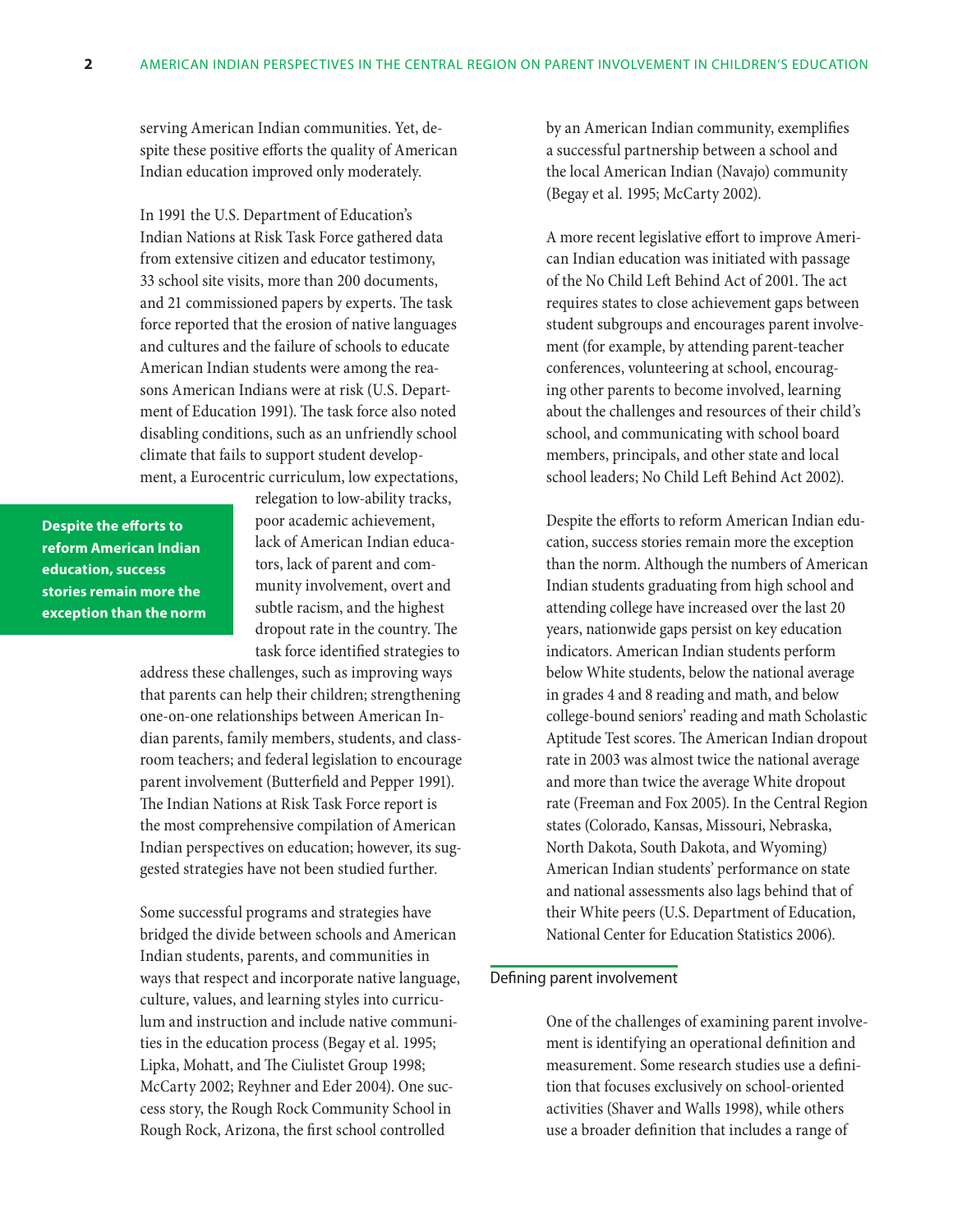home- and school-oriented activities (Gutman and Midgley 2000). Some studies leave it up to study participants to define parent participation, allowing the definition to emerge from the data (Delgado-Gaitan 1991). Because of the unclear definition of parent involvement, especially for

## Box 1 **Study methods**

Two Central Region states were targeted for data collection based on the interest, support, and encouragement of state departments of education and state offices of Indian affairs. Approval of the data collection process was obtained through the Office of Management and Budget (see box A1 in appendix A).

Four geographically separated communities were proposed as focus group sites based on their concentrated populations of American Indian students. Permission and cooperation were obtained from school district administrators and parents in two of the four sites (site A and site B). Each site had more than 10,500 students and a "mid-size city" locale classification. The five elementary schools in each district with the highest populations of American Indian students were selected for data collection. Elementary schools were chosen rather than middle or high schools because of cooperation from school staff.

American Indian parents with one or more students in any of the five targeted schools at each site were eligible to participate. Invitation letters were distributed to the 60 American Indian families in site A and 140 families in site B. From these efforts 17 parents

(28 percent response rate) responded by phone or Parent Response Form at site A and 56 (40 percent response rate) at site B. Of those who confirmed, 9 parents attended the group 1 focus group at site A and 38 at one of four focus groups at site B (11 at group 2, 16 at group 3, 4 at group 4, and 7 at group 5). Researchers audiotaped the focus group discussions, transcribed the tapes, and checked the transcripts against the tapes. Key themes were identified and organized within and across focus groups, and findings were drawn from those themes. The process was repeated several times to ensure that the findings accurately reflected the focus group discussions. Researchers used data from the demographics database, field notes, transcripts, coded themes, and sample quotations.

Some participants were not biological parents, but all considered themselves parents by right of having an active role in the upbringing of children. Participants included married parents, single parents, cohabitating partners, foster parents, and three primary care grandmothers. Household sizes ranged from one to six children. Parents mentioned seven tribal affiliations and nine home reservations. Parents revealed diversity in their personal upbringing and education. Some were educated in tribal schools, and some in offreservation boarding schools. Some

American Indian families, parent participants in this study were asked to provide their own understanding of what parent involvement means to them (see box 1 and appendix A on study methods and appendix B for a more thorough discussion of the definitions of parent involvement).

> were raised in foster homes or with relatives who were not their parents, and others had grown up in urban communities after their families left the reservation.

Parents were not queried about their level of education, but during the course of discussion 6 parents mentioned having high school degrees, 1 had a General Educational Development certificate, and 15 had at least some college education, including 4 who had degrees. Parents' employment included college student, homemaker, blue collar worker, social service worker, preschool teacher, and small business owner.

A protocol guided focus group discussions around the four research questions (appendix C). Parents were asked to share their understanding of the term "parent involvement" and to describe school-oriented issues that encourage and discourage their involvement in their children's education.

Participants received a small financial reimbursement for travel and childcare expenses. Because of the nonrandom selection of sites and participants, the sample is not representative of any population of American Indian parents, and the findings are not generalizable. Appendix A provides a more detailed description of research methods.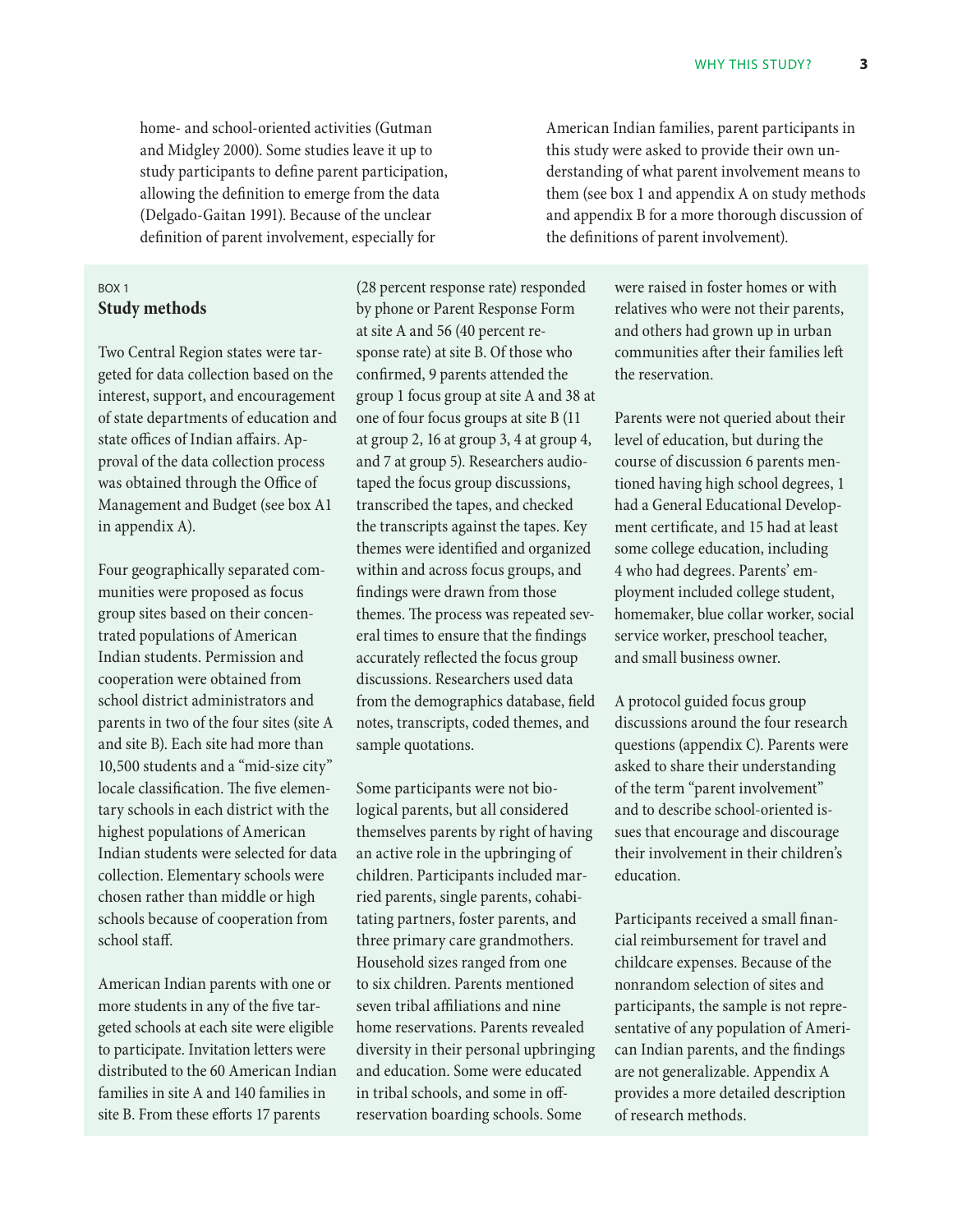#### Issues of parent involvement

An extensive body of research demonstrates the positive relation between parent involvement and student academic achievement (Grolnick et al. 1997; Gutman and Midgley 2000; Shaver and Walls 1998). A recent study from the U.S. Department of Education, National Center for Education Statistics (2006) finds that in public schools with 25 percent or greater enrollment of American Indian students, teachers identified the lack of parent involvement as one of their schools' three most serious problems (Freeman and Fox 2005). Yet few studies exist on American Indian parent involvement in the education of their children. Two older studies identify school and home factors that influence parents' motivation to become involved and underscore challenges to encouraging parent involvement. In exploring school-related barriers to involvement, Cockrell (1992) observes that some parents of American Indian students find communication from schools to be inadequate or hostile, and most often geared toward health or disciplinary matters. Butterfield and Pepper (1991) identify such home-based barriers to parent involvement as poverty, health issues, and a perceived lack of ability to assist students with homework.

It has been more than 15 years since these two studies were conducted, and a literature search uncovered no further substantive literature on how American Indian parents' attitudes or per-

**In response to the regional need to improve American Indian student achievement and the lack of research on how to effectively involve parents, this study was designed to contribute a preliminary, researchbased understanding of American Indian parent involvement in their children's education**

spectives about being involved in their children's education might have changed. Further, although proposed approaches for increasing parent involvement focus primarily on increasing cultural competency in the schools and on educating parents in tutoring their children (Butterfield and Pepper 1991), they do not consider whether cultural factors influence lack of involvement.

In the Central Region's seven-state service region, where American

Indian students' performance on state and national assessments lags behind that of their White peers, policymakers and educators acknowledge the need for research-based assistance in understanding how to effectively involve American Indian parents in improving education outcomes for their children. Parent involvement, where cultural issues impede student achievement, was first identified as a priority by the Mid-continent Regional Advisory Committee (2005). Then at an August 2007 meeting state-level policymakers identified the need for research-based assistance on American Indian education and ways to close the achievement gaps among ethnic groups as a high priority.

In response to the regional need to improve American Indian student achievement and the lack of research on how to effectively involve parents, this study was designed to contribute a preliminary, research-based understanding of American Indian parent involvement in their children's education. The study was exploratory, based on American Indian parents' perceptions of their involvement in their children's education and the underlying issues that affect their involvement. The report is intended for educators and parents of American Indian students, as a basis for advancing conversations for culturally enriching the schooling environment and supporting increased achievement among American Indian students. This descriptive material is also intended to set the stage for future research with a tighter focus on the issues uncovered by this study.

## Research questions

The study sought to explore four research questions:

- What do American Indian parents perceive as parent involvement in their children's education?
- Why do American Indian parents get involved?
- What do parents perceive as barriers to involvement?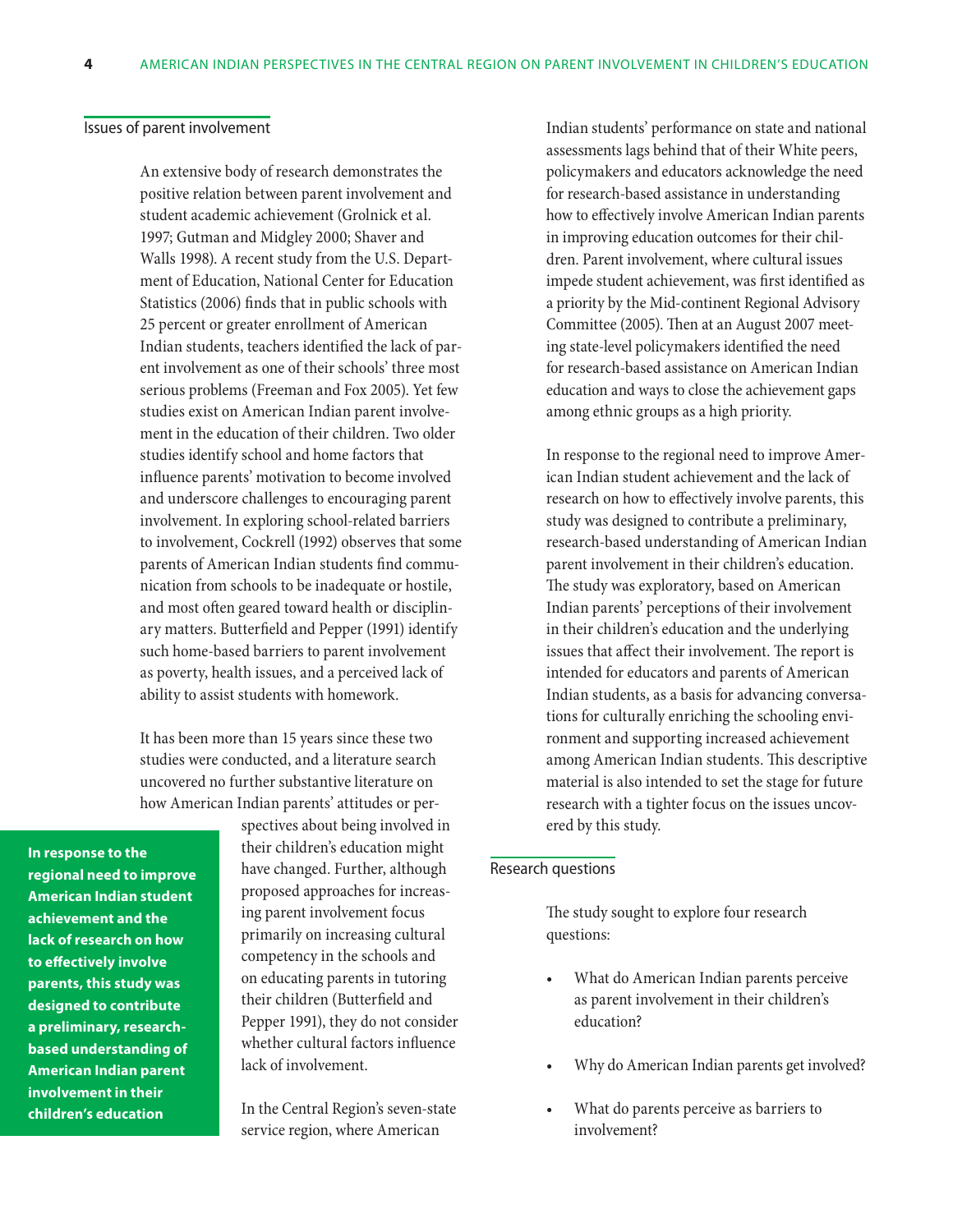Which school strategies do parents perceive encourage involvement?

## **What we learned from parents**

The findings of this study are organized by the four research questions. Evidence was taken from transcripts of the focus groups, as described in box 1 and appendix A. Many of the findings are illustrated with quotations from parent participants. These quotations reflect the views of individuals rather than a viewpoint shared by the group.

## What do American Indian parents perceive as parent involvement?

Responses to this question were coded by type of parent involvement: school-oriented and homeoriented. Parents described four kinds of schooloriented parent involvement and six kinds of home-oriented parent involvement (see below). They also explained how other family members participate in their children's education.

## *School-oriented involvement*

School-oriented involvement is described as direct contact with the schools. The four kinds of schooloriented parent involvement, as identified by the parents, are communicating about children, attending student-centered events, volunteering, and advocating for their children's education process.

*Communicating about children.* Communication with the school was mentioned in all five focus groups. Parents described communication as talking with teachers and principals, visiting the school, emailing teachers, visiting the school web site, talking with school board members and the superintendent, attending parent-teacher conferences, and soliciting feedback from teachers. One parent stated:

*One thing that I do in the beginning of the year is I tell the teacher right away that I really like to be involved, and I'm always* 

*available if they ever want to discuss anything with me. And, I'd like to be able to discuss anything with them when I need to.*

## *Attending studentcentered events.* Parents

in all five focus groups spoke of attending school events and serving on

**Parents described four kinds of school-oriented parent involvement: communicating about children, attending student-centered events, volunteering, and advocating for their children's education process**

boards or organizations as examples of parent involvement. Some of the events listed by parents included parent-student night, open house, grandparents day, graduation, holiday or awards ceremonies, sporting events, scout meetings, Head Start meetings, and school plays. Parents also described starting their own groups; for example, one parent formed a group at her child's school, and they "made American Indian regalia."

*Volunteering.* Parents in four of the five focus groups listed volunteering as one way they were involved in their children's education. Parents talked about volunteering in the classroom, as a presenter, and for school events and summer work with kids. One parent described a volunteer experience as follows: "At the school he goes to now they have cultural day and they had 40 different presenters there on that day, and I participated as a presenter one day for them. . . ." Parents also spoke of holding decisionmaking roles in the parent-teacher organization, serving on fundraising committees, the school board, and a board to represent American Indian students.

#### *Advocating for their children's education process.*

In four of the five focus groups parents mentioned their children's Individualized Education Program (IEP) as a way they are involved with their children's education—either asking for a child to be put on a plan or advocating to get a child off one. Two parents describe different experiences with the process in the following two quotations. The first quotation depicts a parent who wanted to sign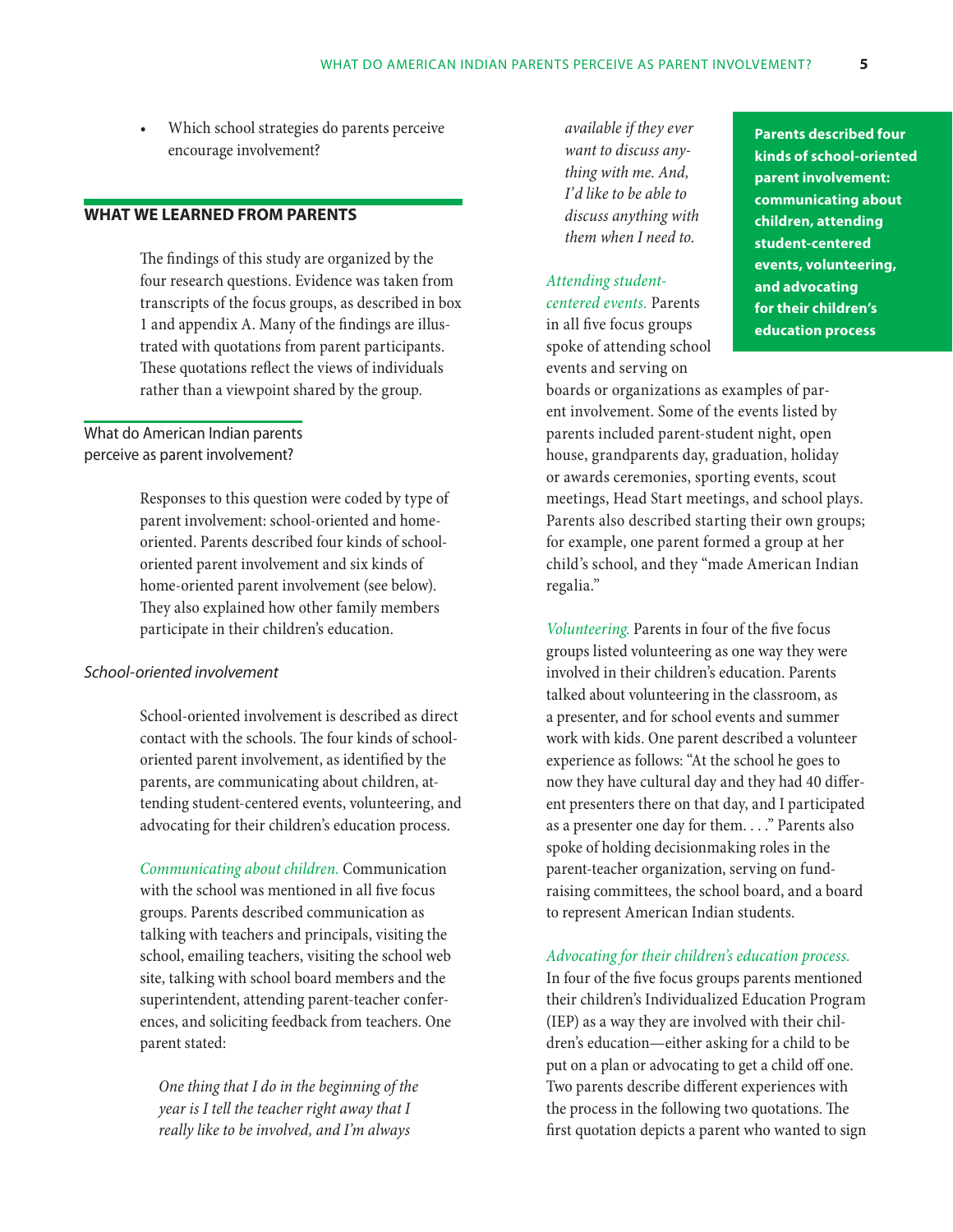her child up for an IEP so that she could receive additional support:

*So now that's why I'm really backing my children. "Oh, I'm not good in reading. Oh, I'm not good in math," she says. I respond, "Well, let's get involved, and that's why I'm going to sign you up for this IEP, this extra help. It helps. I didn't have that when I was your age."*

In this next quotation an aunt and uncle explain how they worked with the school to have their nephew removed from an IEP:

*So, they put him on an IEP and said he had something wrong with his hand and he couldn't write, and they had all these issues. Well, that is funny because he could sit and play PlayStation for three hours, but he can't hold a pencil? I had him off his IEP in about a month. And he did fine. He just needed guidance. . . .*

## *Home-oriented involvement*

Parents described home-oriented involvement as educational activities occurring outside of school. The six kinds of home-oriented involvement reported by the parents are showing interest in

**Parents described six kinds of home-oriented involvement: showing interest in children's education, helping with school work, encouraging and rewarding children, reading with children, meeting children's needs, and involving extended family and community**

children's education and life, helping with school work, encouraging and rewarding children to do their best, reading with children, meeting children's needs, and involving extended family and community in American Indian students' home and school lives.

#### *Showing interest in children's*

*education.* Respondents from all five focus groups spoke of parent involvement as taking an interest in children's education and life

in general. Parents described this as talking with children often about school and asking questions about what they did, how their day went, and whether they needed help with anything. Parents also spoke of general involvement with their children, such as observing a child at home, giving advice, and making friends with their children's friends. One parent stated:

*Well, for me, it means that parents are taking an interest in their kid's education, not just that but in their life and their skills as they grow up in the community and actually being involved with that.*

*Helping with school work.* Parents in all five groups also described parent involvement as providing help with school work. Examples included checking with teachers or the school on children's progress, setting aside time for children to study or do homework, tutoring or getting tutors, and helping children with their work. One parent described this as follows:

*I think parent involvement is more personal to me with my children; helping them with their homework, make sure they're studying their spelling words, reading before they go to bed . . . just keeping a good eye on their academic progress. And, if they start to slip, fix it before it gets too bad.*

#### *Encouraging and rewarding children to do their best.*

In four of the five focus groups, parents explained parent involvement as encouraging and rewarding children to do their best. Parents described this as being enthusiastic about children's education, displaying children's work, taking pride in children's achievements, and encouraging them to go to school and do their best. One parent provided suggestions on how to demonstrate pride in children's work: "Look at all their papers and hang up what needs to be hung up, make bulletin boards and write down special events and hang up their good grades."

*Reading with children.* Parents in four of the five focus groups also discussed reading with their child as a form of parent involvement. They spoke of reading books to their children and having their children read to them. One parent explained: "My daughter's lacking a little bit in reading, so I make her read to me. . . . Just about every night too.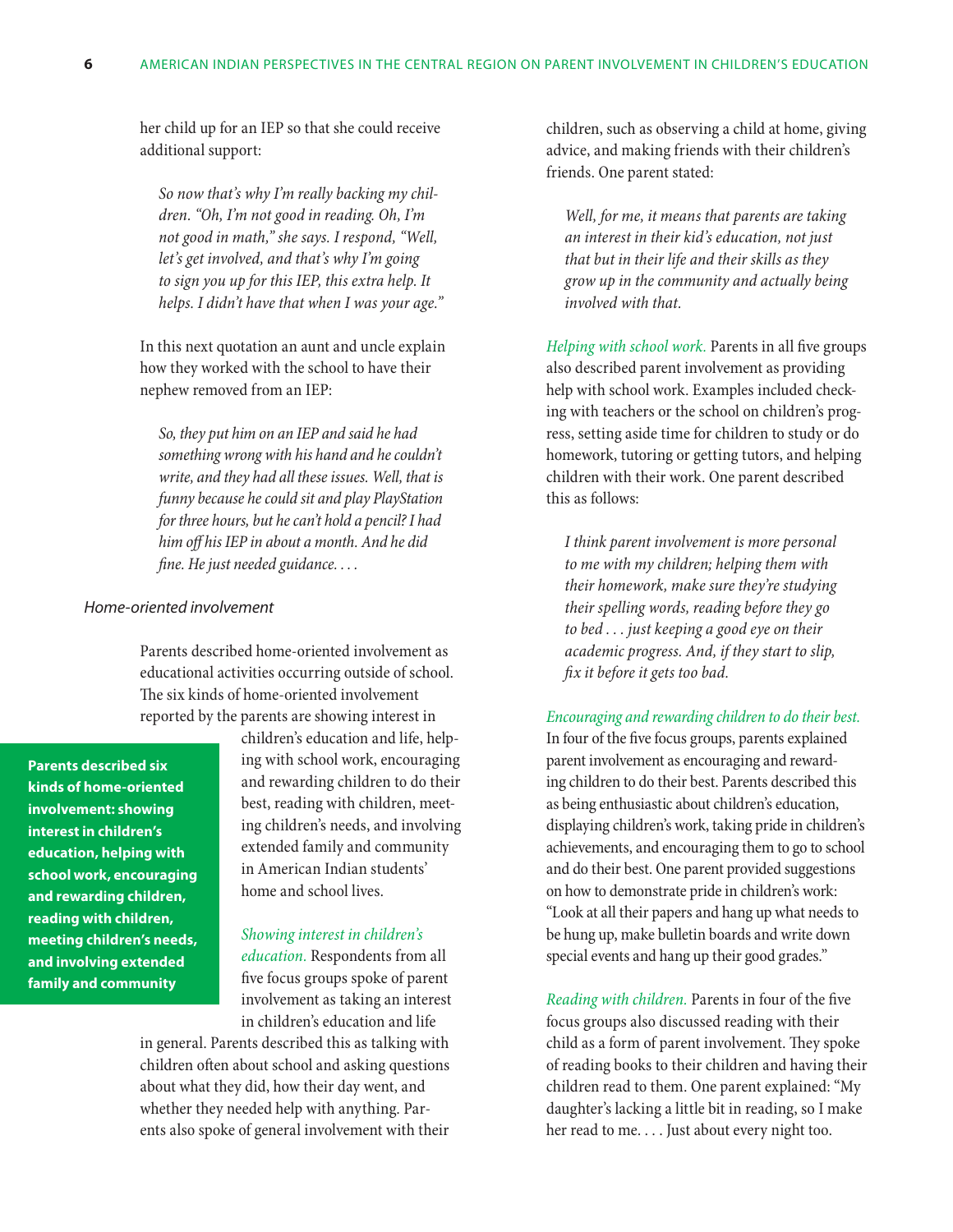I've been buying her chapter books and she loves reading."

*Meeting children's needs.* In three of the focus groups parents spoke of facilitating their children's success in school by meeting their basic needs. Parents discussed buying books or resources for their children, as well as making sure children got to school, had enough sleep, ate healthful foods, and had clean clothes. One parent described this as walking her daughters to their classroom. She said, "I make a point to walk them to their classroom and watch them hang up their jacket and visit a little bit with the teacher about how they're doing."

*Involving extended family and community.* When parents were asked to speak about other family members' involvement in their children's education, they described family in a broad sense. Parents spoke of grandparents, the extended family, and the community. In fact, several grandparents attended the focus group meetings.

In three of the five focus groups parents discussed grandparents' involvement with the children. In one case a parent described how she collaborates with her mother to teach her child their native language and culture:

*I help my grandma teaching my nine-year-old how to speak Sioux. And it's not part of their education as far as where she goes to school, but she really wants to learn how to speak our language from [tribe name] fluently.*

Parents in three focus groups noted that siblings or aunts and uncles help younger family members with school work. One mother described how she helped her younger brother when he had posters to make for a presentation. An aunt described how she provides encouragement to her nieces and nephews:

*When my nephews or my nieces come around, that's when I ask them how they've been doing, and I try to encourage them to do better in school. Because, in our family, there's a lot of kids, so they're not always devoted one-* *on-one attention. So any time you give them a little bit of positive attention for them to go do something better, I think it helps a lot.*

Parents in two of the focus groups described how the greater community acts as a family, supporting their children in school activities and homework. One mother, who was in a treatment facility, described how the other women ask to attend her children's sporting events:

*There's probably 37 to 38 other women in there. Not all of them are involved, but a majority of them are involved with my children. Like, my son's going to be playing basketball. Everybody says, "Can we go to his games?" They're like aunties.*

A majority of American Indian parents who participated in the focus group reported that the extended family was involved in their child's education, whether through teaching the native language, attending sporting events, or some other way.

## Why do American Indian parents get involved?

When parents were asked their reasons for getting involved in their children's education their responses generally fell within five areas: encouraging success, staying connected with school, monitoring progress, addressing a problem, and responding to an invitation. Parents also described their children's perceptions of their involvement in the schools.

#### *Encouraging success.*

Parents in all five focus groups stated that parents get involved because it encourages their children's academic success. Parents described how their involvement helps children succeed and build their confidence. "I think if your kids see you involved," explained one

**Parents' reasons for getting involved in their children's education generally fell within five areas: encouraging success, staying connected with school, monitoring progress, addressing a problem, and responding to an invitation**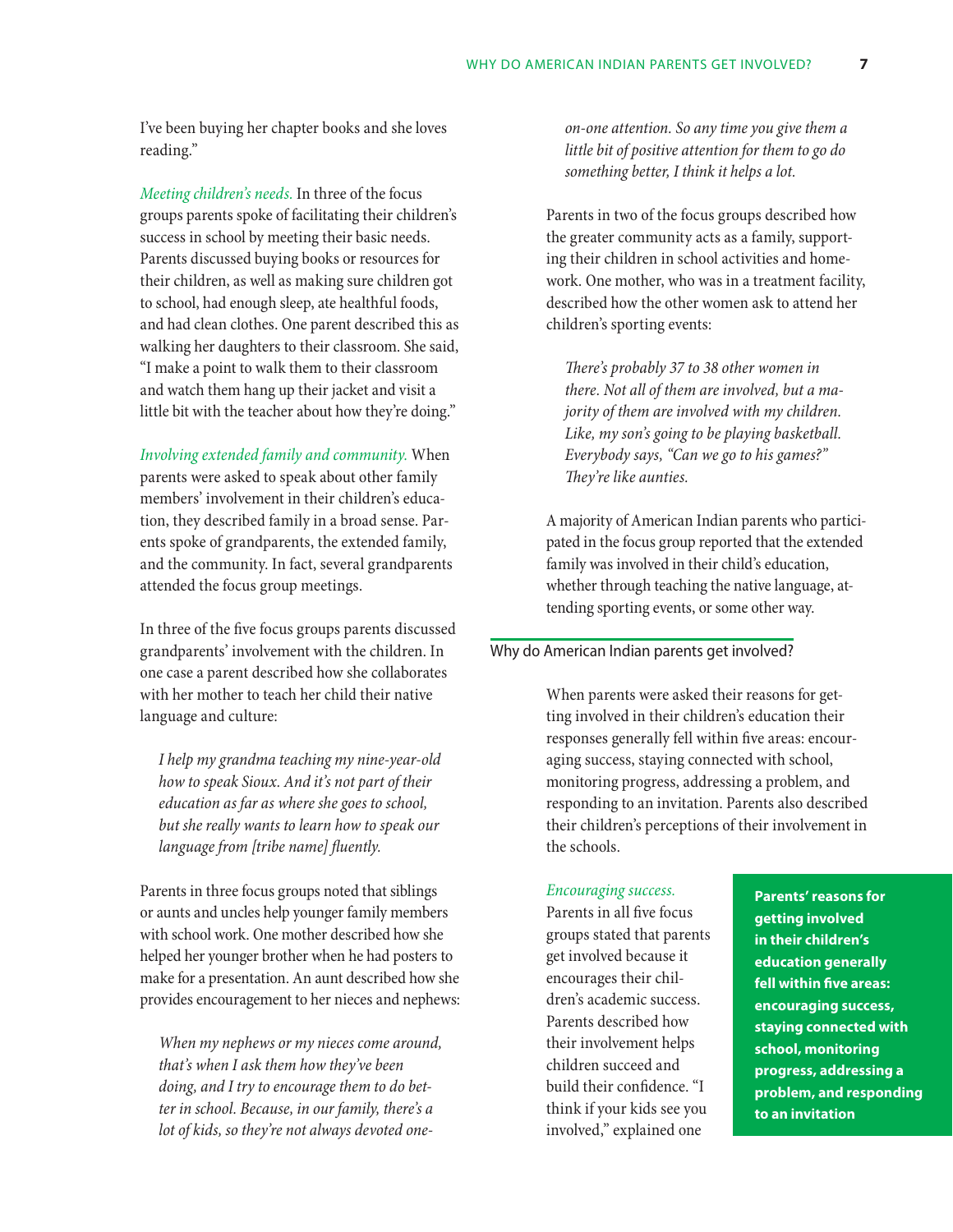parent, "they realize how important school is and that makes them more apt to do better."

*Staying connected with school.* Another reason that parents initially get involved is that they feel a need to communicate with the school, teacher, or principal. Parents in all five focus groups spoke of how building these connections helped children feel more comfortable in the school. One parent said:

*I think it makes the connection stronger when your child sees you at the school . . . [and] it makes your child more comfortable to be there, and it's exciting for them. You know, for my kids, they say, "Mom, you know, thank you for being here. I just love you."*

*Monitoring progress.* By establishing connections between home and school, parents felt they had a better understanding of what was going on in the school and were better able to monitor their child's progress.

*I have a relationship with my son's teacher in that if I'm not getting what I need out of him on how things are going from his point of view, I'll say, "Do I need to maybe give, you know, [teacher's name] a call and just kind of see what's going on?"*

**When discussing how children feel about parents' involvement, parents in all five focus groups talked about differences between the feelings of younger children and those of older children**

Another parent said, "I told the teacher, or assistant principal, last night: if [my child] hasn't handed in his assignment this week, please get a hold of me right after school and I'll come and get his homework."

*Addressing a problem.* Parents in two of the focus groups stated that they get involved in their child's

education to address discipline and attendance issues or to address issues with their child's instructional support.

*If they're in trouble and if I'm called, I try to get right there if I can. And I really try to* 

*work with the teachers and let the kids see that. . . . There's a few times where I have to go up against the teacher or the principal, and even if—just to show my child that even though they were in the wrong, I still gave them the benefit of the doubt.*

Parents in three of the five focus groups also discussed getting involved because they needed to advocate for their children who were on IEPs. One parent described how she started getting involved when the teachers were not following the plan for her daughter's testing needs: "I would say it started in junior high when I noticed the teachers weren't doing what they were supposed to do. They weren't actually following the IEP plan." Another parent described how she tried to attend every IEP meeting for her younger son to make a case for not placing him on medication for attention deficit hyperactivity disorder.

*Responding to an invitation.* Parents in four of the five focus groups described getting involved in response to invitations from their child or from the school. Invitations from children were discussed in two of the focus groups. One parent described it as follows:

*My little girl is like, "How come you don't get involved, Mom? How come you don't go to the PTO [parent-teacher organization]? How come you don't come to suppers?" And it makes me think how come I don't? Now I wanna make it up. I want her to say, "Yeah. My mom's involved."*

In three of the five focus groups parents described school invitations as similar to invitations from children to become involved. Parents discussed schools inviting them to participate in events; they also discussed schools having a welcoming environment, which encouraged them to participate. One parent described a school invitation as follows: "When [principal's name] was the principal last year, he was starting Native American Indian clubs . . . [and] he was inviting American Indian parents and trying to have meetings."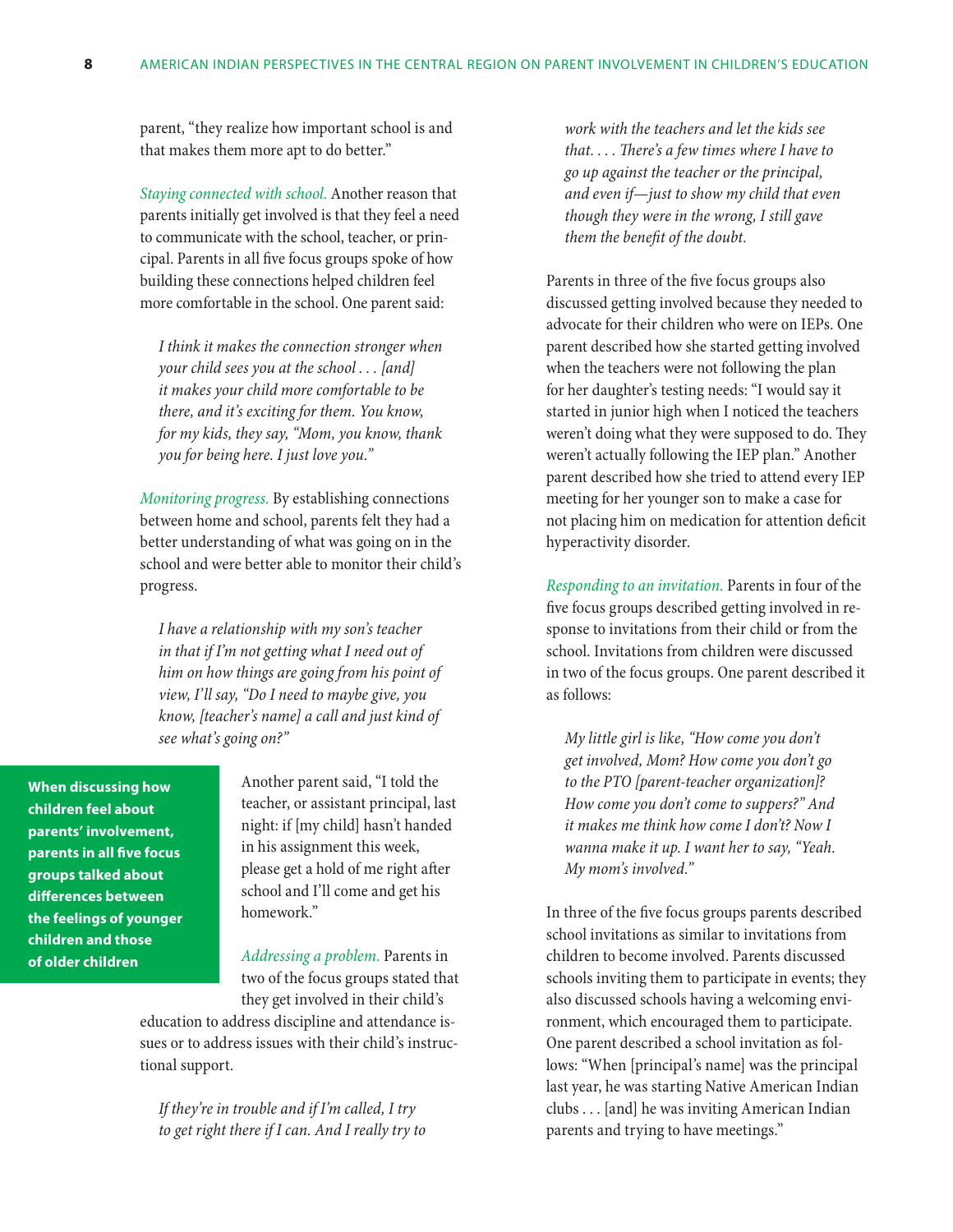*Children's perceptions of parent involvement.* When discussing how children feel about parents' involvement, parents in all five focus groups talked about differences between the feelings of younger children and those of older children. One parent said about her older child, "He loved it up to a certain grade and then it was one of those, 'Oh man, here comes my mom.'" A parent in a different focus group described how she remains involved with her son's school, despite his embarrassment when he sees her at school: "Just like you said, they get embarrassed at the school. So, kind of lay low a little bit."

Parents in two of the focus groups described how parent involvement motivates their children and builds their confidence. One parent said, "They're so excited to know that . . . you're interested in what they're doing, so they're gonna show off a little bit."

#### What do parents perceive as barriers to involvement?

When parents were asked what difficulties or obstacles they have encountered in becoming involved in their children's education, parents in all five groups provided examples. However, some parents stated that they did not experience any barriers specific to them as American Indian parents. Parents' comments about barriers to involvement were categorized as school-oriented and home-oriented.

## *School-oriented barriers*

School-oriented barriers were categorized into four areas: unwelcoming school environment, previous negative experiences with education, perceptions of a school's lack of cultural sensitivity, and different styles of interpersonal communication.

*Unwelcoming school environment.* Most of the parents' comments about barriers to involvement were related to their relationship with their children's schools and teaching staff. Parents in all five focus groups indicated that they felt intimidated or unwelcome at their children's school. One parent talked about having had a learning disability when she was in school and therefore experiencing a lack of confidence in her ability to assist her child or

volunteer in class. Others described being fearful of making a mistake when talking with school staff or other parents about their children.

Parents in two groups told of getting involved at school and then being discouraged by the outcome. One mother described attending a parent night at her older child's junior

**School-oriented barriers to parent involvement were categorized into four areas: unwelcoming school environment, previous negative experiences with education, perceptions of lack of cultural sensitivity, and different styles of interpersonal communication**

high school and feeling unwelcome, sensing hostile stares from non–American Indian parents, perceiving a lack of effort by others to be cordial or to offer her a chair to join an ongoing discussion, and being interrupted by another non–American Indian parent when she attempted to speak. In another group parents also talked about the difficulty of breaking into established relationships and ways of working in the school. In a discussion on invitations and barriers to joining a school's parent-teacher organization, one parent explained:

*[I]t's just this clique of people and you're kinda on the outside, and you're not let in. Even my girlfriend, she speaks out a lot more and a lot better than I do. Even she doesn't go anymore because [of] this clique of people.*

#### *Previous negative experiences with education.*

Parents in four focus groups described how previous negative experiences with education created a barrier to getting involved in their children's education. One couple described their experiences of being raised in a boarding school and in foster care, where they were not exposed to good models of parent involvement in education. The father explained that he therefore did not know how to assist his own children, when to attend teacher conferences, or how he was expected to act at public school functions. Another parent commented that having grown up in a boarding school, he, and a lot of people he knew, had never been exposed to school involvement and parent-teacher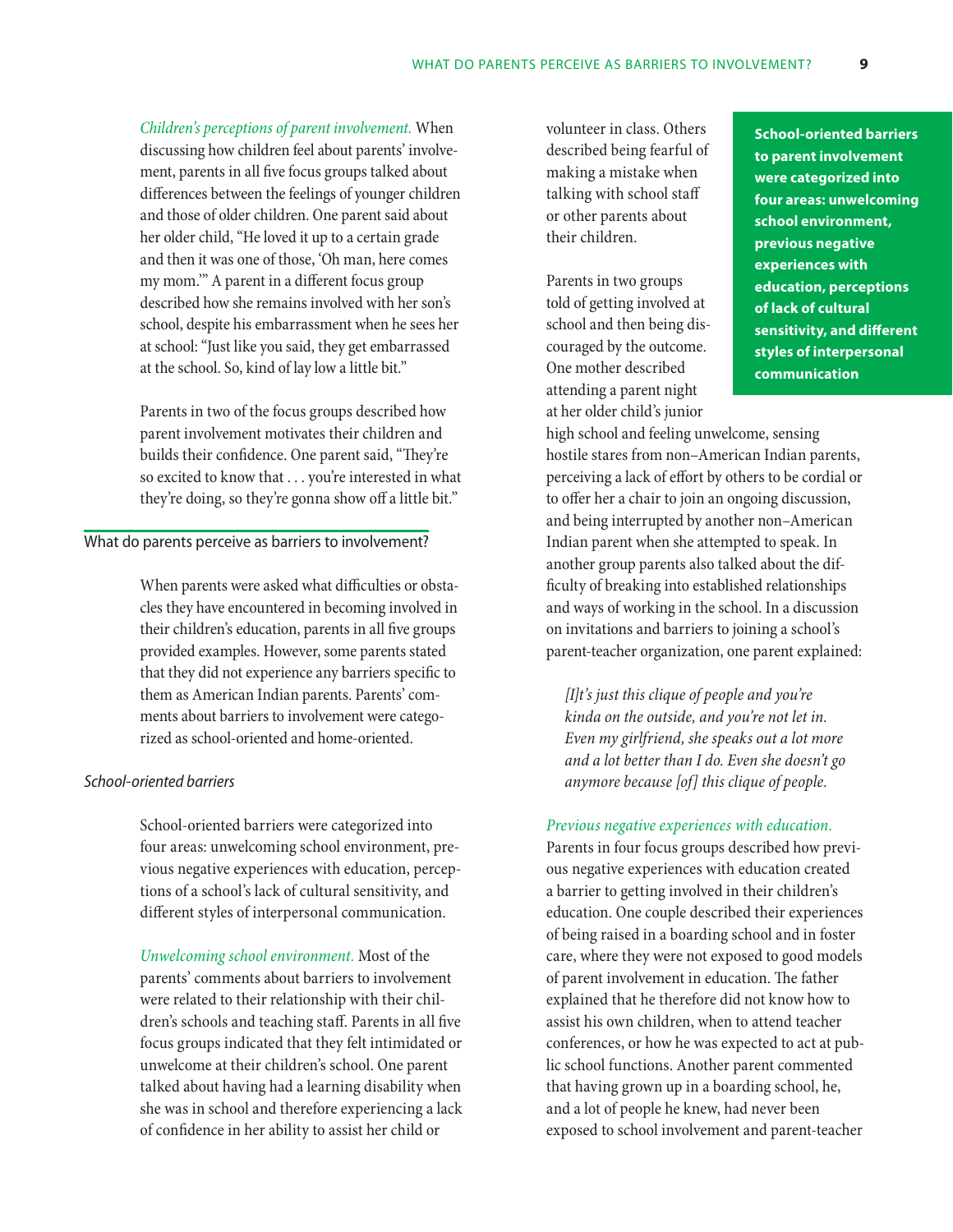conferences. In his case these tasks had been taken care of by nuns and priests:

*We're maybe first generation parents that are doing it, you know, for me, anyways. A lot of people that I know went to boarding school. . . . [T]hey [his parents] weren't ever at school that I remember, so . . . with my three older ones now, I never went to their school. I took them and I dropped them off, but I never went to a conference, nothing. See, and my mom and dad, they were never there for conferences. . . . Or any kind of interaction there. So, how are we supposed to act when we go there to the functions?*

#### *Perceptions of a school's lack of cultural sensitivity.*

Across all five focus groups parents talked about their views on how schools handle issues of racism, discrimination, and the cultural heritage of American Indians.

Parents in all five focus groups recounted incidents of perceived racism and discrimination faced by their children when asked what creates barriers to their involvement at school. In one focus group parents discussed a legacy of racial harassment in the local schools. In another group a parent described removing her child from a middle school because of what she perceived as high racial tension. A different group of parents discussed how schools will identify an American Indian child's exhibition of anger as a behavior problem

**Parents also mentioned challenges unassociated with the schools that created barriers to involvement with their children's education, with employment as a major inhibitor**

that needs treatment, rather than recognizing it as a reaction to racial slurs from classmates.

Discrimination was also identified across all five focus groups in the common perception that non– American Indian students receive favored treatment in the local schools. From two of the parents' experiences, American Indian

students are teased to the point of fighting, with the American Indian students bearing more of the blame. One parent told how her daughter had, on

more than one occasion, been treated disrespectfully by a non–American Indian boy in her class:

*I would tell her to go to the teacher and tell somebody. She always says, "They aren't going to do anything," and she gets mad and she wants to beat him up herself. I always tell her, "No, you can't do that." I don't know what else to tell her. She won't go to the staff or anybody. She thinks they're not going to do anything about it.*

Parents discussed the fact that this situation had occurred for each generation of American Indian students in the public school system, highlighting the problem's long history.

A former janitor in the schools commented on the lack of American Indian artwork and historical references in the local school classrooms. In another group a father shared his wariness about his children's school because it was named after a leading figure in what he termed the "genocide" wars against their people. He was disturbed by how the staff idolized this namesake, without regard for the cultural perspective of American Indian students in the school. Parents in three of the focus groups also mentioned the lack of American Indian school staff as a barrier to feeling culturally at ease.

#### *Different styles of interpersonal communication.*

Comments in this area relate to cultural and personal differences in interpersonal style, including how American Indian parents interact with members of the school community. Several of the parents' anecdotes exemplified a cultural tendency to withdraw in the face of potential conflicts with the schools. Across the focus groups there were parents who said that they encouraged their children to solve their own problems at school, effectively sidestepping involvement. When the focus group facilitator asked if a parent was willing to talk to the school about a racial problem, the parent replied, "I didn't know if I should. Why is it our problem? . . . I just told my daughter to stay away."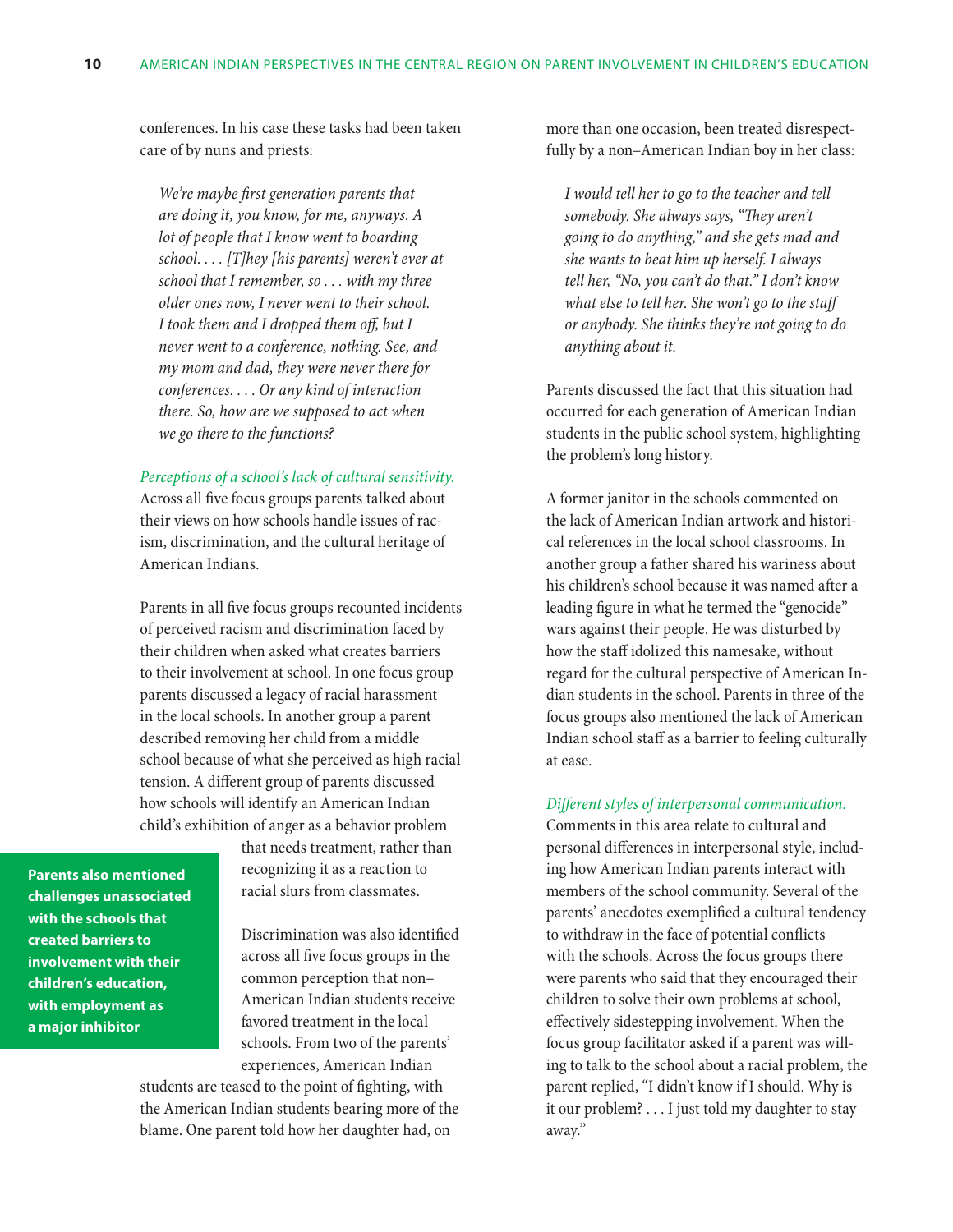American Indian parents admitted that they sometimes cooperated with a school's recommendations for their students' education plans regardless of whether they fully agreed and simply disengaged when they felt uncomfortable or unwelcome. Two parents mentioned feeling nervous about their ability to interact successfully with the school. Both parents reported that reactions to potentially challenging situations also created barriers to involvement.

## *Home-oriented barriers*

In all five groups parents also mentioned challenges unassociated with the schools that created barriers to involvement with their children's education. Parents talked about employment as a major inhibitor to working with their children or the schools. Conflicting schedules and a division of labor with other family members were also mentioned as home-oriented barriers. In two groups single parents talked about their inability to meet all the education needs of each child, particularly with five or six children to raise. Parents with large families also talked about how their younger children benefited from their involvement more than their older children did, because they had more free time and had learned the consequences of noninvolvement with their older children.

Financial constraints, lack of childcare, lack of computer access, and lack of transportation to the school were also identified as barriers to involvement. Although school web sites were available for tracking student progress, at least 30 of the 47 parent participants (64 percent) across the five groups said that they did not use a computer to stay updated on their child's progress or to contact teachers, primarily because of a lack of convenient access. One mother explained why technology was not working well as a way to involve parents:

*At the beginning of the year the teachers passed out their e-mail address to everybody, and said if there is a problem or there's something they want me to know, they'll e-mail me. But I don't have Internet in the house.*

Two mothers in one group were currently under court-ordered confinement in rehabilitation centers, which limited their physical access to their children's school functions.

## Which school strategies do parents perceive encourage involvement?

A series of focus group questions asked parents to discuss school strategies that encourage their involvement. First, parents noted that schools use written correspondence to invite parents to events. Next, parents discussed aspects of that correspondence that motivated their involvement and suggested ways to improve that correspondence. This section is organized by key themes that emerged from the discussions—general communication and school culture and environment—rather than by focus group questions.

## *General communication*

General communication included correspondence, such as newsletters, flyers, and emails, disseminated to groups of parents and

**Parents indicated that communications that were more personal and positive motivated greater involvement**

individual communications, such as email, notes, and phone calls, from school staff delivered to specific parents about their children. Parents indicated that communications that were more personal and positive motivated greater involvement.

*Printed and electronic correspondence.* When asked which strategies schools use to involve parents, focus group members mentioned printed and electronic means such as flyers, general emails, newsletters, and the school web site. These were used to disseminate information, such as announcements and school directories; describe upcoming meetings, events, holiday parties, and activities; solicit volunteers for organizations and events; and explain how parents can get involved. Generic invitations were typically delivered to groups of parents and seemed to be used most frequently in the preschool and early elementary grades. Only a few parents were prompted to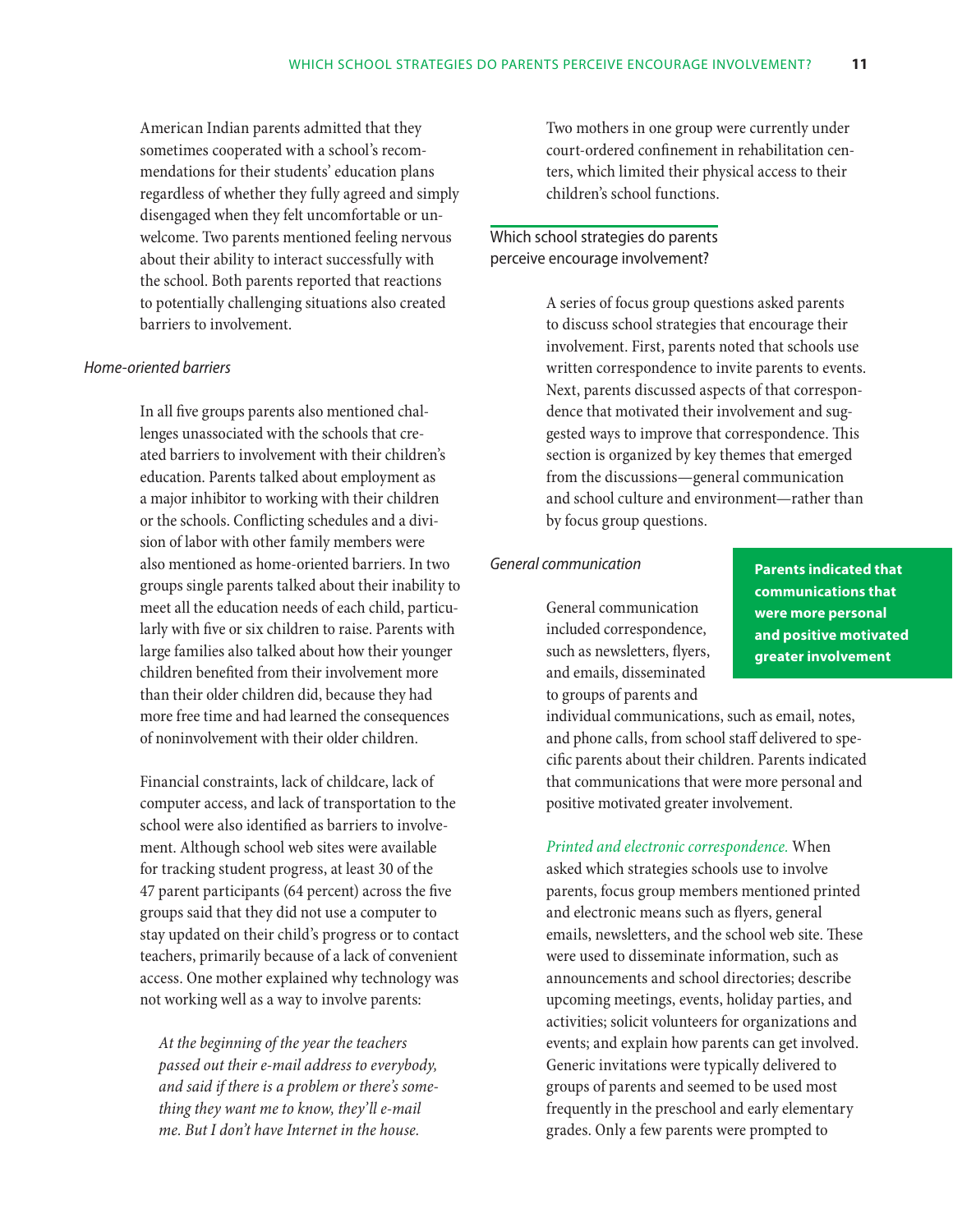participate after receiving this type of invitation. Commented one parent, "they more or less just send a flyer home and expect you to be there." Parents in one focus group expressed a desire for more personal invitations.

Few parents in any of the focus groups had Internet access (some did not have telephones). One parent with access to the Internet described how it allows her to connect weekly with her son's teacher: "I email with my son's teacher a lot . . . even though . . . I don't go in the building all the time, I'm in touch with her a lot. I hear from her every week." For the few parents with Internet access email from teachers, access to the school web site, and the ability to electronically check on students' work and attendance were useful. Parents without Internet access preferred to have an interpersonal relationship and face-to-face communication with their child's teachers. When parents ask how their children are doing, they do not want a teacher to suggest that they check the Internet. One parent expressed frustration with her child's teacher because she preferred to use email, despite the parent's attempts to meet in person:

*I think that there are ways that are more personal as far as your relationship with the teacher. That's the way I like to deal with it. But, this year, it just seems like, "Well,* 

**Concern was expressed that school communications to parents about their children were more often made for negative reasons, such as for behavior and disciplinary concerns**

*you know, we don't have time for that anymore." So, I'm just wondering how I'm going to deal with this problem. It is a problem* . . . *because when you sit down and visit, you not only discuss grades, but you get to know* . . . *each other and, you know, you can develop that kind of relationship that would help your child.*

*Communications about children.* Parents in all five focus groups expressed the need to improve the quality and timeliness of school communications. Concern was expressed that school communications to parents about their children were more often made for negative reasons, such as for behavior and disciplinary concerns. Suggested one parent:

*I think to make Native American parents feel more involved is to give them a positive outlook on their kids instead of calling them with the negative outlook. Because when you do that then you make the parents feel like they're your enemies. So, if they come to us with more positive things* . . . *then I'd feel more apt to be involved and more willing and wanting to be knowing what's going on in school. The teachers were as much of my enemy as they were his, you know? It seemed like every time they called me they were nagging about my kid. Don't nag to me about my kid. Tell me something good that my kid is doing.*

Two parents commented that school communications about children's progress needs to happen earlier, before a child who is a little behind falls way behind. Earlier and more effective communication with parents could avoid this. A parent whose child had just started a new school explained:

*I went to a parent-teacher conference last week, and I thought my child was doing great. Well, she's been doing good all these years, but they were trying to imply that she was slow. And I said she is not. She is learning a whole new culture to you people. She's learning English. She's learning writing. She came from a Hidatsa family* . . . *they were trying to imply that she was slow and I said, 'No, she isn't. You guys just aren't speaking the same language she is.' That's all it is, and they didn't know that. I said, 'Well, I wish somebody would have called me or asked me.' They never sent me letters or anything, except to come in to a conference, and I was wondering why. So I think that they should have had me come in or sent home a paper.* 

One parent in a court-ordered residential treatment facility complained that she wanted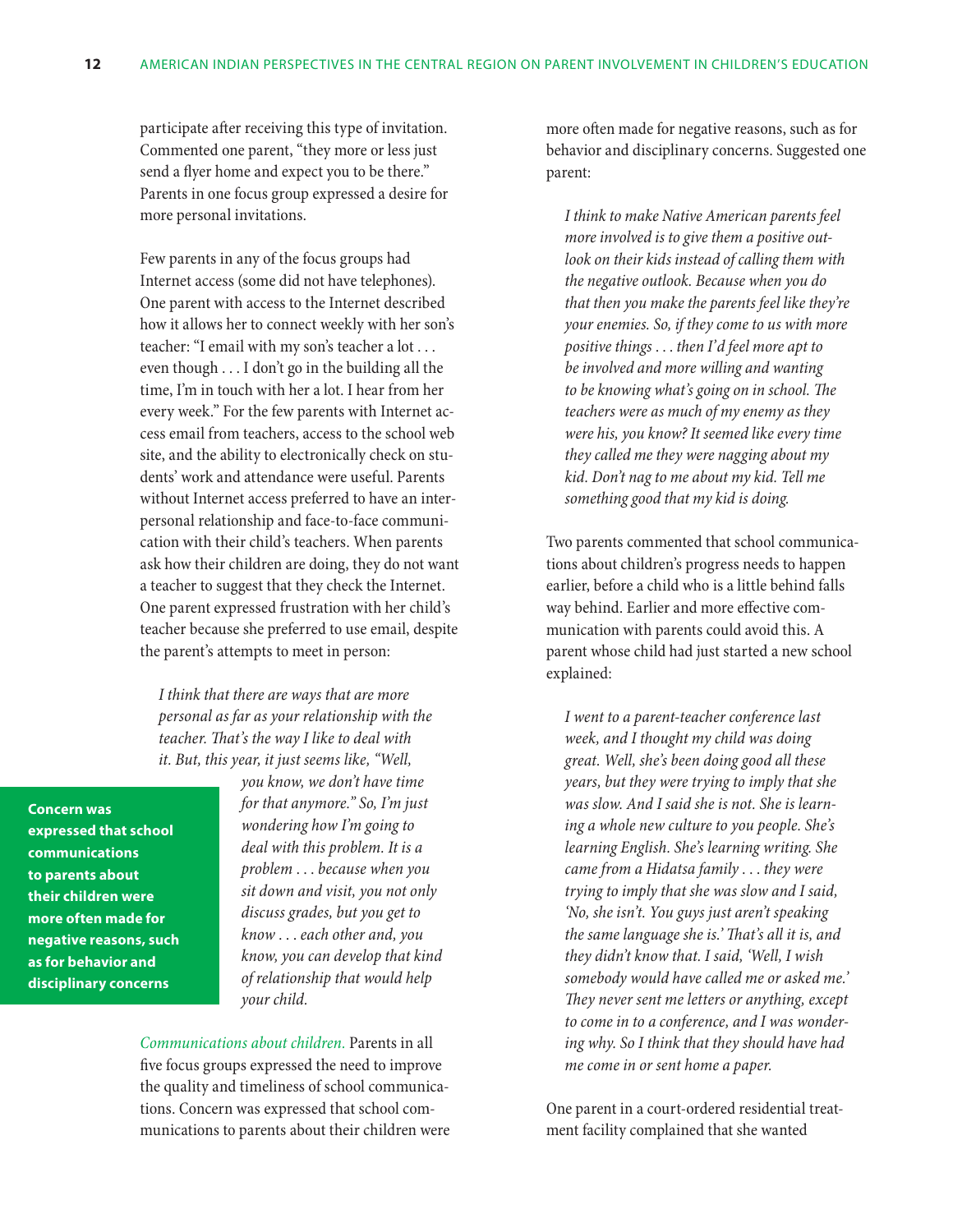communication from the school about her child's progress:

*I'd like the school to call the [treatment facility] and let me know things that's going on with my daughter at school.* . . . *Cause I'd like to be involved* . . . *they don't think I'm worthy of it* . . . *but I think I am.*

Several parents noted that they appreciated phone calls and notes from the school and teachers about their children as long as the messages were presented positively, with genuine concern for the child's well-being rather than to blame parents. Commented another parent, "If my daughter doesn't show up for school or she's late, her teacher calls. She's on the phone trying to get a hold of me to find out why she's not there and make sure everything is okay." When the moderator asked if the parent appreciated this kind of communication, the parent replied, "I think they're helping me by being really understanding of what's going on. They just want to know everything is okay at home."

#### *School culture and environment*

The remaining discussions focused on issues that relate to the school culture and environment. Examples outlined in all five focus groups included staff behaviors, attitudes, and invitations; open-door policies that encourage parents to visit, observe, and participate; a fun-, family-, and community-oriented atmosphere; cultural sensitivity; and the kinds of activities and resources available to families. This section is organized into the following topics: staff attitude and behavior, school environment, and general and cultural activities and resources.

*Staff attitude and behavior.* Staff behavior, attitude, and invitations affect a school's overall culture. Parents highly valued interpersonal communication and relationship-building with school staff. Several parents mentioned having good relations with their children's teachers. Parents in one focus group described how they received weekly

communication from their child's teachers and received personal invitations from teachers to attend activities. Some parents in a different focus group were permitted to call their child's teacher at home.

Parents in three focus groups mentioned the role of the principal in encouraging their involvement. One parent mentioned that she got involved in her child's school because the principal asked her to volunteer. Another focus group participant caring for her grandchild explained

**Parents in all five focus groups found their school to be more welcoming when staff projected an attitude of genuine caring, concern, and respect and were willing to work in partnership with parents to resolve children's needs**

that communication between her grandchild and the principal (at the grandmother's request) was helpful when her grandchild did not want to come to school. Other examples of principal involvement and communication included one principal who gave her cell phone number to a parent to call at any time. One parent commented of her school's principal, "[I]f the parent comes to the school to pick up the kids or drop them off, he'll meet you at the door and tell you . . . what's going on, what's happening in school."

Parents in all five focus groups found their school to be more welcoming when staff projected an attitude of genuine caring, concern, and respect and were willing to work in partnership with parents to resolve children's needs. Parents appreciated schools where teachers complimented students and showed concern about their well-being. They also placed a high value on the need for school staff to recognize and greet parents and children by name. One parent said, "A lot of the teachers of my kids were really nice and the principals were really nice. They'd always . . . try to talk to me and they know me by . . . face, not by [child's name's] mom. They know me by name."

One parent noted that it wasn't enough for staff to appear to respect parents and children. Their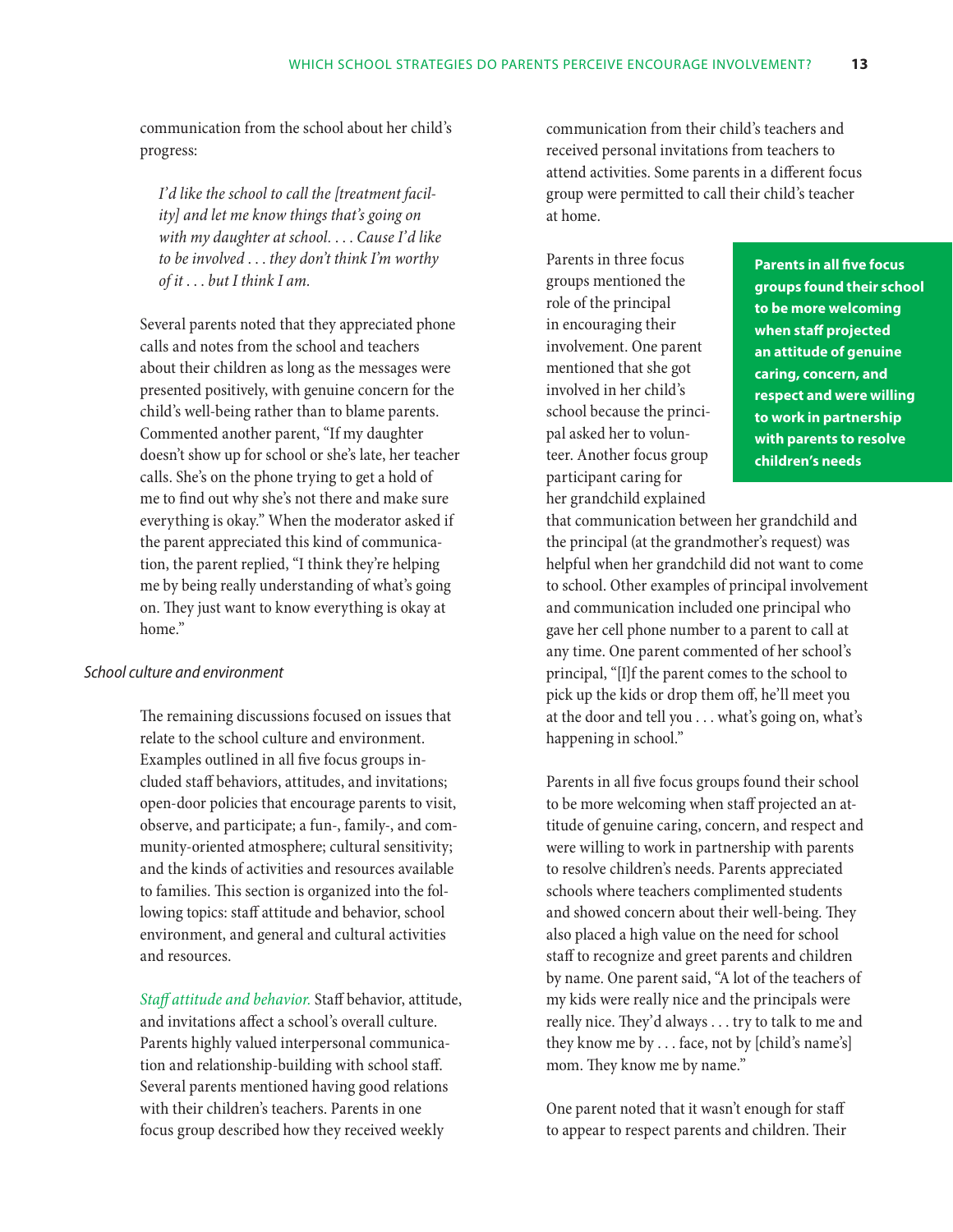efforts must be perceived as genuine. There had to be congruence between staff's body language and their words, "Sometimes you can see right through people when they're in your face, 'Well, I really want to help you,' but that's not what their body language or that's not the vibe you're getting from them."

Another factor that encouraged parent involvement was staff who appeared dedicated to family involvement as demonstrated by their willingness to take extra steps to help children and families. Examples included staff who would walk children to their taxis, act as advocates for children, and accommodate working parents' schedules. Several parents with no transportation appreciated efforts by the schools to help transport children to school, parents to meetings, and families to school events. One parent explained, "I lived all the way in [city name] so I was like three miles away, and so the teachers would even pick him up to take him to school."

*School environment.* Parents noted aspects of the school environment that encouraged their involvement, including having open-door policies that encouraged parents to visit, observe, and participate; caring and respectful staff; a friendly, fun, comfortable, and family- and community-oriented atmosphere; and cultural sensitivity character-

**Cultural sensitivity seemed to influence how safe, welcome, and valued parents and children felt in their school**

ized by an intolerance of prejudice and discrimination, diverse and culturally competent staff, and the use of cultural activities, images, and artifacts in the school halls and classrooms (such as medicine wheels, star quilts, and pictures).

Cultural sensitivity emerged as an important issue in all five focus groups and seemed to influence how safe, welcome, and valued parents and children felt in their school. Three focus groups suggested the need for more American Indian teachers, staff, and volunteers in the schools so that children would feel safer:

*I think that they need more Indian teachers. That way when* . . . *[children] go to class they*  *say, oh, well, there's an Indian or a Native American. Alright, we're safe. But then if they see a white teacher, they're not. I felt safer with an Indian teacher or more comfortable being around, because you don't know how* . . . *[White teachers] were raised.*

Another parent suggested that, in the absence of American Indian teachers, American Indian children should have access to someone they can feel close to, such as a Big Brothers or Big Sisters type of relationship. Two parents suggested an American Indian grandparent program, with someone who could visit classrooms, tell stories, and connect with American Indian children. Two other parents mentioned that their involvement was encouraged by the presence of either a family or Title VII (Indian education) liaison at their school who works with American Indian families.

Conversations about cultural sensitivity in all five focus groups addressed the need for more cultural competence among teachers and staff and more American Indian culture in the school curriculum. One parent said, "I think that the teacher system, the overall system with the teachers should also include . . . being sensitized towards the Native American families, because there are a few times I felt really uncomfortable going over there." Examples of cultural sensitivity also included removing stereotypes from the school curriculum, reducing blatant and "closet" racism among staff and other students, including American Indian parents in curriculum development, bringing in traditional dancers to talk about cultural awareness, and not just talking about American Indians at Thanksgiving. Another example was the need to increase teachers' awareness that some American Indian parents are not familiar with school systems in general and are still learning how to be parents, especially those who grew up in boarding schools.

#### *General and cultural activities and resources.*

Discussions of strategies that encourage parent involvement also addressed the role of organizations, clubs, activities, after school programs,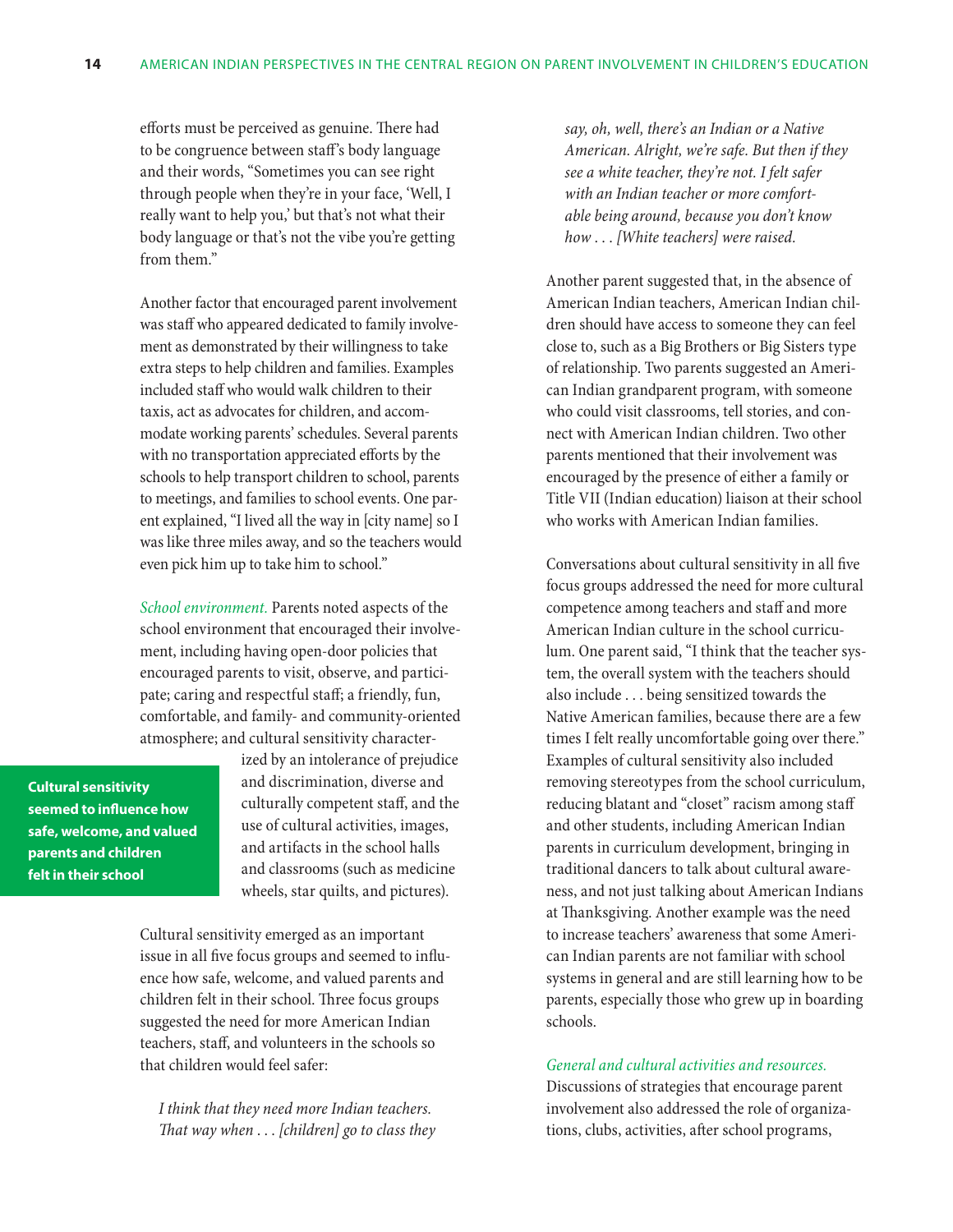cultural events, and general school events. Parents seemed to be more comfortable and likely to participate in schools that offered a variety of fun, informal social opportunities for parents and families to get to know school staff and each other. Formal and policymaking opportunities (such as school boards, parent-teacher organizations, and Johnson-O'Malley committees<sup>1</sup>) had the least participation among American Indian parents. One parent was a member of a board. She said:

*We serve all of the Native American students in the [school district].* . . . *And we organize different activities for the students. We're going to* . . . *combine information for the parents so that they know all of the programs that we offer under Indian education, Johnson-O'Malley, and Sheltered Journey. We've found that it's been a really positive thing and* . . . *we're really getting good turnouts.*

Parents in two focus groups mentioned their school parent-teacher organizations as a form of parent involvement. One parent mentioned that she was hoping to join the parent-teacher organization: "I really don't do that either because I'm a bashful and shy person. It's hard for me sometimes to say anything." One parent noted that her school and parent-teacher organization involve parents by asking them for feedback, such as with surveys. Another parent reported that her parent-teacher organization provides incentives (such as door prizes) and accommodations (such as childcare) to encourage parents to attend events. A few parents had tried to join their school parent-teacher organization but felt unwelcome there and did not see other American Indian parents attending meetings.

Several discussions addressed informal school activities, organizations, and clubs as good ways to involve parents. Parents in three focus groups added that having after school programs and activities encouraged children's attendance and interest in school. Those that allowed children to stay until 5:00 pm or 6:00 pm were especially valuable to working parents. Parents liked general activities

that were open to everyone, but especially appreciated cultural events targeted to American Indian families. Examples of general activities listed in the five focus groups included special events (grandparents day, carnivals, dances, family nights, bake sales, book fairs, and rummage sales). One school was reported to offer a community supper one night each week for families. Another school offered a resource night for families to inform and connect them to community services. Incentives

and personal staff invitations were also useful in encouraging parent participation.

Cultural centers, activities, and events were also topics of several discussions. Parents commented that such resources were especially useful in helping American Indian children and their families feel

**In four focus groups parents whose schools did not have cultural resources suggested the need for after school programs, centers, or clubs that provide homework help, access to resources, and cultural education for American Indian children**

welcome at their school and connected to it and to other American Indian families. Some parents, however, did not have such resources at their schools, even in schools with high populations of American Indian students. Parents in one focus group mentioned a cultural group at a high school and another at a middle school that seemed to be successful; however, they were unaware of any cultural programs or groups in their schools that were open to elementary school children and their families. In four focus groups parents whose schools did not have cultural resources suggested the need for after school programs, centers, or clubs that provide homework help, access to resources, and cultural education (such as stories, crafts, language, dance instruction, and traditions) for American Indian children. They also suggested that schools give parents access to walk-in resource and information referral centers and support groups for American Indian families. One parent described the value of these clubs in schools with low cultural sensitivity and low American Indian student populations: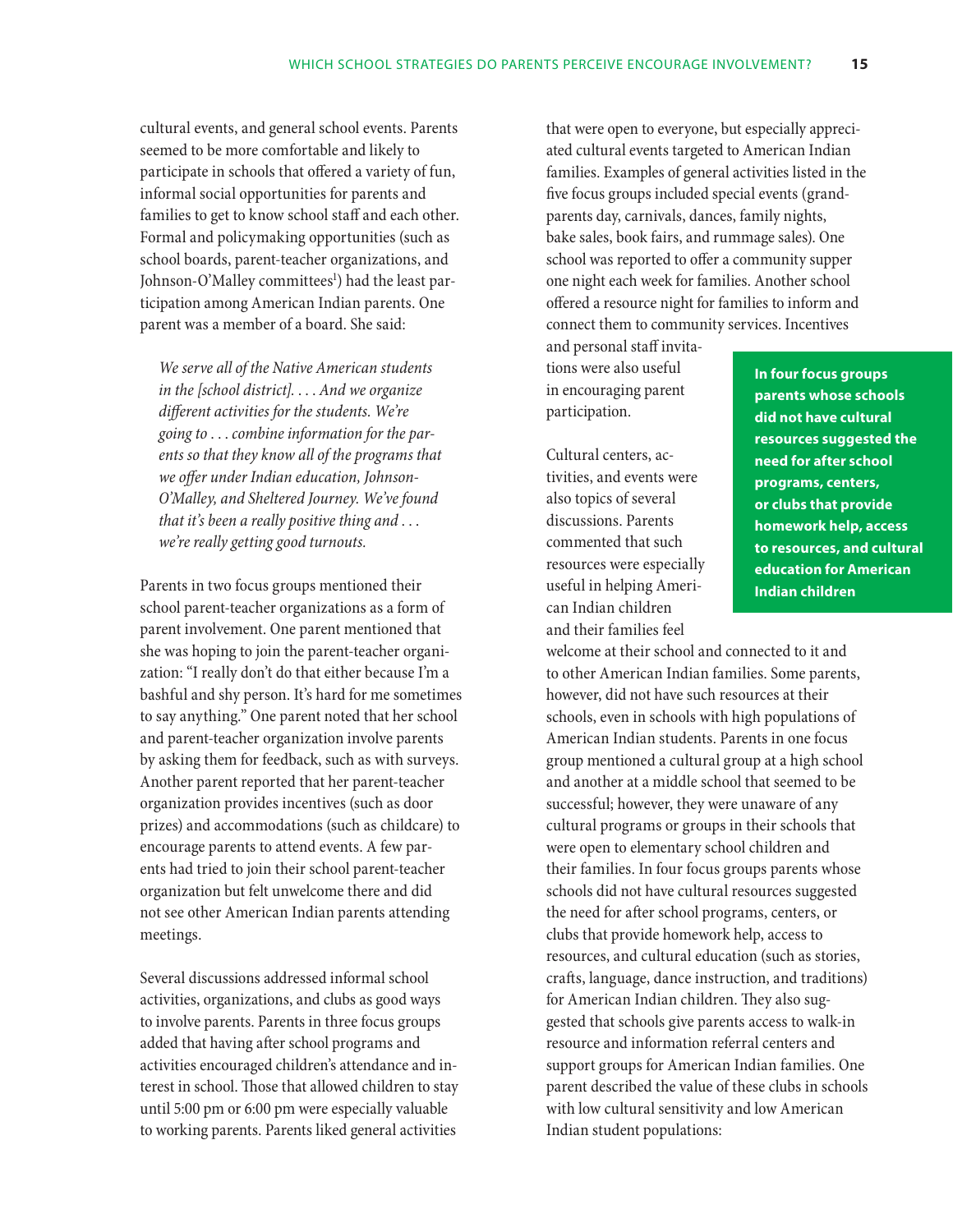*It's like a cultural shock to the children. And I think* . . . *if they had like Indian clubs and stuff like that* . . . *they can be made at a young age to have pride in who they are, instead of even being made aware of that difference with no explanation.*

Focus group discussions addressed the need to have cultural centers with American Indian staff who would know how to relate to the children and their families. One parent remarked from her own experience in a school with a resource center:

*[W]e had a Native American center and that was in the high school that we could go to. And I know a lot of times that was wonderful.* . . . *[I]f I was having trouble, there was, you know, people in there that knew how to relate, you know, they were Native American.* . . .

Three focus groups also discussed the importance of having access to American Indian liaisons and advocates. Some parents suggested that every American Indian parent and child in the school should have access to an advocate or liaison who could connect them to resources, help them negotiate "the system," and act on their behalf when necessary. Although it appeared that each school district represented by focus group participants

**Like many other parents, American Indian parents want to feel comfortable, accepted, and appreciated for how they can work with the schools to improve their children's education experience**

had a liaison, parents complained that having only one liaison serving an entire school district was insufficient and felt that each school needed its own liaison. One parent suggested that it would be helpful if the liaisons would visit each school to introduce themselves to parents, explaining their role and what they can do to help parents.

## **Conclusion**

The findings reveal that some of the issues and challenges identified by focus group parents are common to those of parents in the general population or in other ethnic minority groups, although some may be unique to American Indian families. For example, like many other parents, these American Indian parents want to feel comfortable, accepted, and appreciated for how they can work with the schools to improve their children's education experience. And, like other parents, these American Indian parents struggle to balance time for work, for relaxation, and for assistance with school projects.

What is unique, emerging from nearly all of the focus group discussions, is the historical and cultural perspective that American Indian parents bring to their children's education and to the public education system. This factor appears central to their decision to become involved in their children's school. These parents would also like the opportunity to provide more input in how their children are educated and in the content of the curriculum. They would like schools to be sensitive to their cultural and ethnic heritage and free of the effects of racism and discrimination and in which they feel comfortable and welcome. Finally, the parents stressed the key role that grandparents, extended family, and community members play in American Indian students' home and school lives.

The data also suggest that, although schools are inviting parents to participate, the ways the invitations are presented fall short, from the parents' perspectives. American Indian parents would like educators to be more aware of and able to interact in ways that promote the development of closer interpersonal relationships with parents, working collaboratively to support the academic achievement of their students.

At the top of their list of ways schools can foster their participation, parents mentioned providing adequate and timely communications about their children's progress, offering sensitive guidance and cooperative planning with parents, and demonstrating positive, caring support and celebration of their children's academic achievements.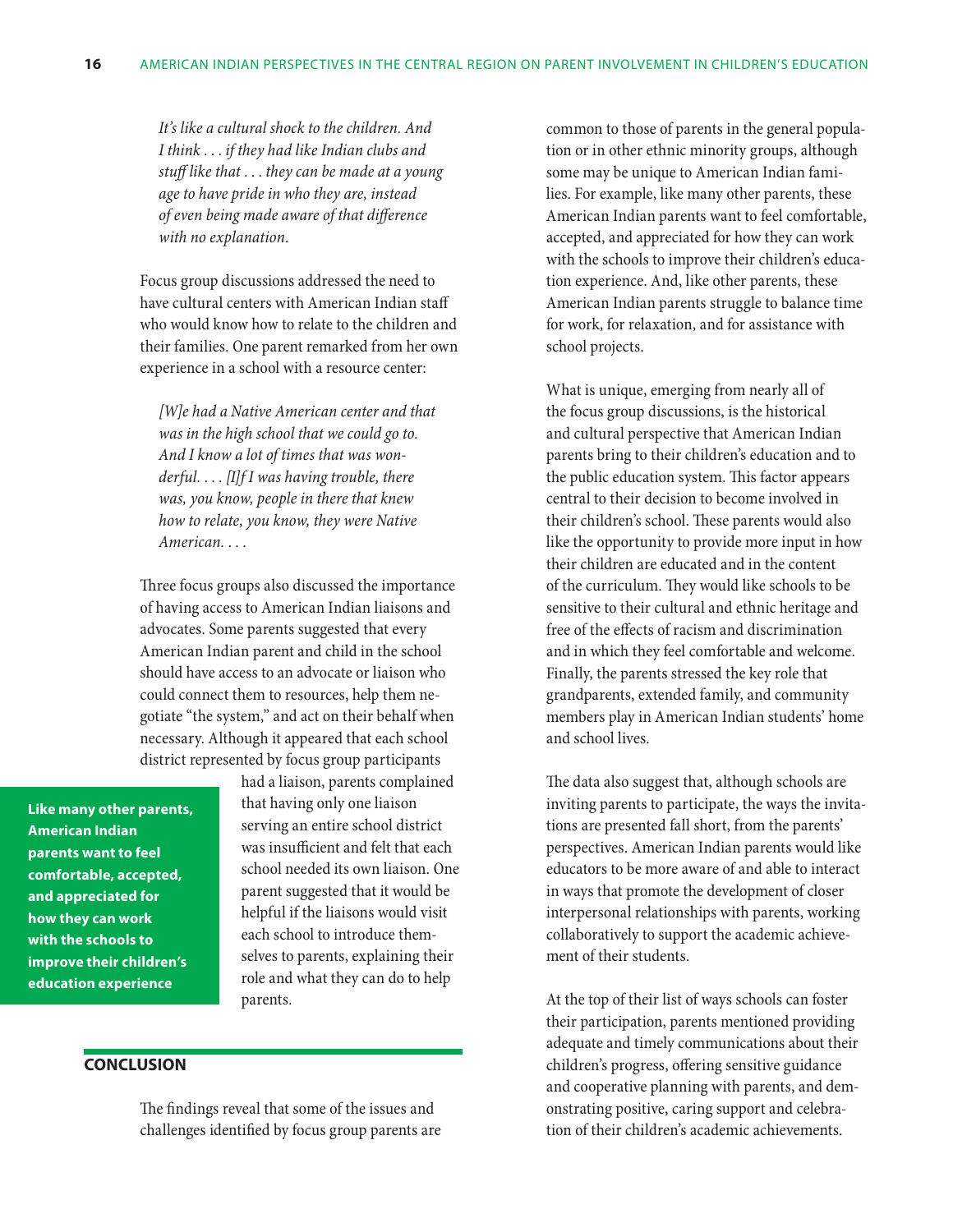Parents reported that having a school staff that is more educated about and sensitive to the unique cultural perspectives of American Indian parents might increase parent involvement.

## Limitations of the study

This was a small exploratory study involving five groups of self-selected American Indian parents in one state in the Central Region. The intent was to explore American Indian parents' perceptions of parent involvement in their children's education, what they understand it to be, and what barriers tend to interfere. This study may provide a basis for furthering conversations between American Indian parents and school staff.

Several limitations affect the findings. The perceptions of these parents may not be shared by other American Indian parents. And because the data were collected in focus groups, participant responses may be influenced by conflict avoidance, social acceptability, interactions with the moderator, conformance to the opinions of the group or to more assertive participants, and participants' selfconfidence. Limitations are discussed in greater detail in appendix A.

## Future research

This study provides a foundation for an initial understanding of basic issues, subtle themes, and considerations that influence American Indian parent involvement; however, more research is needed as the findings do not permit drawing inferences to a larger population. While parent involvement studies conducted in the general population and among other ethnic minorities are useful, American Indians have histories, cultures, belief systems, and a sense of community that

are unique to each tribe. Thus, further research is needed to compare parent involvement among American Indian and other parents to determine the effects of these unique characteristics.

Findings also suggest that parent involvement may be influenced by

**While parent involvement studies conducted in the general population and among other ethnic minorities are useful, American Indians have histories, cultures, belief systems, and a sense of community that are unique to each tribe**

parents' experiences in different school settings (tribal, Bureau of Indian Affairs, private, charter, boarding, and public schools). The current study did not compare these settings. The importance of parent involvement in improving student academic achievement together with the substantial achievement gap between American Indian and White students highlights the need for schools and American Indian parents to work together to improve parent involvement. Studies that illuminate strategies for facilitating open, constructive, authentic communication between schools and American Indian parents and that reveal opportunities to work together might substantially improve the outcome of American Indian education.

As the current study was exploratory and conducted at only two sites, a more expansive study is needed to determine whether the factors identified are relevant to other American Indian families. In addition, while this study was focused in part on ways schools can and do encourage parent involvement, research is needed to find out how parents can take the initiative to increase their involvement. Research that includes the perspective of school staff on parent involvement is also needed to confirm or counter these findings.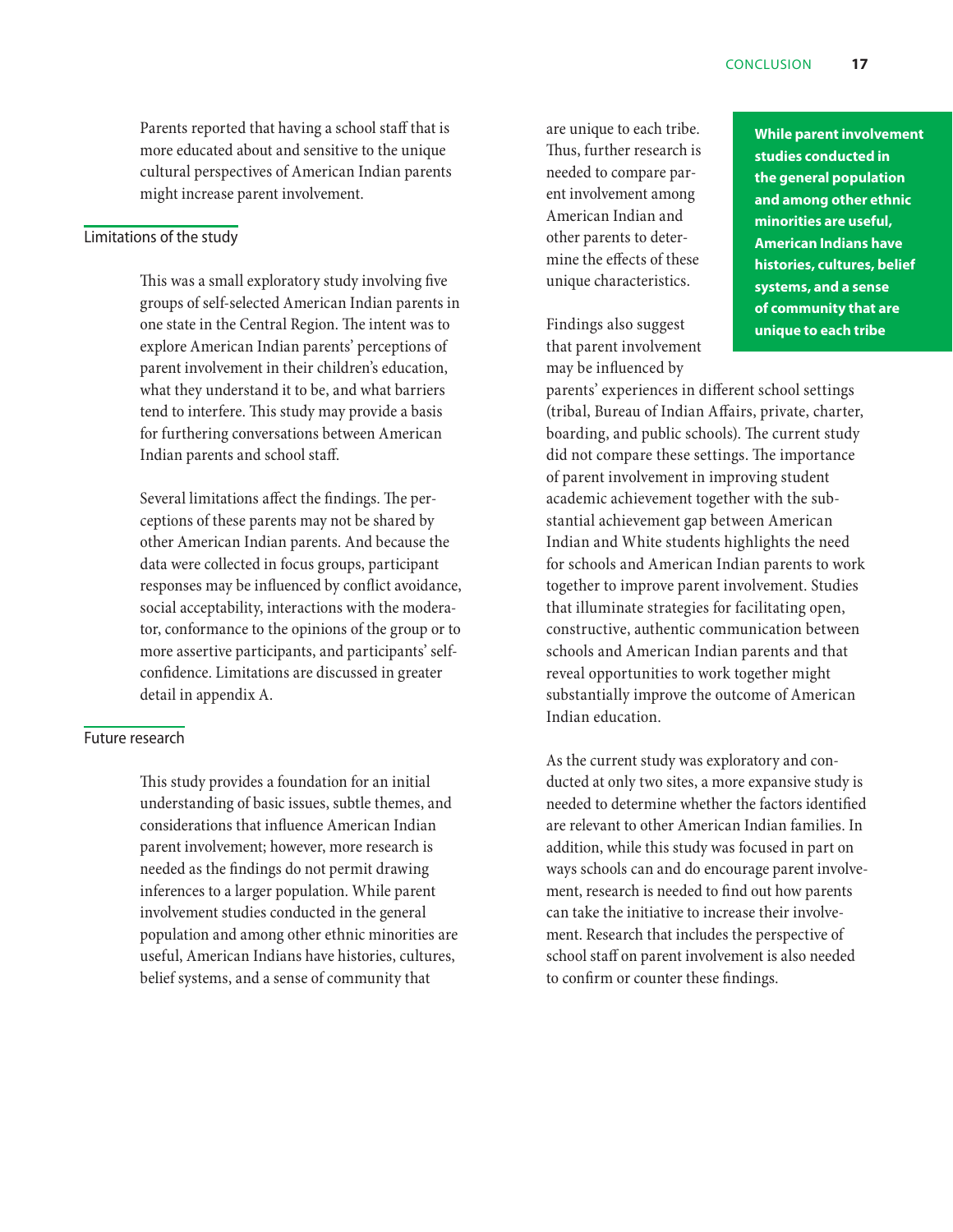## **Appendix A Research methods**

Four research questions were proposed to investigate the topic of parent involvement as it relates to American Indian education:

- What do American Indian parents perceive as parent involvement in their children's education?
- Why do American Indian parents get involved?
- What do parents perceive as barriers to involvement?
- Which school strategies do parents perceive encourage involvement?

#### Research design

The study was a qualitative inquiry-based design using focus group interview data obtained from parents of American Indian students attending public elementary schools in the Central Region (see box A1 for the Office of Management and Budget burden statement and approval information). A total of five focus groups were held at two sites, with 47 participating parents. One focus group (group 1) was held at site A and the other four focus groups (groups 2–5) were held at site B.

One limitation of focus groups is that participant responses are not independent. Focus group

responses may be influenced by conflict avoidance, social acceptability, interactions with the moderator, conformance to the opinions of the group or to more assertive participants, and participants' self-confidence. Despite these potential limitations the focus group interview method was selected over data collection methods such as surveys, interviews, and observations because the insight, multiple perspectives, shared understandings, and degree of consensus sought from participants were more likely to be elicited within a group context. The focus groups permitted more participants to be interviewed and more data to be gathered in less time than was possible with individual interviews or observations. The focus groups also helped engage participants and stimulate exploration, discussion, and understanding of the issues of parent involvement in greater depth and context than could be achieved through observations, surveys, or individual interviews.

Focus groups involve a dynamic group interaction process of questioning, listening, reinforcement, and discussion that permits in-depth exploration of participants' attitudes and beliefs on a particular topic when they are exposed to the experiences of others. Focus groups take advantage of the pleasure that many people derive from meeting and chatting with peers about shared interests and experiences and of the way that people naturally influence each other. As Rubin and Rubin (1995, p. 140) aptly state, "In focus groups, the goal is to let people spark off of one another, suggesting dimensions and nuances of the original problem

#### Box A1

## **Office of Management and Budget burden statement for the focus group data collection**

According to the Paperwork Reduction Act of 1995, no persons are required to respond to a collection of information unless such collection displays a valid Office of Management and Budget (OMB) control

number. The valid OMB control number for this information collection is 1800-011-v.76. The time required to provide the requested information is estimated to average a maximum of 1.5 hours including the time to get instructions, sign consent forms, and respond to the group facilitator's questions. **If you have any comments concerning the accuracy of the time estimate(s)** 

**or suggestions for improving this form, please write to:** U.S. Department of Education, Washington, D.C. 20202-4700. **If you have comments or concerns regarding this group session, write directly to:** Sandra Garcia, Institute of Education Sciences, U.S. Department of Education, 555 New Jersey Avenue, N.W., Room 506C, Washington, D.C. 20208-4651.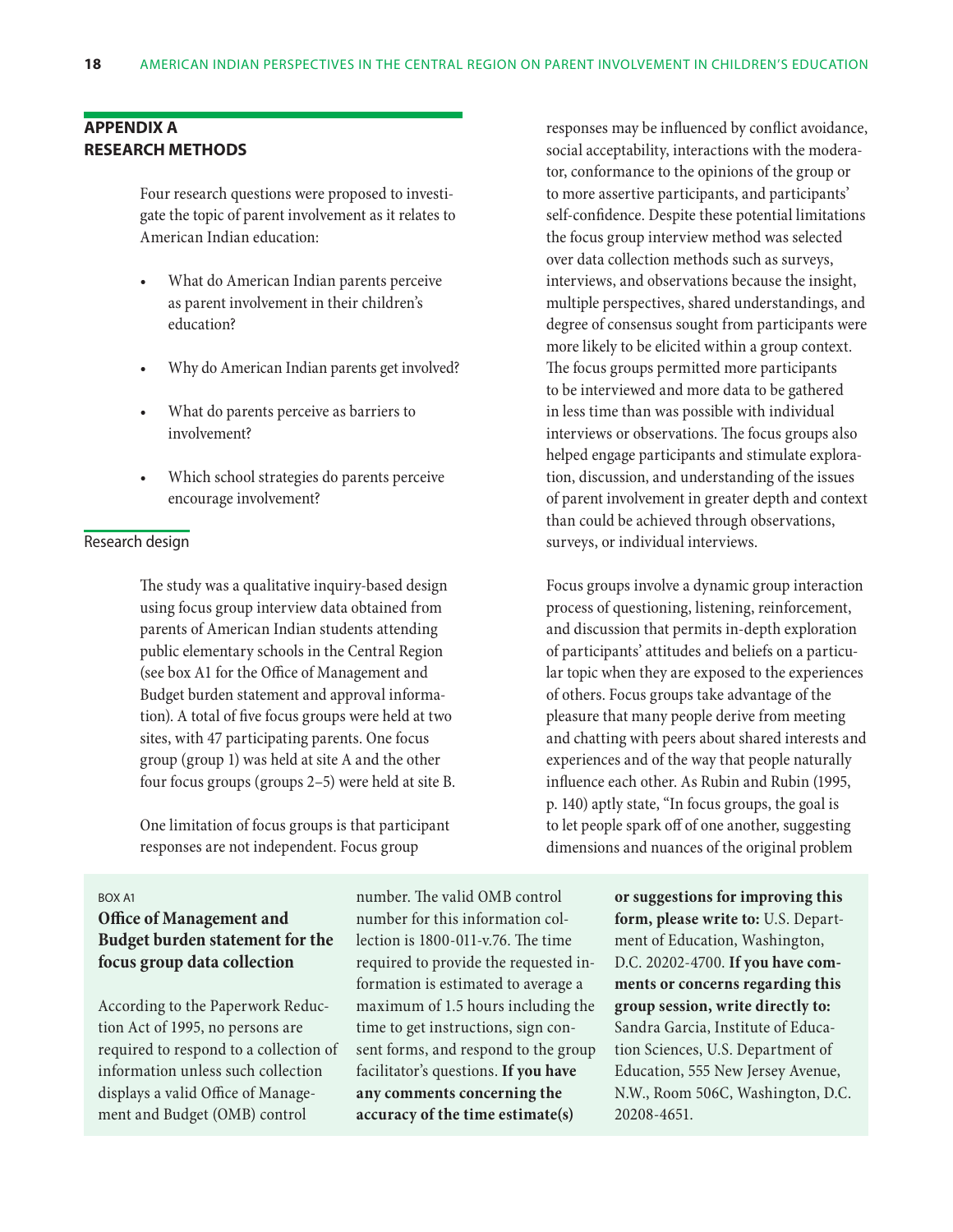that any one individual may not have thought of. Sometimes a totally different understanding of a problem emerges from the group discussion."

## Sampling

Two states in the Central Region were targeted for data collection based on the expressed interest of state education administrators at the Central Regional Educational Laboratory Policy Forums in August 2006 and 2007. State departments of education and state offices of Indian affairs also expressed encouragement and support for the study. Four geographically separated communities were proposed as focus group sites based on their concentrated populations of American Indian students. Permission and cooperation were obtained from school district administrators and parents in two of the four elementary school districts, referred to as site A and site B. Both sites are located in one Central Region state. Each site had more than 20 schools and 10,500 students, and each had a locale classification of "mid-size city" (U.S. Department of Education, National Center for Education Statistics 2008).

The five elementary schools in each district with the highest enrollments of American Indian students were selected for data collection. Elementary schools were chosen rather than middle schools or high schools for convenience and because of cooperation from school staff. Each school at site A had a 2006 enrollment of 250–500 students and an American Indian student population of 15–20 children (4–7 percent). Each school at site B had a 2006 enrollment of 125–500 students and an American Indian student population of 27–60 children (5–40 percent). The site A school district did not meet adequate yearly progress during the 2006/07 school year; but the site B school district did.

American Indian families with a child in any of the targeted schools were eligible to participate and targeted for recruiting. Invitation letters were sent to the Office of Indian Education at site A to distribute to the 60 families with American Indian students registered in those schools. A reminder postcard was sent two weeks later. Seventeen parents responded by phone or letter of interest (28 percent response rate). Of those who confirmed, nine attended the group 1 focus group scheduled at site A. At site B invitation letters were sent to the 140 families with American Indian students registered in the targeted schools. A reminder postcard was sent two weeks later. Fifty-six responses were received (40 percent response rate), and 38 adults attended one of four scheduled focus groups (groups 2–5).

The focus groups were held at centrally located hotel conference rooms at the two sites rather than at schools or American Indian community centers, to maintain a politically neutral environment. Focus group attendance ranged from 4 to 16 parents (see table A1 for details). Participants were reimbursed \$25 for travel and childcare expenses. No other incentives were provided. Because of the nonrandom selection of sites and participants, the sample is not representative of any population of American Indian parents, and the findings are not generalizable.

Not all focus group participants were biological parents. Participants recognized themselves as parents by virtue of having an active role in the upbringing of the children. In this study participants included married parents, single parents, cohabitating partners, foster parents, and three

Table A1

### **Parents in attendance at focus groups, 2007**

| Site and group                | Attendance |
|-------------------------------|------------|
| Site A                        |            |
| Group 1                       | 9          |
| Site B                        |            |
| Group 2                       | 11         |
| Group 3                       | 16         |
| Group 4                       | 4          |
| Group 5                       | 7          |
| <b>Total</b>                  | 47         |
| Source: Authors' compilation. |            |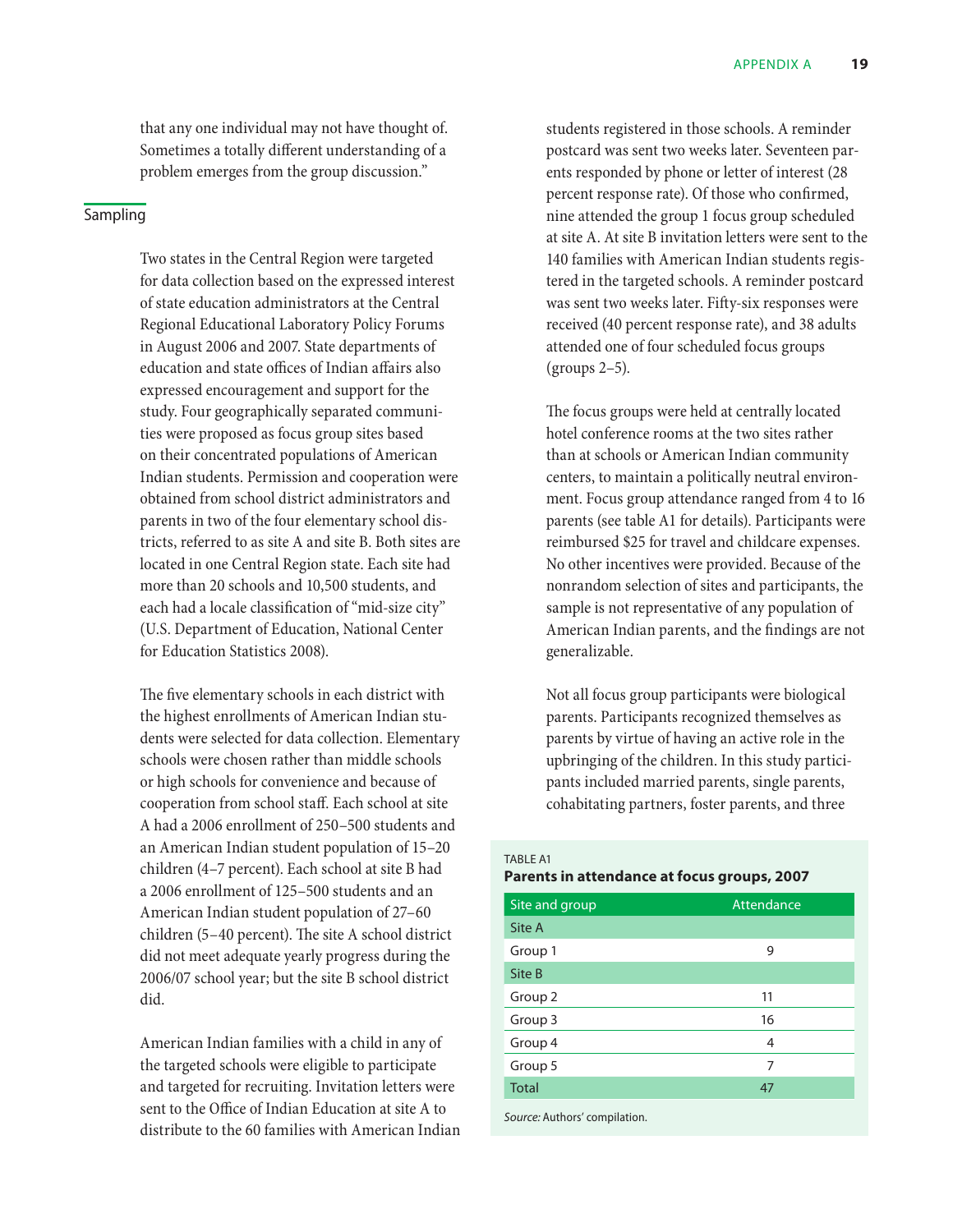primary care grandmothers. Several primary care parents also held roles as uncles, aunts, and grandmothers for the children of other extended family members. Household sizes ranged from one to six children. While all parents lived in or near the site communities, seven tribal affiliations and nine home reservations were mentioned. In addition, parents revealed the diversity in their own upbringing. Some were educated in tribal schools, some in off-reservation boarding schools, and some in foster homes or with relatives who were not their parents. Others had grown up in urban communities when their families left the reservation.

Parents were not specifically queried about their own level of education, but during discussions 6 parents mentioned having a high school degree, 1 a General Educational Development certificate, and 15 having at least some college education, including 4 who had completed degrees. Several parents also mentioned their employment status, which included a range of situations: college student, homemaker, blue collar worker, social service worker, preschool teacher, and small business owner. While a complete demographic mapping of participants was not a component of this study, the comments made by participants during discussions demonstrated that the groups were reflective of a diverse population of American Indian parents in marital status, family size, education, employment, and relation to the children they parent.

## Data collection

The researcher-facilitator began the 90-minute discussion by reviewing the parent participation consent form, including its confidentiality provisions, which had been mailed to all but walk-in participants. Each parent was asked to sign the form and received a copy.

A focus group interview protocol was used in each session to ensure consistent group facilitation, to increase the depth of discussions, and to ensure that ethical considerations were fully explained

(see appendix C).<sup>2</sup> The protocol was read aloud by the focus group facilitator at each focus group meeting. Moderators for all focus groups were of American Indian heritage but were not affiliated with the tribal groups represented in the focus groups.

One researcher led one focus group and another led the other four. The note taker was the same researcher in all five groups, helping to ensure the consistency of data collection. Field notes were used to record research ideas and observations, as well as general thoughts from the researchers during the focus group session. At the beginning of the protocol the researchers introduced themselves and the purpose of the study. Parents were read a list of session expectations, introduced to the focus group agenda, and given an opportunity to ask questions before the formal discussion began. The protocol contained 10 lead questions related to the four principal research questions, plus related probes. Each probe was intended to stimulate discussion around a lead question, without creating research bias in parent responses.

Qualitative approaches were used in all stages of the study. The principal research questions were exploratory, intending to elicit parents' perspectives on their involvement with their children's education. Data analysis of the focus group interview transcripts included encoding and comparing topics and themes across groups, followed by detailed summarizing of findings for each principal research question. The coded manuscripts and group summaries formed the basis of a narrative description of findings.

The five focus group discussions were audiotaped, and all digital files were password-protected and accessible only to the researchers working on the study. The audiotapes were transcribed verbatim and verified by the principal interviewer and a research associate. The transcripts identified participants only by gender to protect confidentiality. Other possible identifiers, such as the names of individuals, schools, districts, communities, businesses, and social services were eliminated during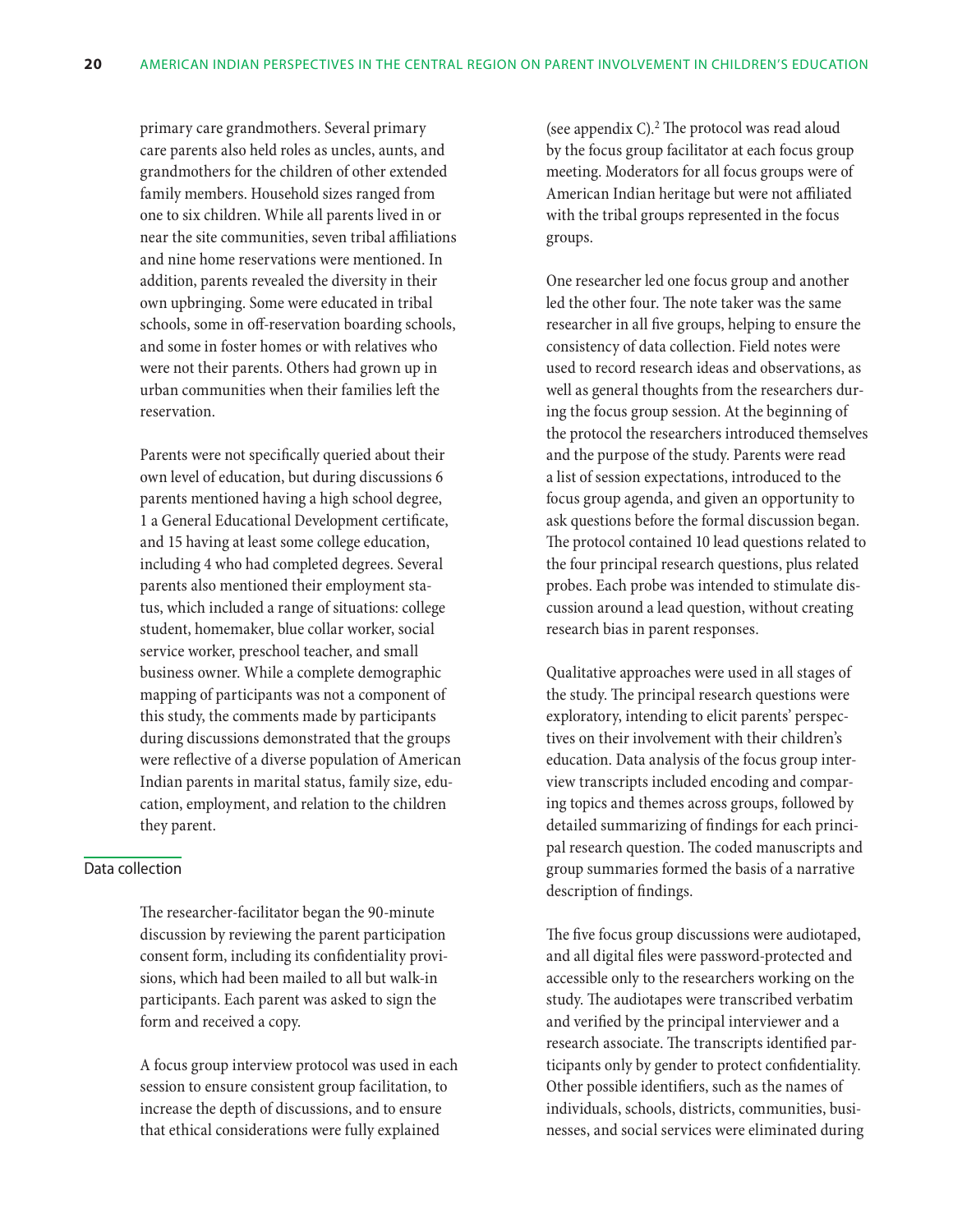analysis. Once the transcripts had been verified, the audio recordings were erased.

Data were also gathered from parent response forms and used to create a recruitment tracking spreadsheet that included parent contact information, documentation of interactions, and participation status. The sheet was later used to record the final count of each focus group and familial relationships. Information on the spreadsheet was regularly updated and verified as the research study progressed. These data informed the eventual consolidation of parent demographic information and the individual focus group summaries (see appendix D), which were also used to compare and contrast groups. Each summary was reviewed and edited by two researchers, using the original transcripts to ensure the accuracy of the narratives.

## Data analysis

Electronic audio files of the focus group discussions were transcribed for analysis. The authors verified the accuracy of the written transcripts by listening to the audio recordings while reading the transcriptions. An iterative process of data analysis suggested by Miles and Huberman (1994) followed: data reduction, data display, conclusions, and verification.

The lead researcher, an American Indian, facilitated four of the focus groups and had a primary role in analyzing the data. She read the focus group transcripts and field notes and assigned alphanumeric codes to key themes and subtopics, patterns, commonly used words, and concept clusters and then categorized the codes by research question. She also identified variations in the themes and interesting quotations. The codes were then examined, challenged, amended, and recoded as necessary by the authors until key themes emerged. This step was repeated several times. Next, the coding schema was applied by the site B facilitator/researcher across all focus group transcripts. The coded transcripts were then verified by the second author, who was not

of American Indian heritage. The analysis of field notes, transcripts, coded themes, and subtopics then facilitated the writing of descriptive narratives that summarized the data for each focus group around the research questions.

For the data display step a matrix was created to organize the data along research questions, finetune themes and subtopics, and identify relationships and themes as they emerged across focus groups. A fourth researcher was added to the team to assist in developing the matrix and to provide an outsider's perspective (this researcher had not been involved during earlier data collection and analysis). During the conclusion drawing and verification step, discussions focused on what the data meant. This step involved drawing conclusions and determining whether the conclusions were defensible by verifying them against data from transcripts and field notes.

The methods of qualitative data analysis used in this study are based on Miles and Huberman's (1994) three-step process and are common in qualitative research and have been noted in other studies reporting findings from qualitative designs (see Pashagumskum 2005; Petrie and Holloway 2006; Sheehey 2006).

#### Limitations of the study

Because of this study's exploratory nature, its generalizability is limited, both to other populations and other settings (ecological generalizability). Sites and parent participants in this study were nonrandomly selected and the sample size was small, so neither is representative of other sites or of American Indian families. Sites were selected based on interest among state education administrators and the encouragement and support of state departments of education and state offices of Indian affairs. Sites were selected from larger districts in order to have a larger pool of eligible parents from which to recruit participants and from elementary schools for convenience and staff cooperation. Although many participants had children in multiple grades, the parents' perspectives on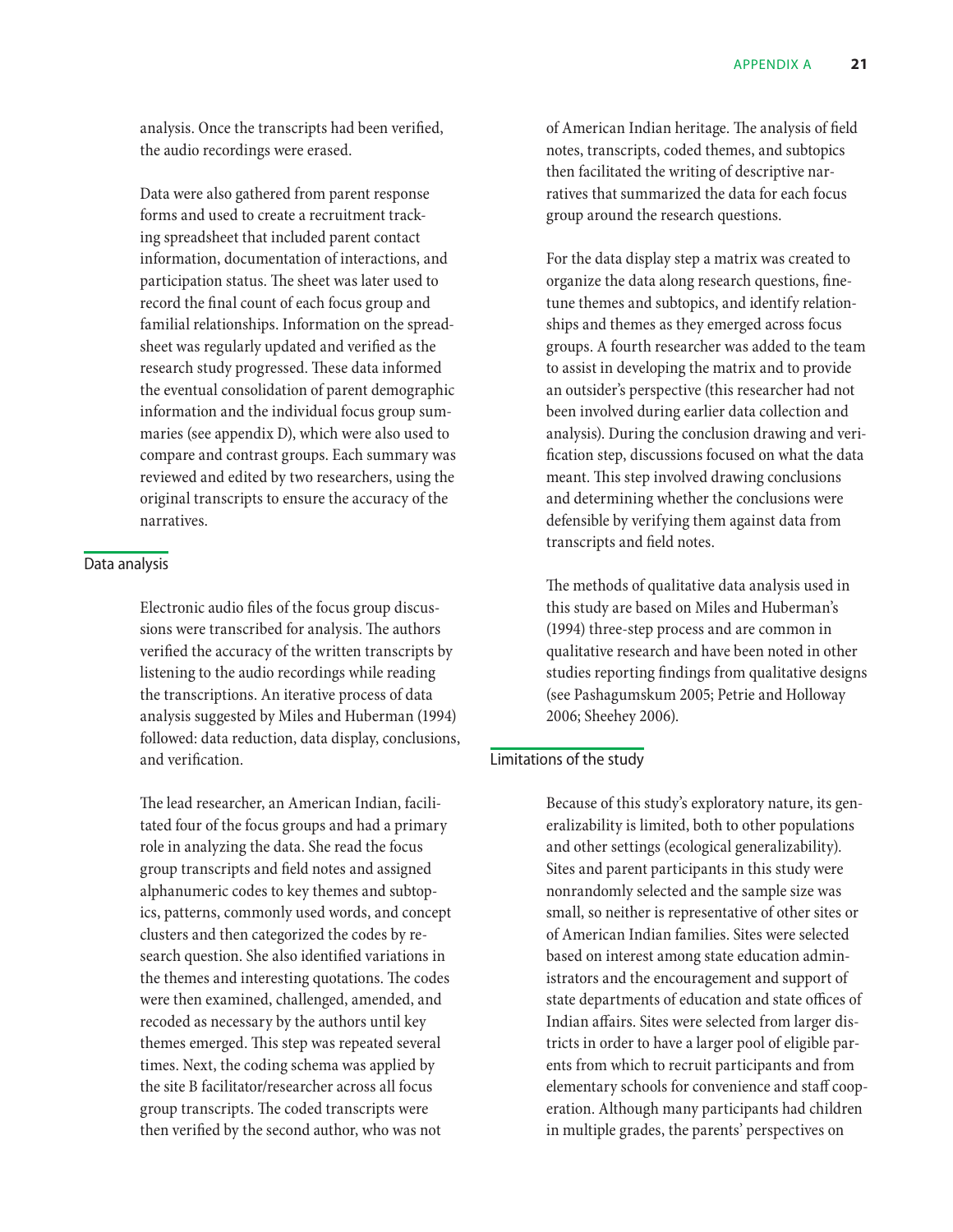their involvement at other levels of schooling were generally not discussed.

Only one of the two school sites had met adequate yearly progress. Understanding the impact of this difference was beyond the scope of this study, but it might have influenced parents' experiences of involvement at their school. Most study participants came from site B, and some families within a specific focus group were represented by

more than one individual. These factors have the potential to skew results toward the experiences of families in site B or toward the experiences of particular families.

The perspectives of school personnel were not included. As a result, little time was spent discussing how parents could increase their involvement in their children's education beyond the school context.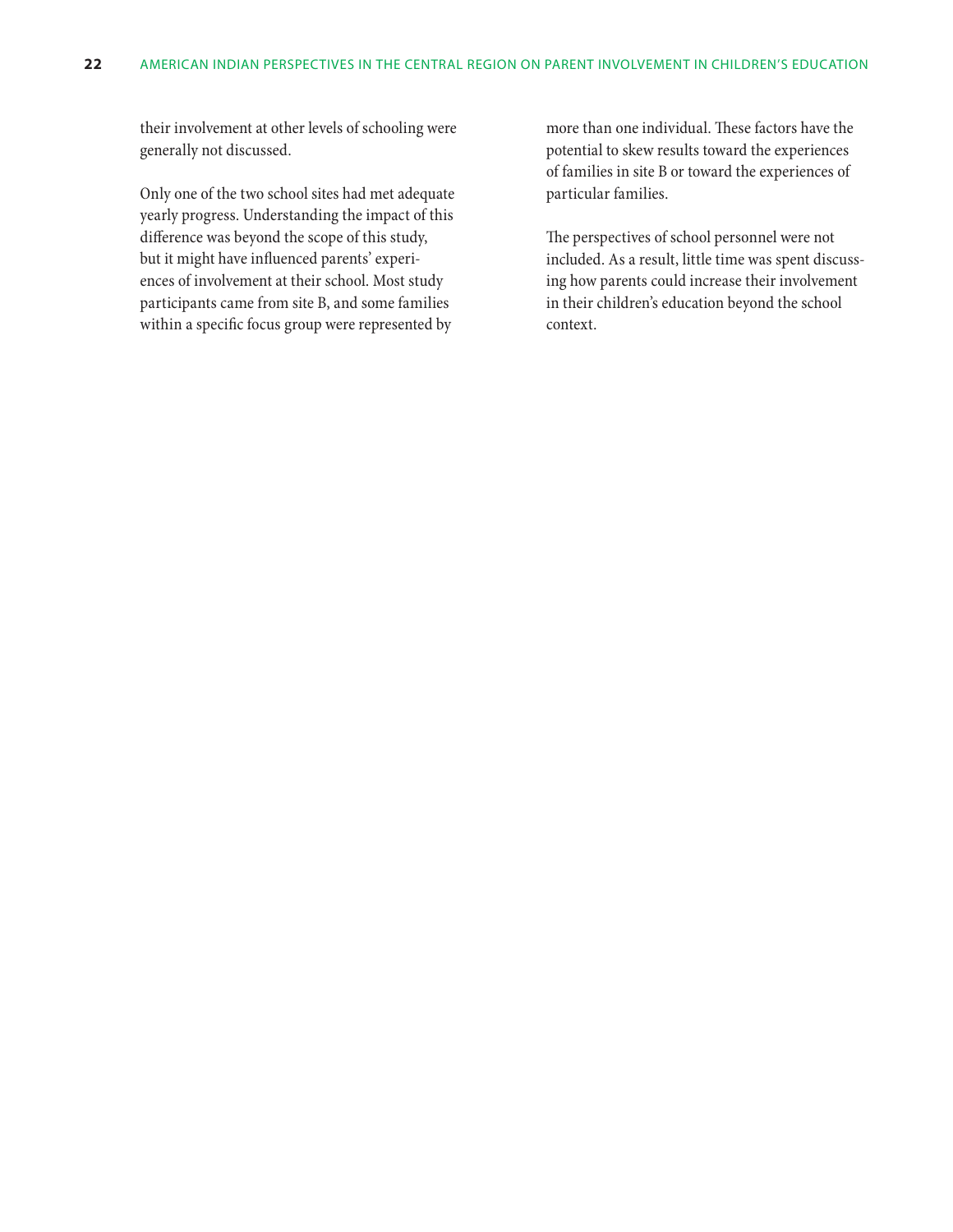## **Appendix B The literature on American Indian parent involvement**

Although there is an extensive body of literature demonstrating the positive relationship between parent involvement and student academic achievement (see Cotton and Wikelund 2001 and Epstein 2001 for literature reviews and Lareau 2000, 2003 for long-term empirical studies), the topic remains understudied among American Indian families. One study of predictors of parent involvement is that by Grolnick et al. (1997). They included nonrandomly selected mothers (*n* = 209, 45 percent response rate), their children in grades 3–5  $(n = 209)$ , and their teachers  $(n = 28)$ . The study used parent interviews, student questionnaires, and teacher ratings of parent involvement among the families in their classrooms.

A thorough search of databases (such as ECO, ERIC, PSYCHLIT, PsycARTICLES, Psych Info, JSTOR, ProQuest, and Wilson Select Plus) using relevant keywords and descriptors (such as American Indian, Native American, Alaska Native, parent, involvement, participation, student, achievement, education, elementary, indicators, academic, persistence, dropout rate, government role, policy, reservation, culture, cultural influences, acculturation, minority, student needs), produced research that was dated, descriptive or qualitative, and nongeneralizable. The quality of most of the studies was limited by small sample sizes, nonrandom sampling, nonrepresentative samples, ambiguous operational definitions and measurements of the "parent involvement" construct, weak internal validity, incomplete and nonsystematic data collection methods, reliance on correlational data, lack of triangulation, nonexhaustive analyses, lack of population and ecological generalizability, and failure to validate results, or many provided incomplete or no detail about sample size, sampling methods, participant demographics, definitions, data collection, coding, analysis, and validation. In the absence of rigorous studies, studies that reflect primary data collection methods and first-hand accounts were selected initially, supplemented by

articles and books that summarize research findings and reflect the thinking of respected researchers in this area.

## History and conditions of American Indian education

An understanding of the issues influencing American Indian parent involvement requires an understanding of the history of American Indian education. Some reasons for low parent involvement are thought to be rooted in parents' negative historical and personal experiences related to American Indian education policies. Butterfield and Pepper (1991), in a study commissioned by the U.S. Department of Education Indian Nations at Risk Task Force, review education conditions among American Indian students and summarize the historical barriers among American Indian parents as well as key issues, successful models, and recommended strategies for improving American Indian education (U.S. Department of Education 1991). Information on task force meetings, public call for papers, sessions at the National Indian Education Association Conference, regional hearings, site visits, and commissioned papers was briefly summarized in another commissioned paper (Charleston and King 1991). Cockrell (1992), using qualitative analysis, examined American Indian parents' perspectives on parent-school communication in one rural consolidated school district using multiple data sources.

At one time education policy was used by the federal government to estrange American Indian children from their parents, people, culture, language, and values in an effort to force assimilation and conversion to Christianity (Adams 1995; Butterfield and Pepper 1991; Reyhner and Eder 2004). Adams (1995) and Reyhner and Eder (2004) provide a historical overview of American Indian education policy and practice, documenting boarding school histories and experiences. Congress passed several laws permitting the Bureau of Indian Affairs to require boarding school attendance and to punish American Indian parents who did not send their children to boarding schools. The poor conditions in such schools and the psychologically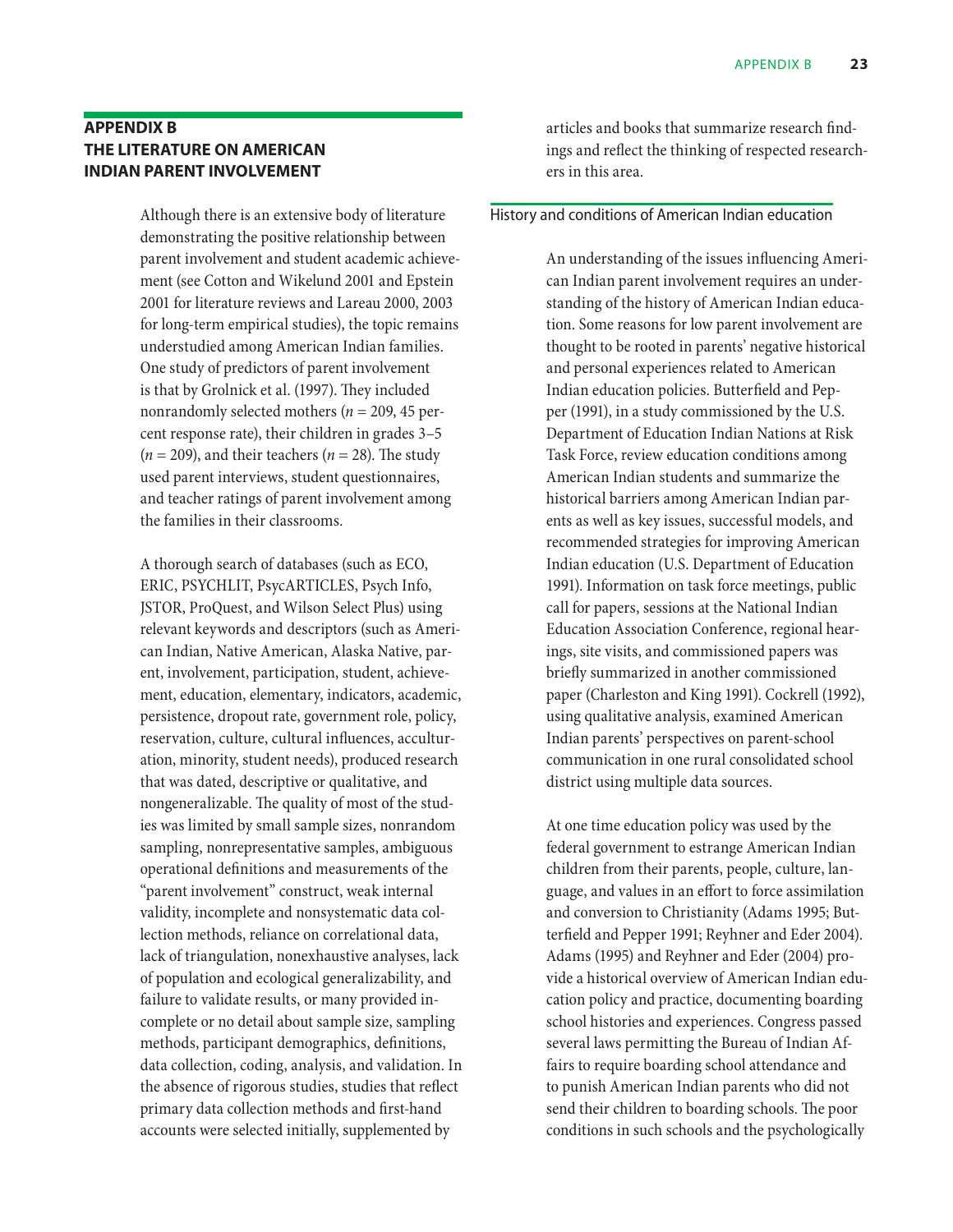and culturally devastating experiences of American Indian children sent there have been well documented (Adams 1995). Horne and McBeth (1998) is Horne's first-person account of life in American Indian boarding schools as a student and teacher, covering daily life, the challenges and rewards of teaching, and issues of cultural identity. Child (1998), Coleman (1993), Ellis (1994), and Lomawaima (1994) also provide accounts of American Indian boarding school life, based on case histories, personal narratives, and document analysis.

Several reports and legislative efforts prompted reform in American Indian education in the twentieth century. For example, the Indian Citizenship Act of 1924 conferred U.S. citizenship on American Indians. In 1928 the Meriam report documented shocking boarding school conditions and recommended that elementary school-age children not be sent to boarding schools (Meriam 1928). The Johnson-O'Malley Act of 1934 allowed the federal government to pay states to educate American Indian students in public schools. The amended act provides financial assistance for programs to meet American Indian students' unique education needs.

Although forced assimilation policies were eventually moderated, deplorable education conditions and outcomes persisted for decades according to a 1969 congressional report (known as the "Kennedy Report") that declared the education of American Indian children a "national tragedy" (U.S. Senate 1969). The Kennedy Report included a comprehensive literature review, on-site evaluations of federal boarding schools, field investigations, surveys, and hearings in the field and Washington, D.C., and prompted passage of the Indian Education Act, Title IV, of 1972, which legally recognized that parent-school partnerships were critical to improving American Indian student academic achievement. This act provides grants to schools for programs to meet American Indian students' educational and cultural academic needs. Both the Indian Education Act and the Johnson-O'Malley Acts, as amended, require

parental-committee or tribal sign-off authority for federal programs serving American Indian communities.

Positive legislation followed in the late twentieth century. In 1975 the Indian Self-Determination and Education Assistance Act recognized the federal government's obligation to permit American Indian participation, decisionmaking, and administration of education and service programs in support of American Indian self-determination. The Tribally Controlled Community Colleges Act of 1978 and Tribally Controlled Schools Grants Act of 1988 provided financial assistance for tribally controlled community colleges and schools. In 1990 the Native American Languages Act provided for protection of American Indian languages and cultures, reversing the policy of suppressing the use of American Indian languages in federally funded schools.

Despite these positive efforts, the quality of American Indian education improved only moderately. In 1991 the U.S. Department of Education's Indian Nations at Risk Task Force reported conditions such as an unfriendly school climate that fails to support student development, a Eurocentric curriculum, low expectations, relegation of American Indian students to low-ability tracks, poor academic achievement, lack of American Indian educators, lack of parent and community involvement, overt and subtle racism, and the highest subgroup dropout rate in the country (U.S. Department of Education 1991). The report also noted several programs and strategies to improve American Indian education that have bridged the divide between schools and American Indian students, parents, and communities in ways that respect and incorporate native language, culture, values, and learning styles into curriculum and instruction and that include native communities in the education process.

Lipka, Mohatt, and The Ciulistet Group (1998) document the experiences of Eskimo teachers in creating culturally responsive education and teacher-community-school relationships. McCarty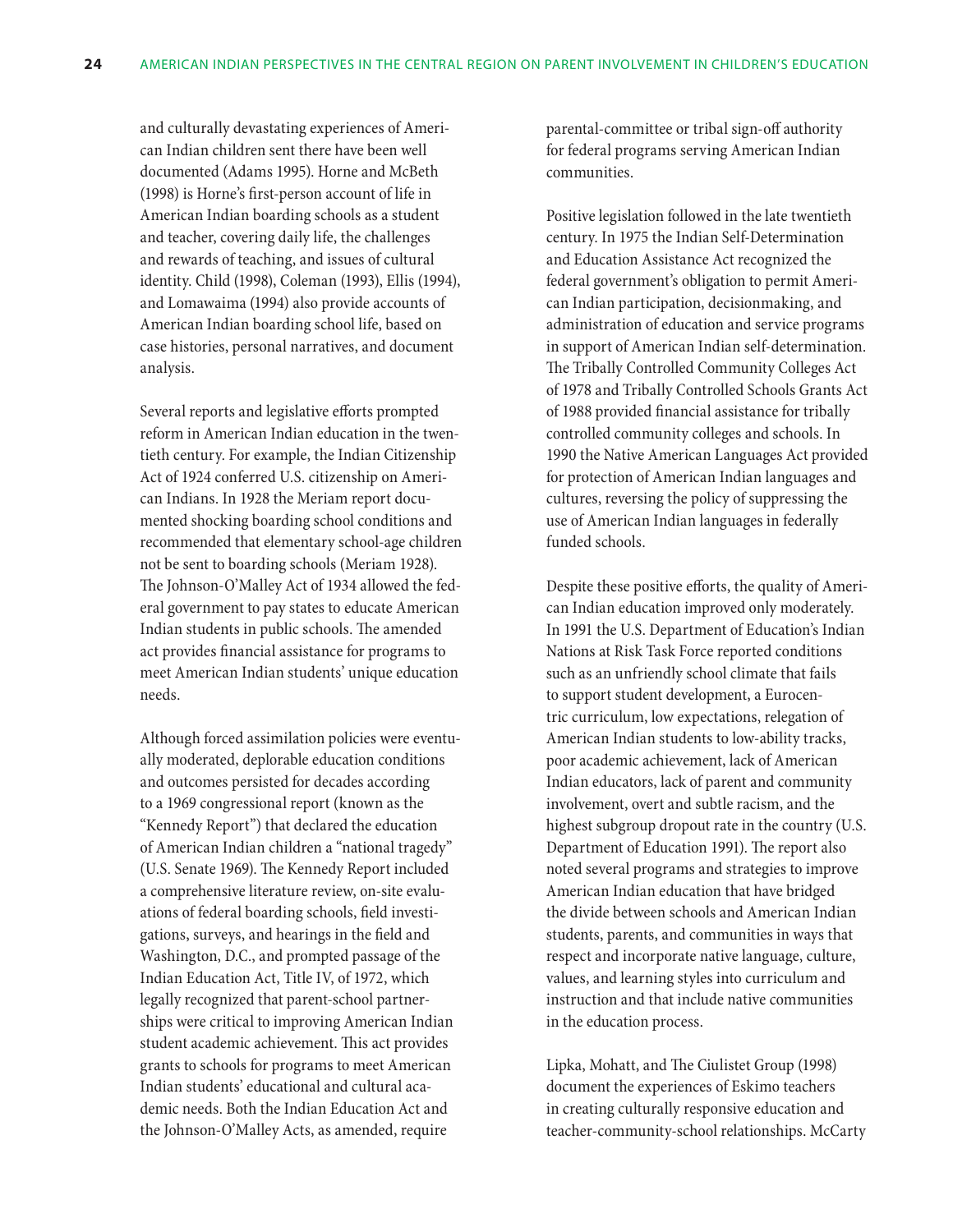(2002) reports the results of a 20-year ethnography of Navajo self-determination at the Rough Rock Demonstration School, the first school to be controlled by an American Indian community, the first to teach in the native language, and the first to produce a body of children's literature by and about Navajo people. Begay et al. (1995) and McCarty (2002) document the transformation and alignment of school's curriculum and pedagogy to local cultural and linguistic knowledge, learning, and norms in a tribally governed community. Pashagumskum (2005) reports findings from a qualitative study (participatory research with a grounded theory approach) of American Indian parent involvement and school-community connectiveness based on interviews and focus groups with 13 participants.

The No Child Left Behind Act of 2001 requires states to close achievement gaps between student subgroups, including American Indian students, and encourages parent involvement in a variety of ways (attending parent-teacher conferences, volunteering at school, encouraging other parents to become involved, learning about a school's challenges and resources, and communicating with school board members, principals, and other state and local school leaders; No Child Left Behind Act 2002).

Despite the progress and reform of American Indian education success stories remain more often the exception than the norm. Although the numbers of American Indian students graduating from high school and attending college have increased over the last 20 years, nationwide gaps between them and White peers persist on key education indicators. Statistics indicate that American Indian students perform below White students and below the national average in grades 4 and 8 reading and math and in college-bound seniors' reading and math scores on the Scholastic Aptitude Test. The dropout rate in 2003 of American Indian students was almost twice the national average and more than twice the average of White students, as reported by Freeman and Fox (2005), using data obtained from the U.S. Department of Education, National Center for Education Statistics, Schools

and Staffing Survey, Public School Survey, Public Charter School Survey, and Indian School Survey, 1999/2000, and U.S. Department of Commerce, Census Bureau's Current Population Survey, 1990 to 2003. Survey respondents were a nationally representative sample reflecting 4,700 school districts, 12,000 schools, 12,300 principals, 52,400 teachers, and 9,900 school library media centers. In the Central Region states (Colorado, Kansas, Missouri, Nebraska, North Dakota, South Dakota, and Wyoming), American Indian students' performance on state and national assessments also lags behind that of their White peers (U.S. Department of Education, National Center for Education Statistics 2006).

#### Parent involvement defined

One of the challenges of examining parent involvement is identifying an operational definition and measurement for the construct in the literature. While some studies provide a clear operational definition and measures (Grolnick et al. 1997; Gutman and Midgley 2000; and Shaver and Walls 1998), others do not. Leveque (1994) uses a case study design to examine K–12 student performance, parent involvement, and assimilation patterns of American Indian families in a California school district; however, she does not report the sampling methods, sample size, number of observations and interviews, participant demographics, procedures and methods, operational definitions and measures, coding, data analysis, and limitations. Northwest Regional Educational Laboratory (1992), in a descriptive study of American Indian parent and community involvement and support in Northwest Region schools, also reports minimally on methods, sample selection, participant demographics, operational definitions, measures, data analysis, and limitations.

Some researchers leave it to study participants to define participation, allowing the definition to emerge from the data (Delgado-Gaitan 1991; Pashagumskum 2005). And some use a narrow definition of parent involvement that includes attendance at specific school-based meetings (Shaver and Walls 1998 define high parent involvement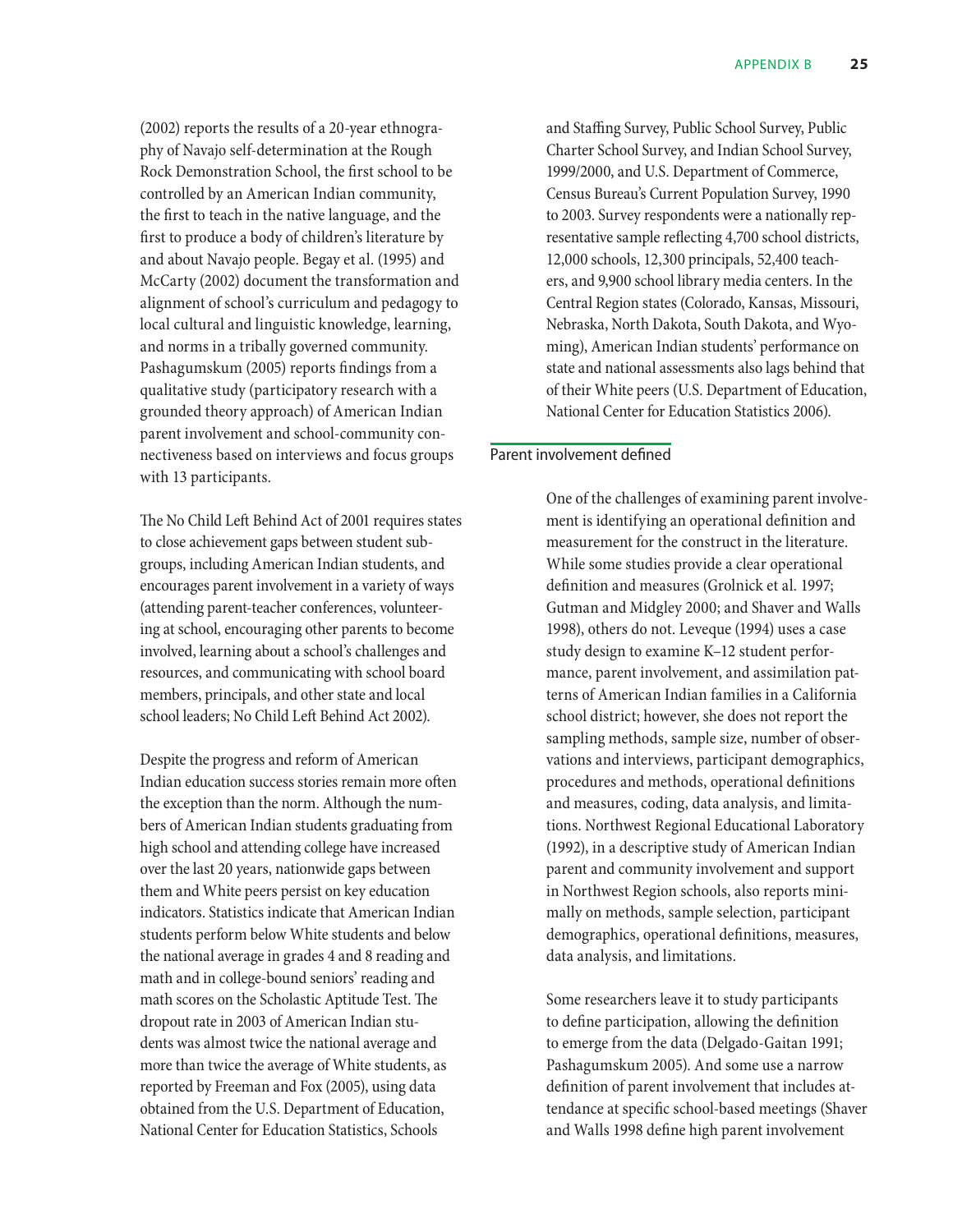as parents who attended 50 percent or more of school-based Title I parent group meetings in a school year) or general school-based activities (Northwest Regional Educational Laboratory 1992), while others use a broad definition that includes a range of home- and school-based activities (Delgado-Gaitan 1991; Grolnick et al. 1997; Gutman and Midgley 2000). Gutman and Midgley (2000, p. 234) define parent involvement as "the extent to which parents and other family members are involved in their children's education both within the home and at school during the school year." Butterfield and Pepper (1991), in a paper commissioned for the Indian Nations at Risk Task Force (U.S. Department of Education 1991), distinguish parental support (such as sending children to school, attending parent-teacher conferences, ensuring homework completion, and reading to children) from parental involvement (such as serving on education or tribal culture committees in the school, participating in parent-teacher organizations, and serving on boards). They note that parental support reflects the roles of parents as learners, teachers, counselors, and resources for their children, whereas parental involvement reflects parents as decisionmakers and agents of change in their children's schools.

Agreement is growing that parent involvement needs to be viewed from a more, multidimensional perspective (Grolnick et al. 1997). Hoover-Dempsey and Sandler (2005), in an empirical, longitudinal study conducted for the U.S. Department of Education, Institute of Education Sciences, summarize findings from four related studies conducted over three years to develop reliable and valid measures that address model constructs and to test hypotheses about causes and consequences of parent involvement in children's education. A total of 2,151 parents of children in grades K–6 and 779 students in grades 4–6 participated across the four studies. Grolnick et al. (1997) suggest a multidimensional definition that incorporates school involvement (such as attending parent-teacher conferences and school events, talking to teachers, and volunteering in the classroom), cognitive involvement (such as going to the library and talking about

current events), and personal involvement (such as knowledge of children's activities in school and classmates' names). Hoover-Dempsey and Sandler (2005) suggest a definition that incorporates parents' motivational beliefs (beliefs about what they should do about their children's education and what they can do to produce positive results), perceptions of invitations (a welcoming school climate and invitations from children and school staff), and perceived life context (parents' perceived skills, knowledge, time, and energy for involvement).

Parent involvement can also be viewed in the broader context of the extended family and community. Several studies (see, for example, Kelly 2004; Romero 2004; Volk and de Acosta 2004, as featured in Gregory, Long, and Volk's 2004 compilation of cross-cultural ethnographic studies on language and literacy) refer to the importance of extended families in building literacy. Romero (2004) examines how cultural forces permit the social and natural development of young Pueblo children. Data were obtained from home and community observations, interviews, and field notes. Romero, a member of the Pueblo community being studied, describes the role of godparents as "guardian parents" (p. 213) in American Indian pueblos and explains that socializing and learning among Pueblo children are the responsibility of a child's primary caregivers (parents, grandparents, and siblings), secondary caregivers (aunts, uncles, cousins, and godparents), and communal caregivers (community elders). Kelly (2004) recounts how one young child acquired the knowledge, expectations, and assumptions about print and literacy learning from his home environment. Observing the increasing importance of grandparents in education, Kelly suggests that this change is due to higher divorce rates and the rise of single-parent families.

Parent involvement is not only multidimensional but also substantially influenced by school climate. Recognizing the school's role and responsibility in parent involvement, Epstein (2001) suggests that parent involvement must be viewed in the context of school-family-community partnerships. She identifies six types of involvement: parenting,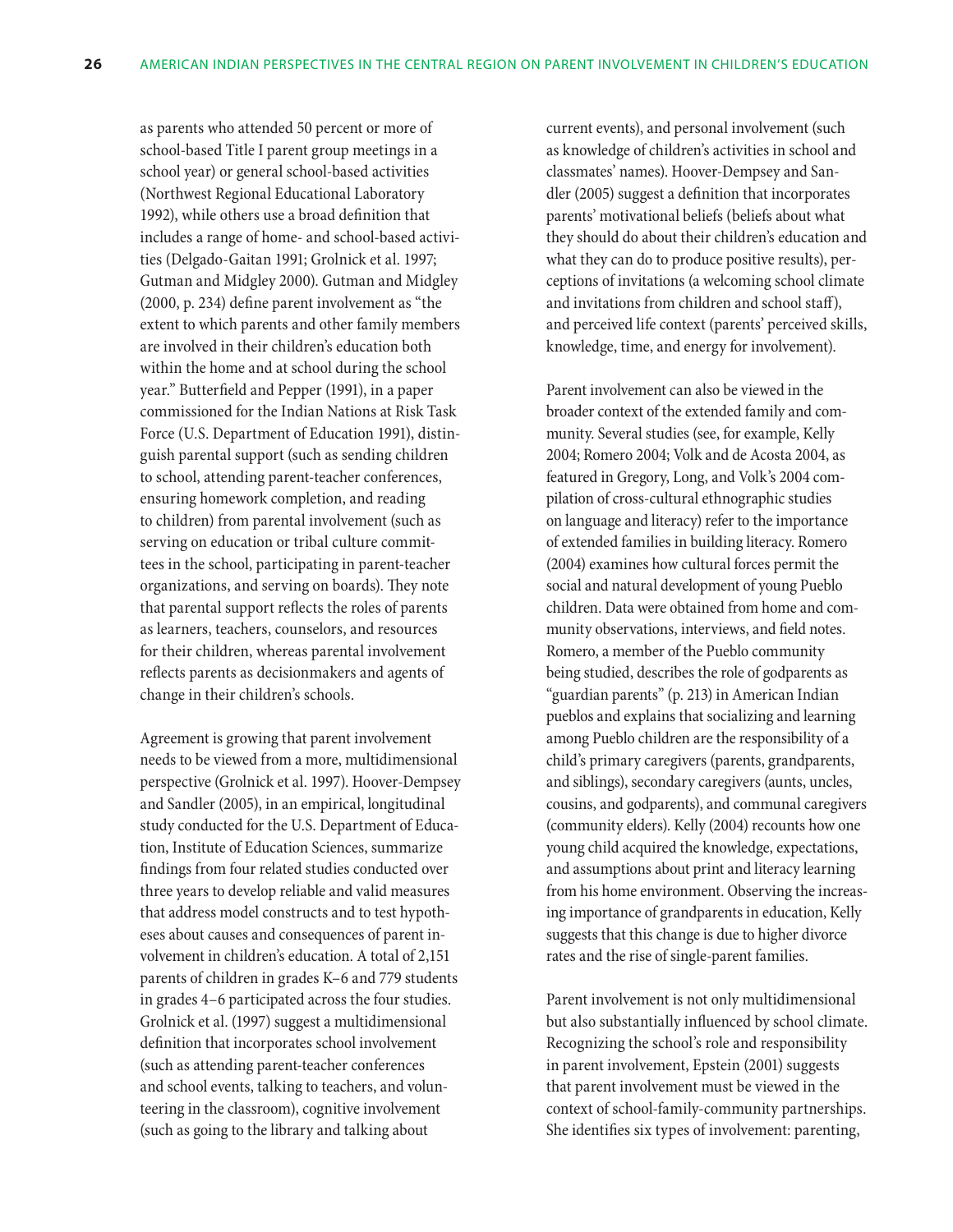communicating, volunteering, learning at home, decisionmaking, and collaborating with the community.

## Parent involvement to improve student achievement

There is an extensive body of research demonstrating the positive relationship between parent involvement and student academic achievement (Grolnick et al. 1997; Gutman and Midgley 2000; Shaver and Walls 1998; Cotton and Wikelund 2001; Epstein 2001; Lareau 2000, 2003). A few qualitative studies have examined the influence of race, family life, and socioeconomic status on this relationship (Gutman and Midgley 2000; Shaver and Walls 1998). Gutman and Midgley (2000) suggest that improved student achievement among poor minorities may rely on the combined influence of parent involvement and school factors. Their descriptive study of 62 poor Black families uses parent interviews and student surveys to examine the effects of psychological, family, and school factors on students' grade point averages as they transitioned from elementary into middle school. Results revealed that parent involvement alone did not predict student achievement but that the combination of parent involvement, students' perceived teacher support, and parent involvement and students' feelings of belonging at the school each predicted higher grade point averages. Findings suggest that improving both parent involvement and the school environment may be effective in improving the academic achievement of poor Black students transitioning into middle school.

Shaver and Walls (1998, p. 90) suggest that parent involvement, regardless of socioeconomic background or a child's gender, is "a dynamic force influencing students' academic success." This descriptive study uses data from school records and student test scores to examine the impact of parent-school involvement on 335 Title I 2nd through 8th graders' reading and mathematics achievement. Results reveal that students with involved parents (parents who regularly attended Title I training and workshops) are more likely to have higher achievement gains than students

with uninvolved parents. Although poverty is negatively related to education growth, parent involvement has a positive influence, and parents' socioeconomic status did not influence the level of parent-school involvement. Parents of younger children are more likely to be involved in their children's education then parents of older children.

Only one study was found that examined cultural and parental influences on American Indian academic achievement. Leveque (1994) observes that parent involvement and family acculturation patterns provided the strongest link to the academic achievement of Navajo and Pueblo students in a California school district.

#### Factors that encourage or discourage parent involvement

Factors that influence involvement among American Indian parents remain understudied. In 1990 and 1991 the Indian Nations at Risk Task Force collected information and public opinion on American Indian education conditions across the country (Butterfield and Pepper 1991; Charleston and King 1991). Findings revealed that home and family circumstances were important influences on American Indian student attitudes and achievement (Butterfield and Pepper 1991). Butterfield and Pepper (1991) observe that school and districtwide commitment to being advocates for all students is important and that American Indian parental support and involvement should be a high priority. Possible strategies include expanding American Indian parents' access to classrooms and establishing committees and school boards to advise and assist in policy setting at the school and district levels. Butterfield and Pepper proposed that school policies and procedures reflect why and how parents will be included, recognizing and appreciating their traditional cultural orientation. Regular school staff training in American Indian culture and strategies for working effectively with parents could address the perceived lack of cultural competence. Finally, Butterfield and Pepper suggest that to overcome some barriers that limit American Indian parents' involvement in their children's schools, opportunities be provided for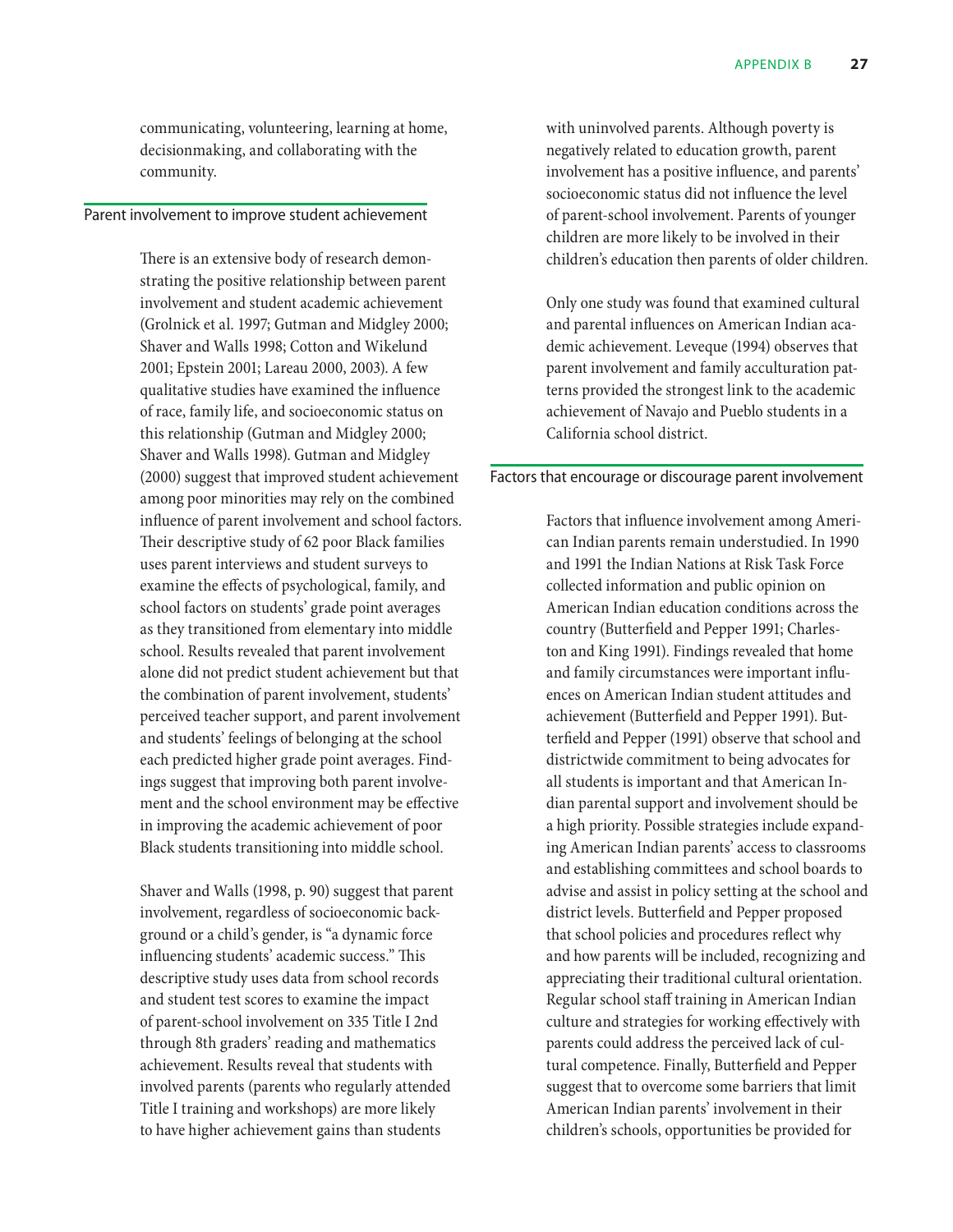educating parents in child development, substance abuse prevention, literacy, parent-child support activities, and cultural reinforcement—including learning American Indian languages.

Although progress is being made in improving the conditions of American Indian education, the history of coercive assimilation and some parents' more recent negative experiences prevent the removal of barriers between schools and American Indian parents (Butterfield and Pepper 1991). Literature on barriers to American Indian parent involvement reveal the complexity of the issue. One of the central findings in the literature is a lack of agreement on the root of the problem; schools tend to blame parents, and parents to blame schools. According to Butterfield and Pepper (1991), key issues for American Indian parents include the attitudes of teachers and other staff, school building conditions and learning environment, alienation of students and parents from school, school misunderstanding of extended family dynamics, and the scarcity and cultural isolation of urban American Indians. Barriers to parent involvement also appear to be rooted in parents' negative historical and personal experiences with the schools (Butterfield and Pepper 1991; Cockrell 1992).

Delgado-Gaitan's (1991) ethnographic study of parent involvement among 20 Spanish-speaking families observes that schools usually ignore the needs of underrepresented groups that are unfamiliar with the school's expectations, including the need to have school materials printed in Spanish.<sup>3</sup> Parents preferred to be involved through nonconventional activities that validated their social and cultural experience, served Spanish-speaking students, and allowed parents to feel a part of and be active in their children's education. The study also reported that, despite the appearance that minority parents do not care about their children's education, their low participation is more likely due to their lack of comfort with or inability to understand, engage, or negotiate traditional participation avenues: "To actively participate in the school, parents must be informed about the school system and how it functions" (p. 25).

Communication patterns between schools and parents are another area where barriers have been recognized. Schools tend to blame parents when American Indian students have problems and tend to communicate with parents only when there is a problem (Butterfield and Pepper 1991). American Indian parents, however, view educators as the professionals, so they expect schools to be responsible for correcting problems on their own. Additional barriers to American Indian parent involvement include social issues such as drug and alcohol abuse, dysfunctional families, poverty, and illiteracy (Butterfield and Pepper 1991).

\* \* \*

In summary, American Indian students' academic performance lags behind that of Whites across the country and within the region (Freeman and Fox 2005; U.S. Department of Education, National Center for Education Statistics 2006). Parent involvement is an important factor in encouraging student academic achievement (Grolnick et al. 1997; Gutman and Midgley 2000; No Child Left Behind Act 2002; Shaver and Walls 1998), yet teachers report that lack of parent involvement is a serious problem (Freeman and Fox 2005). The regional need to effectively involve parents and improve American Indian student achievement has been demonstrated (Midcontinent Regional Advisory Committee 2005),<sup>4</sup> but research on which factors might provide effective assistance is limited, dated, and insufficient. Factors such as the quality of school-parent relationships; cultural sensitivity in the school, staff, learning environment, and curriculum; home, family, community, and cultural issues; and negative historical and personal experiences may be influential (Butterfield and Pepper 1991; Cockrell 1992), but that has not been confirmed or recently studied. This study was designed to contribute a basic understanding of American Indian parent involvement in their children's education as a basis for subsequent research that would meet the region's need to effectively involve parents and improve American Indian student achievement.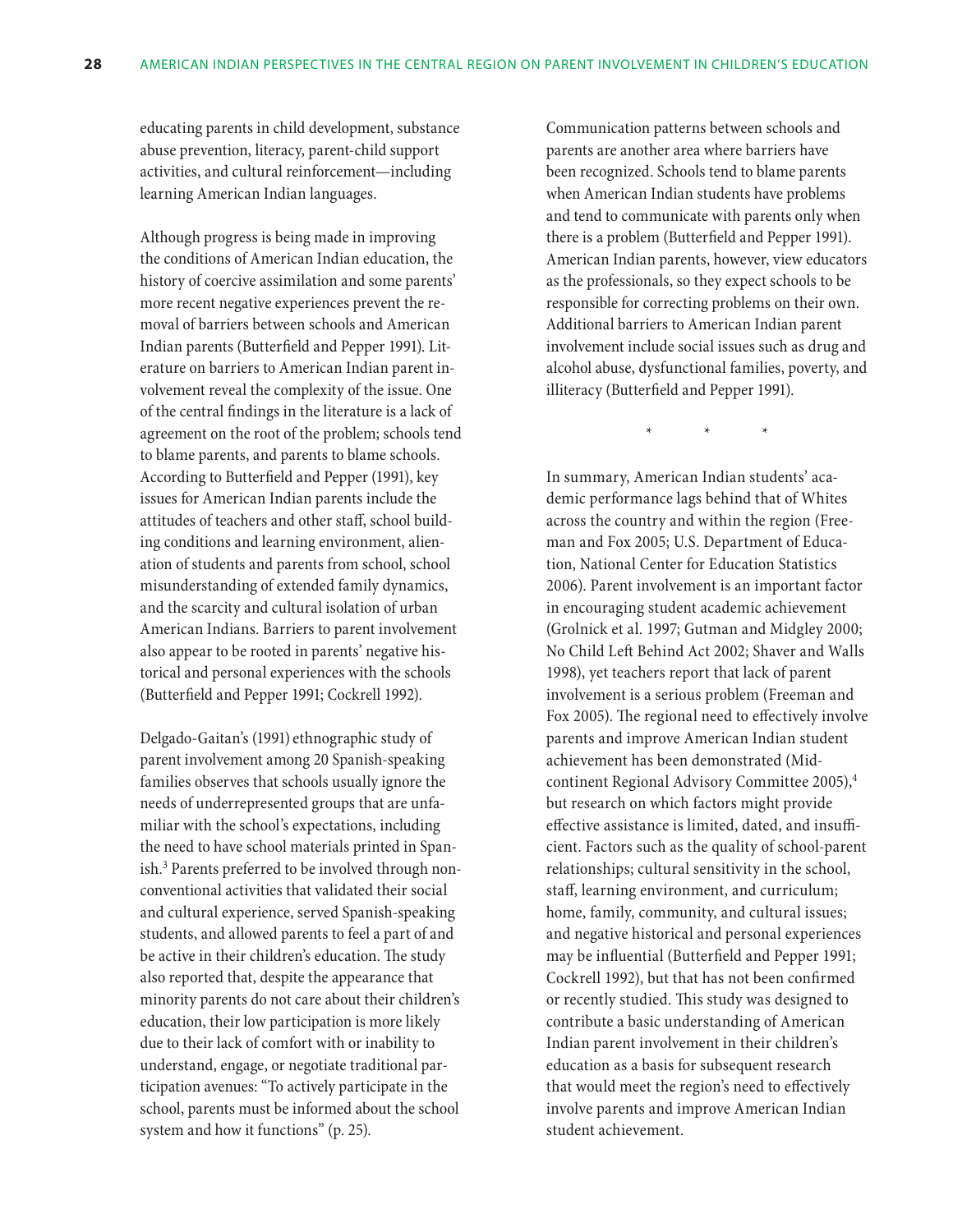## **Appendix C Focus group protocol**

## Welcome to participants

Participants will be welcomed by the facilitator and the note-taker in a culturally appropriate manner.

## *Opening comments and introductions*

## Introduction of facilitator and note-taker

The facilitator and note-taker will introduce themselves by providing their names and affiliation with the study. The facilitator will provide further information on her tribe/nation and other culturally appropriate information.

## Purpose of gathering

The purpose of our conversation today is to gather information about how Native American parents and families get involved in their children's education.5 This conversation is one of four being conducted by Mid-Continent Research for Education and Learning (McREL) to determine how Native American parents and family members become involved in the education process. We are particularly interested in identifying barriers to your involvement, as well as strategies that encourage you to participate more fully in your children's education.

## Importance of their participation

Some teachers and school personnel who are not of Native American descent know little about the way Native American families prefer to participate in their children's education. In order to give Native American children the best possible chance of achieving to their full potential, we have invited you to participate in these conversations and share your ideas about how you encourage your children to succeed in school and how you interact with the schools they attend. Once we gather information from this and the other

conversations, we will provide the information to schools and districts so they can develop better ways to welcome you into the schools. We also hope that the information gathered from these conversations will help increase the participation of all Native American parents and families in their children's education.

## Session expectations

It is important that you know that there are no right or wrong answers to the questions we will be asking; all of your responses, comments, and questions are good and important. Feel free to ask for clarification about anything you don't understand. You will not only help yourself but all of the others who are engaged in this discussion. We would like for all of you to participate. Your opinion is very important to us, but you should not feel pressured to share any information that you don't want to share. It is okay to disagree with the opinions of each other and to share what is on your minds. We're interested in the variety of opinions this group represents. In order for us to have a friendly and productive conversation, we would like to establish some rules on how we want to communicate with each other during this session.

- Try to speak up so we all can hear each other.
- To be able to hear each other, try to speak one person at a time (a talking feather or a talking stick will be used for this purpose).
- Be respectful of each other's ideas and opinions.
- What is said in the group stays in the group; keep all comments confidential.

Are there any questions?

## Agenda for the focus group session

As we explained earlier, we hope to hear your perspectives on being involved in your children's education. Our purpose is to learn how teachers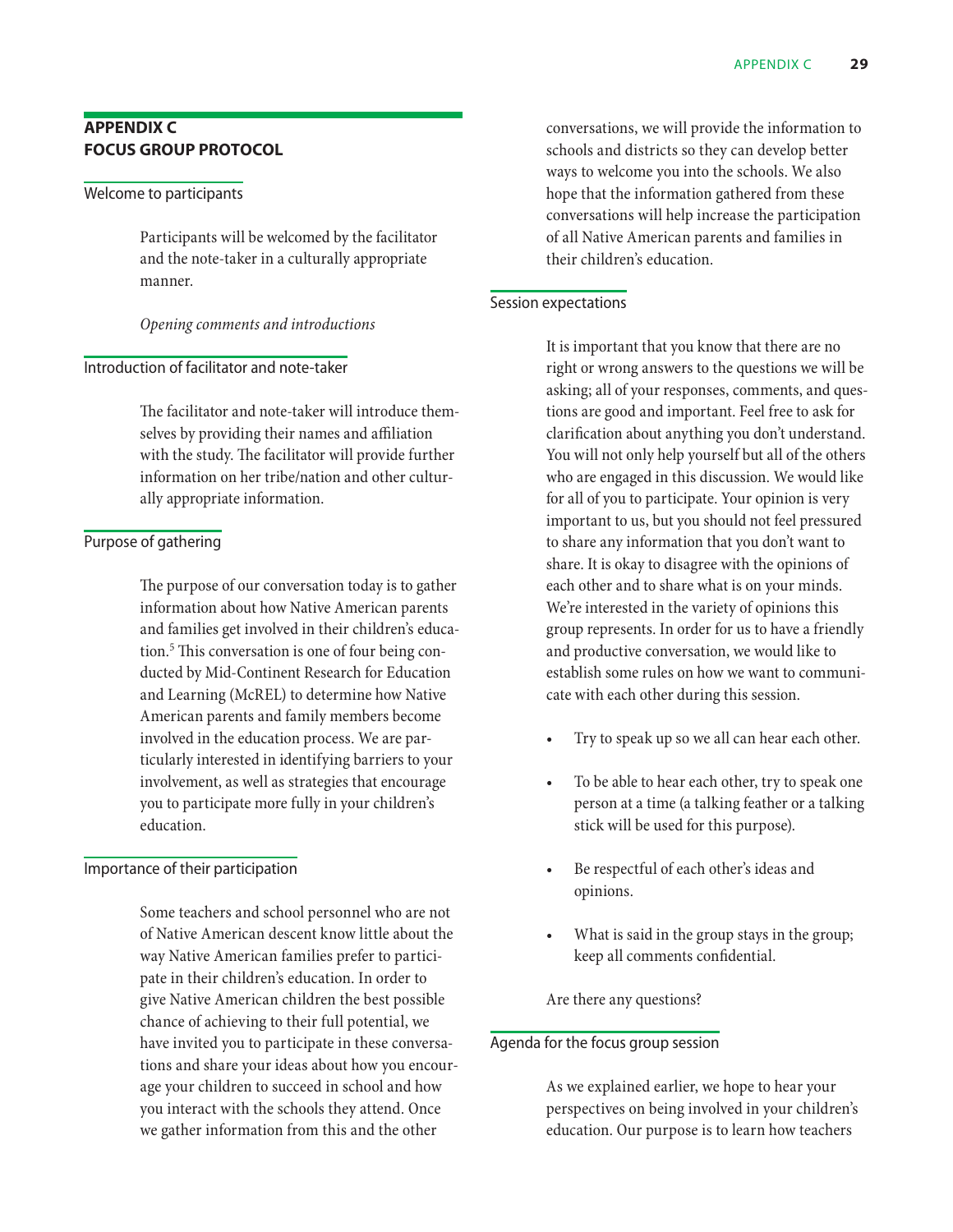and other educators can work together with parents and families of their Native American students. To begin, I'll ask you to introduce yourself. Following introductions, I'll ask some questions about parent and family involvement in their children's education. Before we finish the session, I'll ask you if we have left anything out of the discussion that is particularly important to you that we understand. At that time, you will be able to share anything else that is on your mind about the manner in which you and your child's teachers interact.

*Introduction of participants.* We would like you to introduce yourself by sharing with all of us the following information:

- Your name.
- Your tribe/nation affiliation.
- How many children you have and their ages.
- The schools and grades your children attend.

[Note: Each person will introduce himself/herself to the group.]

Thank you. You bring important perspectives to this discussion. We will now start with the questions for our more formal conversation.

## Topic one: what is parent involvement?

In the field of education we talk a lot about the importance of parents participating in the education of their children. This first set of questions deals with parent involvement and your perceptions about what it means to be involved in your children's education.

*Lead 1:* Have you heard the term "parent involvement"? What comes to mind when you hear people talk about parent involvement?

*Lead 2:* How do you think schools want parents to be involved in their children's education?

*Probe 1:* Has anyone in your school—a teacher, the principal, or another person explained to you how to participate or helped you to be involved in your children's education? Could you give us a few examples?

*Lead 3:* Why do you think schools want parents to get involved in their children's education?

*Probe 1:* Are there any benefits to being involved? What are they?

*Probe 2:* Are there any disadvantages to such involvement? Give us a few examples.

Topic two: how do Native American parents and other family members become involved in their children's education?

> As we explained earlier, we are very interested in finding out how Native American parents and other family members get involved in the education of their children. The following questions refer to how you and other family members participate in the education of your children.

*Lead 4:* There are many ways in which parents and families participate and become involved in their children's education. Which of your family members is involved in your children's education?

*Probe 1:* How do you, as a parent, prefer to be involved in your children's education?

*Probe 2:* What about other family members? How do they prefer to get involved?

*Lead 5:* What things do you do to support your children's education?

*Probe 1:* Do you encourage your children to go to school? If yes, how do you do that? If no, why not?

*Probe 2:* Do you encourage your children to work/study hard? If yes, how do you do that? If not, why not?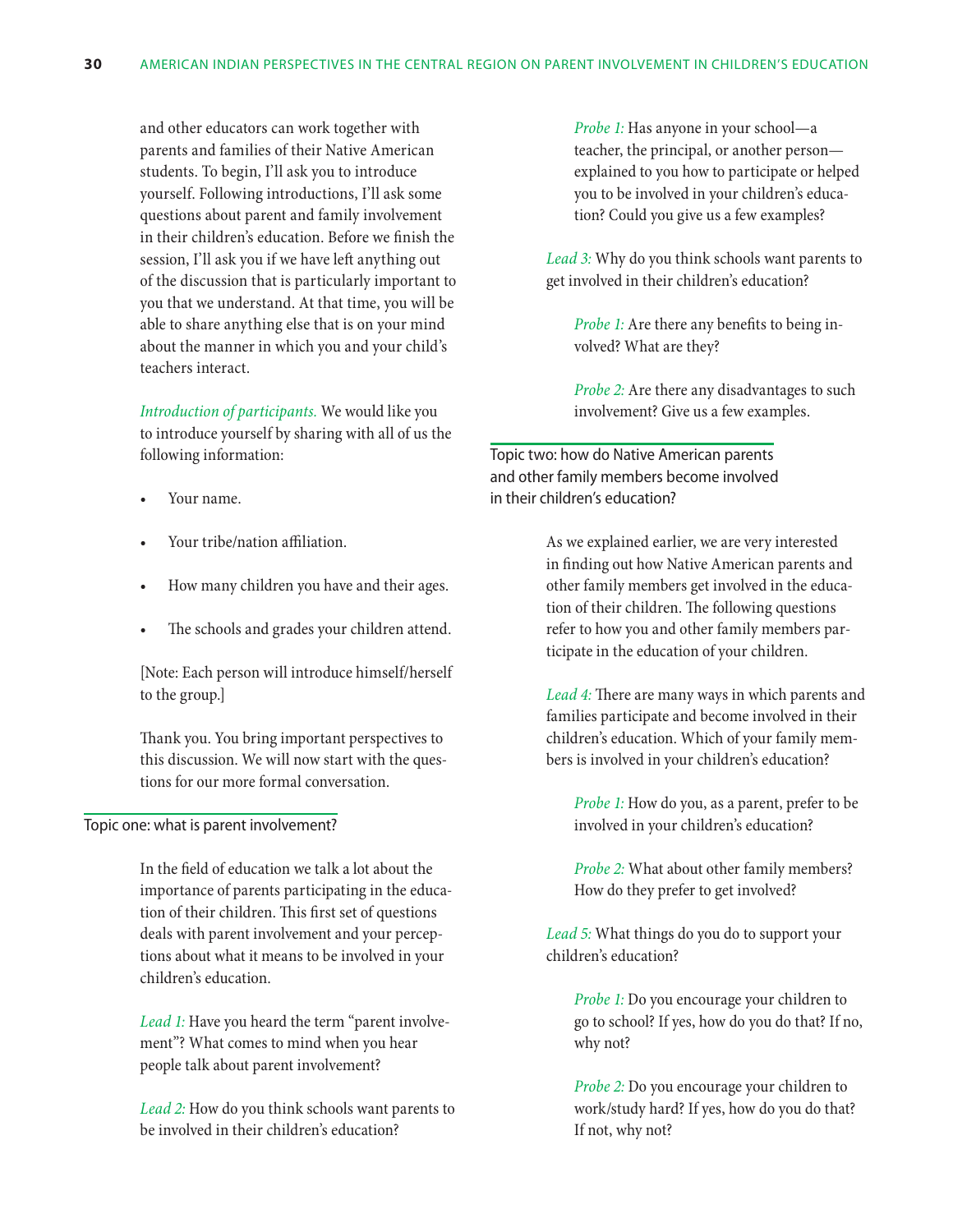*Lead 6:* How do your children feel about your involvement in their education?

*Probe 1:* Do they like that you are involved in their education? Why?

*Lead 7:* Do you think that your involvement/ participation in your children's education helps them do better in school? If so, why?

## Topic three: barriers to parent involvement

The following questions deal with things that discourage or prevent you from participating in your children's education.

*Lead 8:* Have you ever encountered any difficulties or obstacles to getting involved in your children's education?

*Probe 1:* Have you ever wanted to get involved in your children's education but found that your school discouraged it? Can you provide some examples?

*Probe 2:* Have you ever participated in your children's education but found that the way in which you were involved was not considered useful by the school? Describe the situation(s) or provide some examples.

## Topic four: facilitating parent involvement

The last few questions are about what you have experienced in the schools that has helped you be more involved in your children's education.

*Lead 9:* Schools sometimes try to get parents to participate in their children's education. What strategies have schools used that have helped you, as Native American parents, get involved in your children's education?

*Probe 1:* What things do schools do that you like or that encourage Native American families to participate in their children's education?

*Lead 10:* Do you have any suggestions for schools or districts that would help you get more involved in your children's education?

*Probe 1:* What would you like schools to do to make you feel that you are better supporting your children's education?

[Additional comments.]

That's all of the questions that we have.

Are there any other questions that you think we should have asked, but didn't? Is there anything else that you'd like to share with us?

Thank you very much for all of the comments and experiences you have shared with us. Your participation in this study will help us understand what works for the Native American community in terms of your participation in your children's education. This study is very important because we are certain that if parents, families, and schools work together, children will benefit.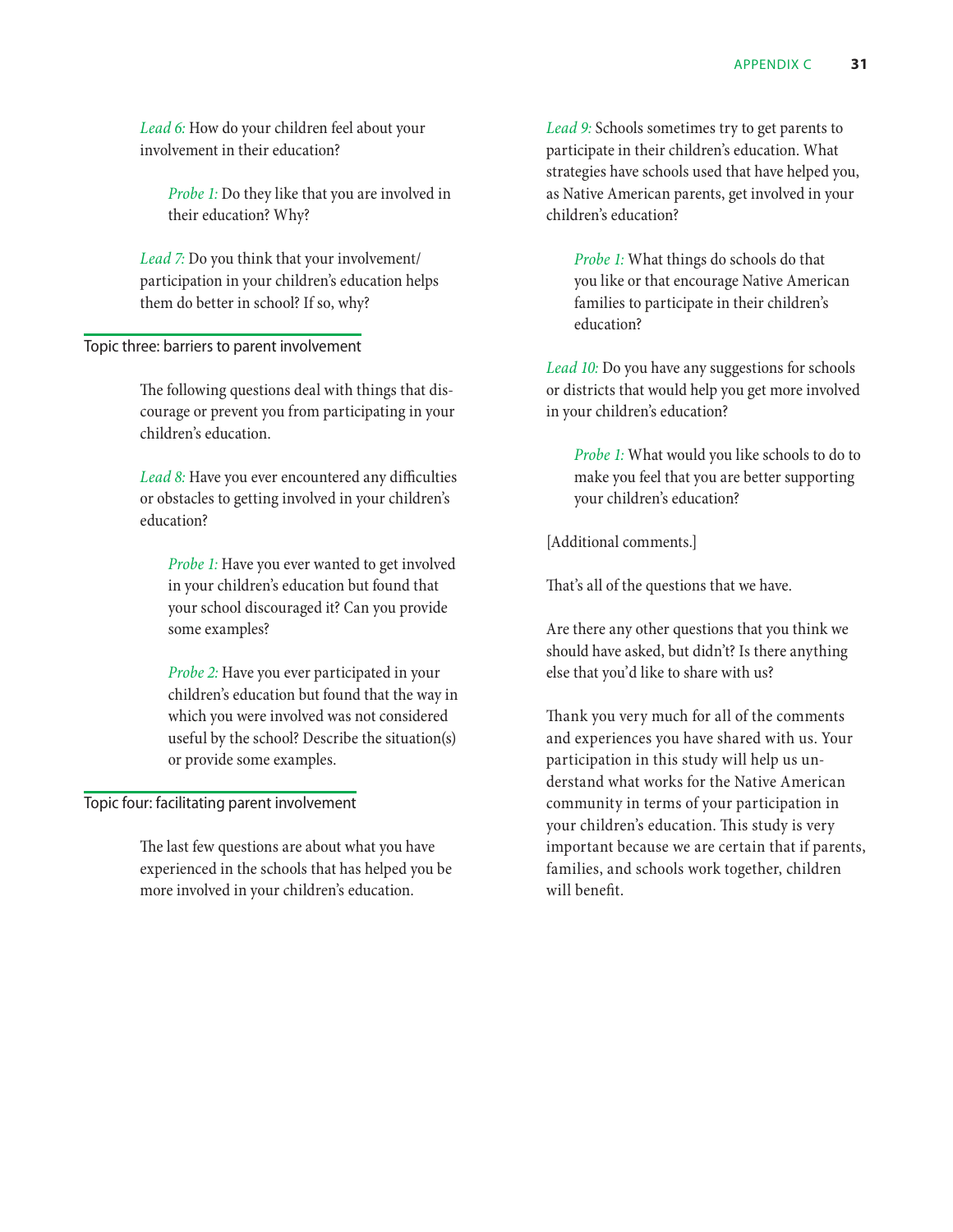## **Appendix D Focus group summaries**

This section briefly describes the participants in the five focus groups and then explores their motivations for becoming involved in their children's school, the barriers to that involvement, their perception of strategies schools used to encourage involvement, and other key factors to involvement standing between parents and their children's school.

### Group 1 summary

*Descriptives.* In focus group 1, nine participants (seven women and two men) were affiliated with two different reservations. One parent was not American Indian but was the partner of an American Indian woman with four children. There were 29 children among eight families. In each family the number of children ranged from one to six. Twelve of the children were in elementary school. Six of the families had students at the five target elementary schools; two had students at nearby schools. One parent had received a letter through the Office of Indian Education, and one accompanied another participant, as they were related and shared childcare. One parent was caring for a foster child. Seven of nine parents (six of eight families) had one or more children on an Individualized Education Program (IEP). Six of nine parents (five of eight families) had used medication prescribed to their children. There was little discussion of education levels or employment of parents, although four parents mentioned their college experience.

#### *Perceptions and motivations for involvement.*

When parents in group 1 were asked for examples of parent involvement, they listed school-oriented and home-oriented ways in which they were involved, including the parent-teacher organization and other school events and cub scouts and girl scouts. They also discussed getting involved in their child's IEP—observing the child in the classroom, meeting with teachers and administrators about IEP expectations, or calling teachers for clarity on homework. At home parents read books and did homework with their children and encouraged them to do better in school. When asked why they got involved, parents reported that they wanted to encourage and support their children.

*Barriers to involvement.* When asked about the barriers to participation, several parents in group 1 mentioned limited transportation, single parenthood, financial difficulties, work schedules, discrimination, and intimidation. One parent reported how her financial challenges affected her participation:

*I couldn't make it to even bring him to school sometimes. He wanted to join sports and stuff like that. I couldn't do it financially as a single parent and so therefore he acted out, and I just felt pretty hopeless. I thought I'm not going to encourage him to do anything, so I didn't do it. I was, I guess, failing on my part as a parent until recently. I recently got on my feet and got everything going.*

Other parents remembered the problems they faced in boarding schools and were discouraged with public schools in general.

*Strategies for involvement.* When parents were asked which strategies the schools used that worked well and which they would recommend that schools use, parents in group 1 reported that some schools tried to accommodate parents. For example, one parent without a car described how the teacher was willing to hold a parent-teacher conference in the evening so that someone could drive the parent to the meeting: "As long as they know that the parents are involved they'll work around the schedules for me to get there for conferences, even if it was seven o'clock at night." In addition, one parent shared how welcoming her son's school was—at a school meeting the teacher put her arm around the parent and walked with her to the group. From that point on the parent was involved in the school. Several parents appreciated when teachers called them about concerns or their child's achievements. Six of the eight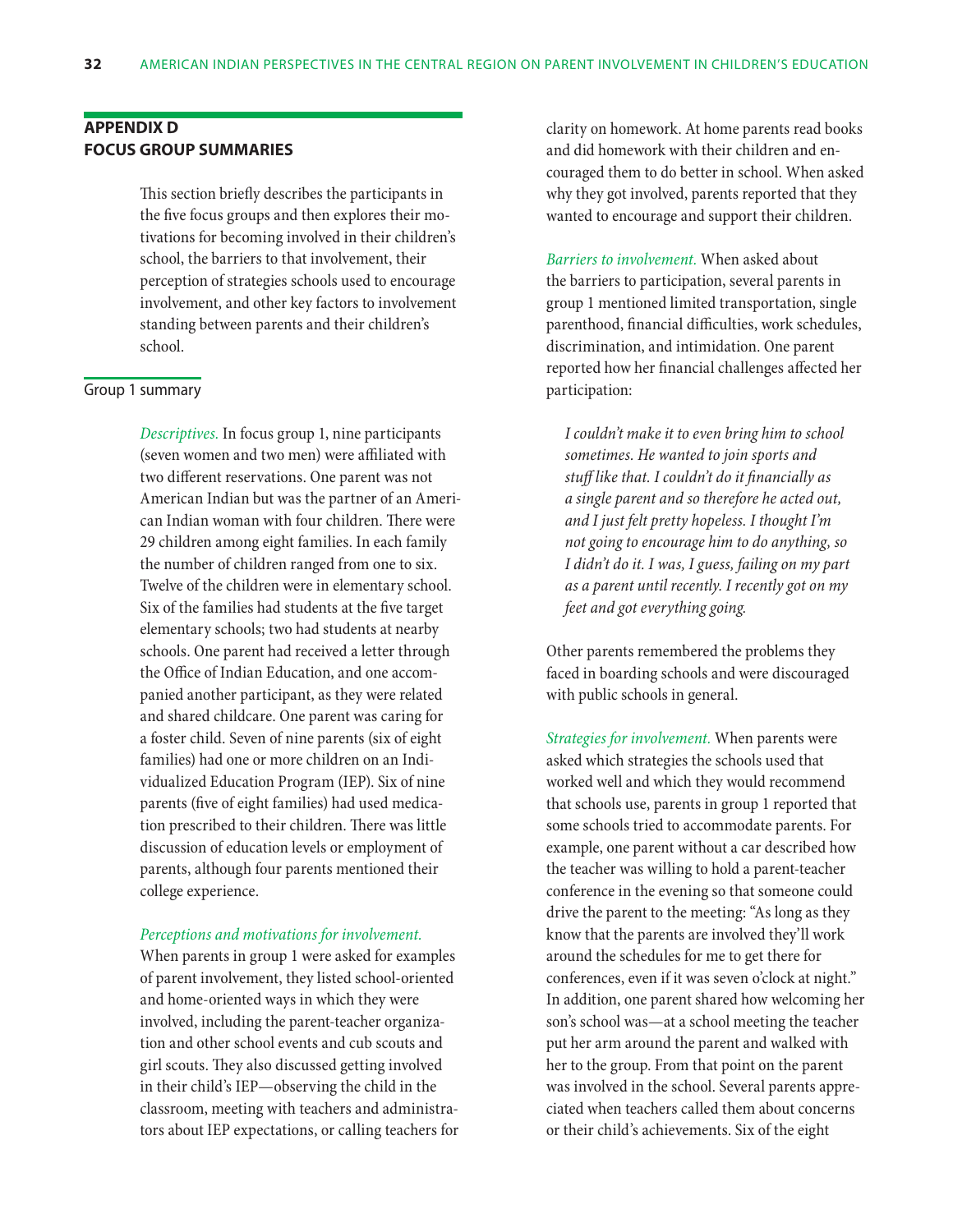families reported using the Internet—another medium schools could use to contact parents—to check on students' grades, homework assignments, school activities, and so on.

*Key factors.* Two topics emerged from the discussion in group 1: these were IEPs and cultural differences. Most parents had at least one child on an IEP and on medication. Parents felt that schools were pushing children to be on medication. Adding to this problem was the limited pool of doctors that parents could work with. One parent reported not giving her child the medication because he was unable to sleep and did not seem to be doing better in school.

Also unique to this group was the discussion of American Indian traditions and how parents maintain and share those traditions with people outside their culture. A mix of parents encouraged traditional practices, such as burning sage and sweet grass, participating in pow-wows, and teaching the native language to their children. One parent described how she participated in a culture day by dressing in traditional clothing and providing pictures of dances, including one that showed her son dressed in native attire. His classmates did not recognize him and could not believe it was the same person. This parent felt that this level of participation helped the children to better understand her son and his American Indian background. Other parents did not follow traditional ways. In fact, one parent said she used to let people think she was Mexican because she preferred being referred to as a member of another race than being "pushed aside" for being American Indian.

## Group 2 summary

*Descriptives.* Focus group 2 comprised 11 participants, 9 women and 2 men, reflecting 10 families and five Indian reservations in the central states. There were a total of 24 children among the participants, 4 of whom were being raised by their grandmother. Thirteen of the children were in elementary grades. Seven of the 10 families had at least one student in the target schools. Two parents heard about the focus group from an Office of Indian Education newsletter sent to all parents of American Indian students in the district, and one accompanied another participant. These parents had students in other elementary schools in the same district that had smaller populations of American Indian students than the five targeted schools. Five parents reported graduating from high school, one parent had a General Educational Development (GED) certificate, and one attended Job Corps. All five who graduated from high school had some college education, and two parents mentioned having college degrees.

*Perceptions and motivations for involvement.*

When parents in group 2 were asked to provide examples of parent involvement, they focused more on home-oriented than school-oriented involvement. Although they listed the typical ways of being involved in schools (participating in the parent-teacher organization, volunteering), they provided a longer list of ways they supported their children in school—helping with homework, asking their child how the day went, reading and discussing papers that their child brought home, and providing a healthy home environment so that their child could succeed at school. When asked why they got involved, parents shared that they wanted to encourage children to get better grades. One parent reported that all her older children dropped out of high school because of drugs and alcohol. Because she did not want the same for her younger daughter, she is now more involved in her child's education.

*Barriers to involvement.* Barriers to parent involvement varied for parents. Two parents were court-ordered to a year-long treatment program, which limited their access to their children's schools. Although they were allowed to visit the schools, they needed prior approval. These parents complained that schools often did not notify them early enough to receive such approval. Other parents were unsure about their parental rights. For example, one mother did not know if she should talk to the school about issues she felt were important but that the school might perceive as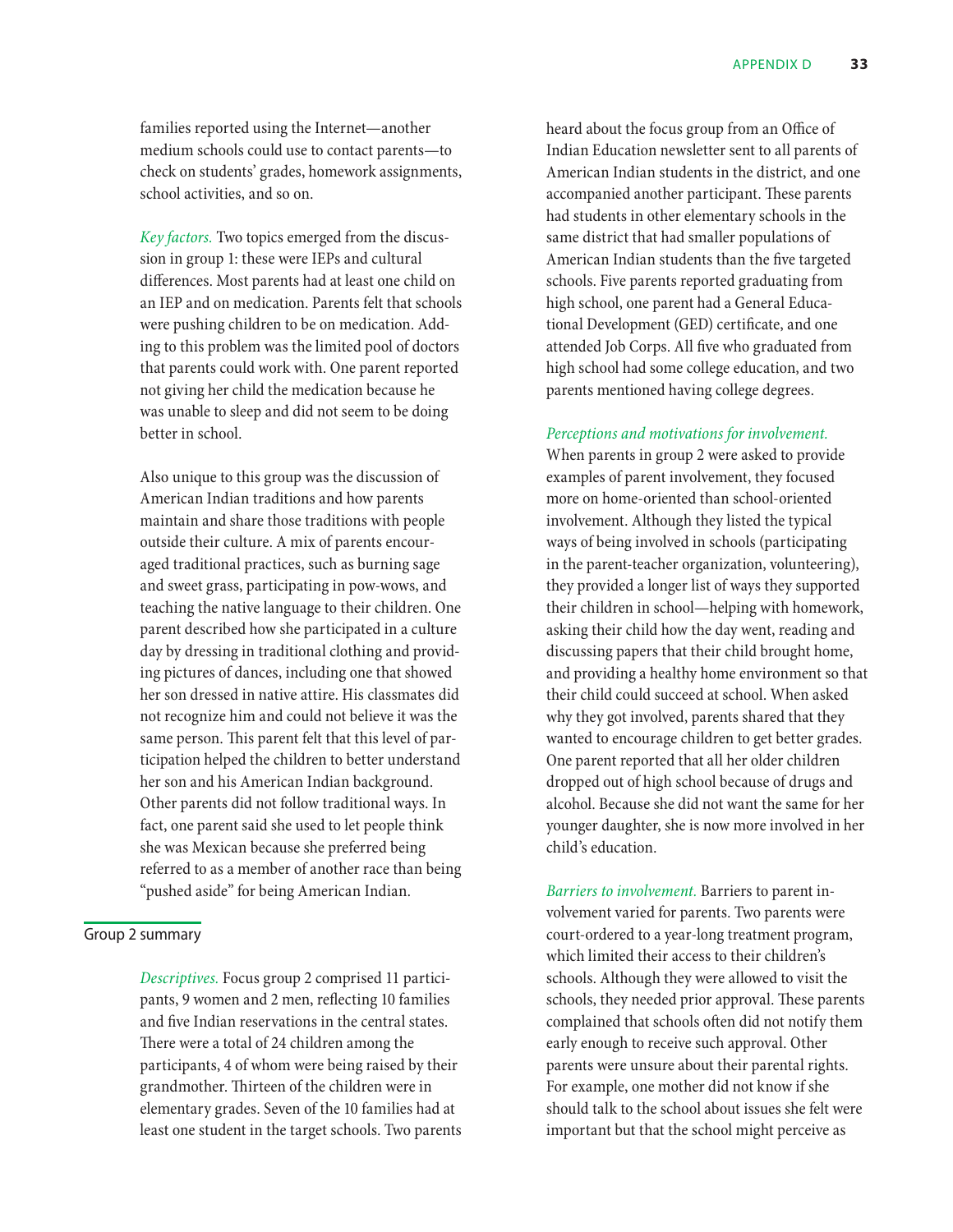unimportant (she was referring to her children's feelings of discrimination).

*Strategies for involvement.* Parents were also asked which strategies the schools used that worked well and which strategies they recommend that schools use. Parents reported that schools encouraged parent involvement by circulating flyers and emails to announce upcoming events. Some teachers provided parents with their home phone number so that they could be contacted at any time. Parents discussed how welcoming some schools could be and how much they appreciated that. For example, one parent explained that teachers went out of their way to encourage parental support, such as welcoming parents when they enter the school and personally inviting them to school events. A principal at one of the schools stands outside and talks to parents and children before and after school. One parent said about the principal, "You can tell he really likes kids, and he talks to the parents and the child . . . by name. He knows all of them." Parents reported being more encouraged to get involved when they feel that the school cares about their children's well-being.

*Key factors.* The three topics that emerged from the discussion in group 2 were challenges in cultural differences, the teenager treatment programs, and community support. Parents felt that schools did not embrace the cultural differences introduced by American Indian children. One parent explained that because her child's first language was the family's American Indian language, when the child entered school, she was told that her child needed an IEP. She said about the teachers, "They were trying to imply that she was slow. And I said she is not. She is learning a whole new culture. . . . Then it dawned on them, they said, 'Well, then she is smart.'" The parent reported that she met with the teachers because she knew that her daughter was smart but faced a language barrier. Parents also felt there was discrimination in the schools and that teachers needed better training in cultural competency. One parent described how she teaches her children to respond: "I don't raise my kids to discriminate—I teach them respect.

No matter what color they are, you open that door, you give those people some respect."

The two women who were at a treatment facility described the challenges they faced in putting their life back together, while still trying to support their children. One woman felt frustrated that there were so many barriers preventing her from getting involved in her children's education.

The final topic that emerged from the focus group discussion was community support. Some grandparents taught their grandchildren the native language of the family. One woman described a friend, who her children called "grandma," who attends parent-teacher conferences and school games. And the women who lived in the treatment program described how the other 40 women were like "aunties" to their children.

## Group 3 summary

*Descriptives.* For focus group 3 there were five tribal affiliations among the 16 participants (12 women and 4 men), and 35 children among 10 families. In one case a grandmother, mother, and adult daughter attended together, as they all participated in raising the children. In another a mother and adult daughter attended together. Two participants were taking care of their grandchildren, and one looked after her nephew for eight years. Eight of the ten families had at least one child in one of the five targeted elementary schools. Two other parents had children in nearby elementary schools and had heard about the focus group from flyers posted around town by a proactive parent. There was not much discussion of education levels or employment of parents, though some parents mentioned attending two colleges in the area.

#### *Perceptions and motivations for involvement.*

When parents in group 3 were asked to provide examples of parent involvement, they recalled many examples of school-oriented parent involvement, including fundraising for school events, participating in holiday parties, and attending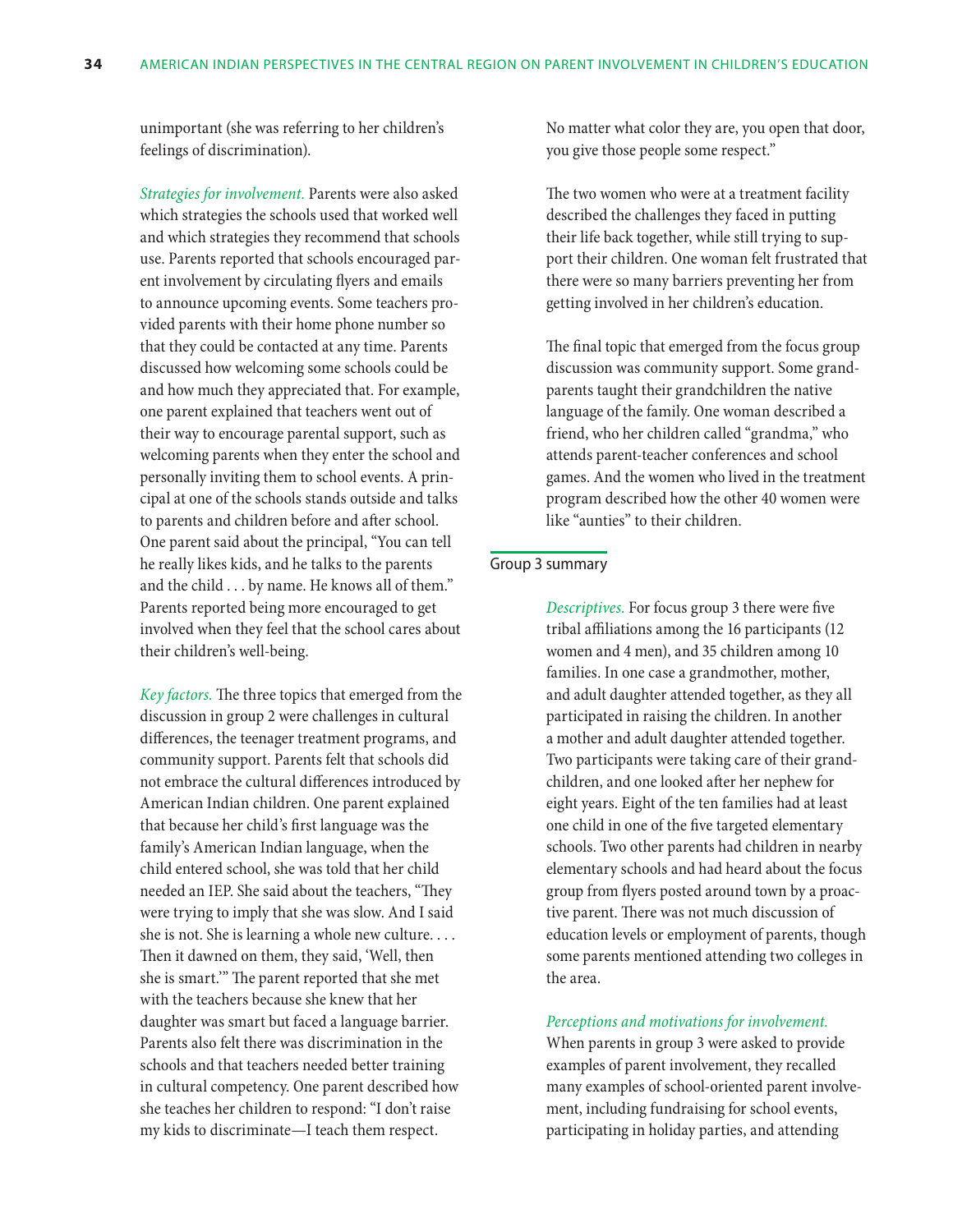parent-teacher conferences. They had just as many examples of home-oriented participation, such as asking how kids are doing in school and paying attention to their children's progress and education. When the parents were asked why they got involved, a couple parents said that they felt that it influenced their children to do better in school since they see how important school is, and everyone agreed. And as one parent said, "I think it makes the connection stronger when your child sees you at the school." Parents also said that they get involved because their children pestered them to attend school events. Parents in group 3 listed various ways in which the school contacted them for participation, including letters home and a school web site. Parents were most appreciative of schools with open door policies in which teachers noticed them when they walked in the door and welcomed them to participate in the classroom. One school had a community room where parents could chat with other parents, read the newspaper, or get on the Internet. Two parents mentioned that they go there to complete their own school work.

*Barriers to involvement.* When asked about barriers to involvement, parents in group 3 reported feeling isolated because they were one of the only American Indian parents at the school. Some parents reported that they felt uncomfortable approaching the teachers. Other barriers included parents having to work late and the school's lack of cultural awareness of American Indians. For example, one parent reported that American Indian children have different learning styles, but the schools were not willing to adapt the curriculum to fit the needs of a diverse classroom.

*Strategies for involvement.* When parents were asked which strategies of the schools worked well and which they would recommend schools use, group 3 parents mentioned several strategies to encourage parent involvement. Most often discussed was an American Indian cultural center where students could go after school and do projects, have a dance group, and be with other American Indian children. Some schools have this program, and the parents were very positive about its effect on their children's pride.

*Key factors.* IEPs and the difference between elementary and secondary school students emerged from the discussion in group 3. Parents felt that their options were limited once their students were put on IEPs. For example, one mother was told that she had to leave her daughter at a school because of her daughter's IEP, even though the mother felt that the school was not serving the needs of her child. Similarly, another couple felt that their child was not being held accountable for making academic gains on his IEP. They reported that they arranged with the school to have their child taken off the IEP and worked with the child to catch up on his work at home. They also noted that the child is now getting all A's.

The other topic that was discussed is how parent involvement changes as children get older. One parent said she only gets involved with older children if there is a problem at school. Three parents said they felt that high school students are more embarrassed when parents participate. Nevertheless, one couple described how they try to balance their level of involvement between their elementary and secondary school children. The mother noted, "They're that comfortable with us being there. That we were there so much and so involved that it's not an issue with them. It's just that we belong there. It's normal for us to be there."

## Group 4 summary

*Descriptives.* Focus group 4 comprised four participants, all women, among four families and three American Indian reservations in the central states. There were a total of 29 children among the four families, 7 of whom were in elementary school. All four families had at least one child enrolled at one of the five targeted public elementary schools. One parent was raising a grandchild, having homeschooled the child from grade 7 through grade 12. Three of the parents were homemakers, and one was an independent living counselor. One parent had earned her GED certificate 17 years after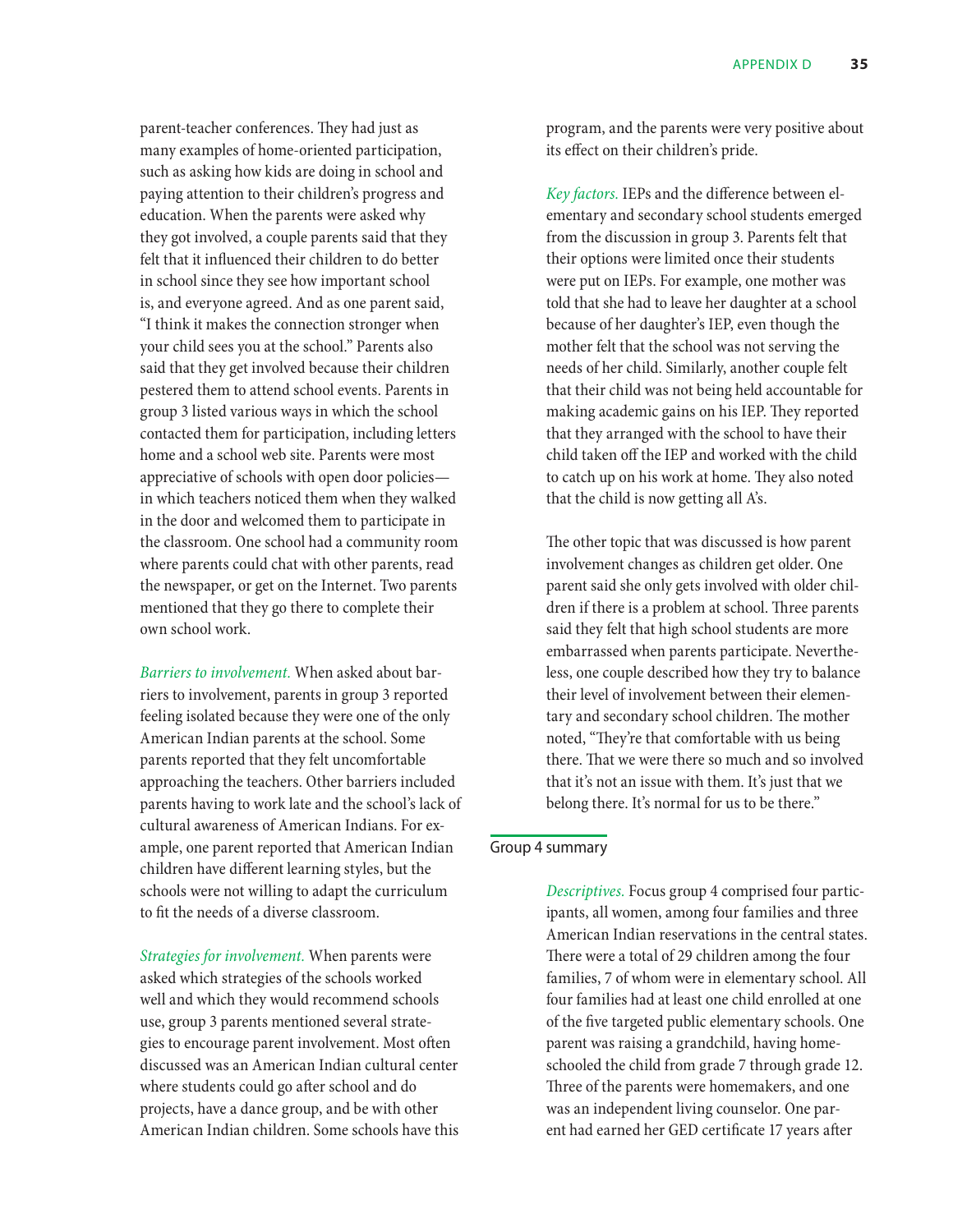dropping out of high school, while none reported attending college. Every parent had at least one child on an IEP, and two had children that used to be on medication.

*Perceptions and motivation for involvement.*

When parents in group 4 were asked to provide examples of parent involvement, they listed an equal number of examples under school-oriented and home-oriented involvement. For example, parents participated in parent-teacher organization meetings and helped display art at the school. Parents also attended scout meetings and sport events, helped with homework, and attended their children's IEP meetings. One parent volunteered as a "surrogate parent" for children on IEPs who had severe disabilities and whose parents were not able to support them. Asked why they got involved, parents typically said that it was to make sure children were successful in school and to get to know their child's teacher. One parent said she got involved when she felt that she needed to defend her child when teachers were talking about him. Children often encouraged their parents to get involved. For example, one parent said:

*My little girl is like, "How come you don't get involved, Mom? How come you don't go to the PTO [parent-teacher organization]? How come you don't come to suppers?" And it makes me think how come I don't. . . . They want you to come more and more, and now I am and see what it's all about. And I feel so bad and ashamed and guilty that I never got involved in these past few years, and I've been here 23 years.*

Because one of the parent-teacher organization representatives was at the meeting, there was greater discussion on how to get parents involved in the parent-teacher organization than in the schools. The suggestions included having door prizes and childcare.

*Barriers to involvement.* Parents were also asked about the barriers that prevented them from getting involved in their child's education. Several

parents mentioned feeling uncomfortable participating in the schools. One parent said, "I was nervous as heck to volunteer because, like a lot of Native Americans are shy or hold back. I just sit back . . . and watch things more than speak out." A different parent was uncomfortable because of the leadership: "There's not a Native American person in a leadership position, not someone to bridge the gap between cultures so people can relate and participate." Other parents worked full-time and were unavailable. One parent had a disability in her legs and back so she was not as easily mobile; another parent had a learning disability and felt embarrassed. Transportation, childcare, and financial difficulties also prevented parents from getting involved.

*Strategies for involvement.* Parents were also asked which strategies of the schools worked well and which they would recommend that schools use. Parents reported that the schools tried to minimize some of the previously mentioned barriers by being open to parents and encouraging them to get involved. One parent described the support she received from a parent-teacher organization member: "She said if I come across a problem, call me, and I'll walk you through it." One of the schools had an American Indian principal who tried to create a club for American Indian parents and students. Parents also felt encouraged when they saw American Indian artifacts on the wall, such as a medicine wheel and star quilts made by students. However, parents would like to see more American Indian teachers and principals. They wanted their students to have role models in the schools. One school had a grandparent program where American Indian grandparents came to the school and taught the children about their culture. There were also suggestions to support single mothers, but the group did not indicate how.

*Key factors.* The two topics that emerged from the discussion were maintaining American Indian culture and the importance of community among American Indians. Several parents shared stories about how they taught their children about their culture. One parent said: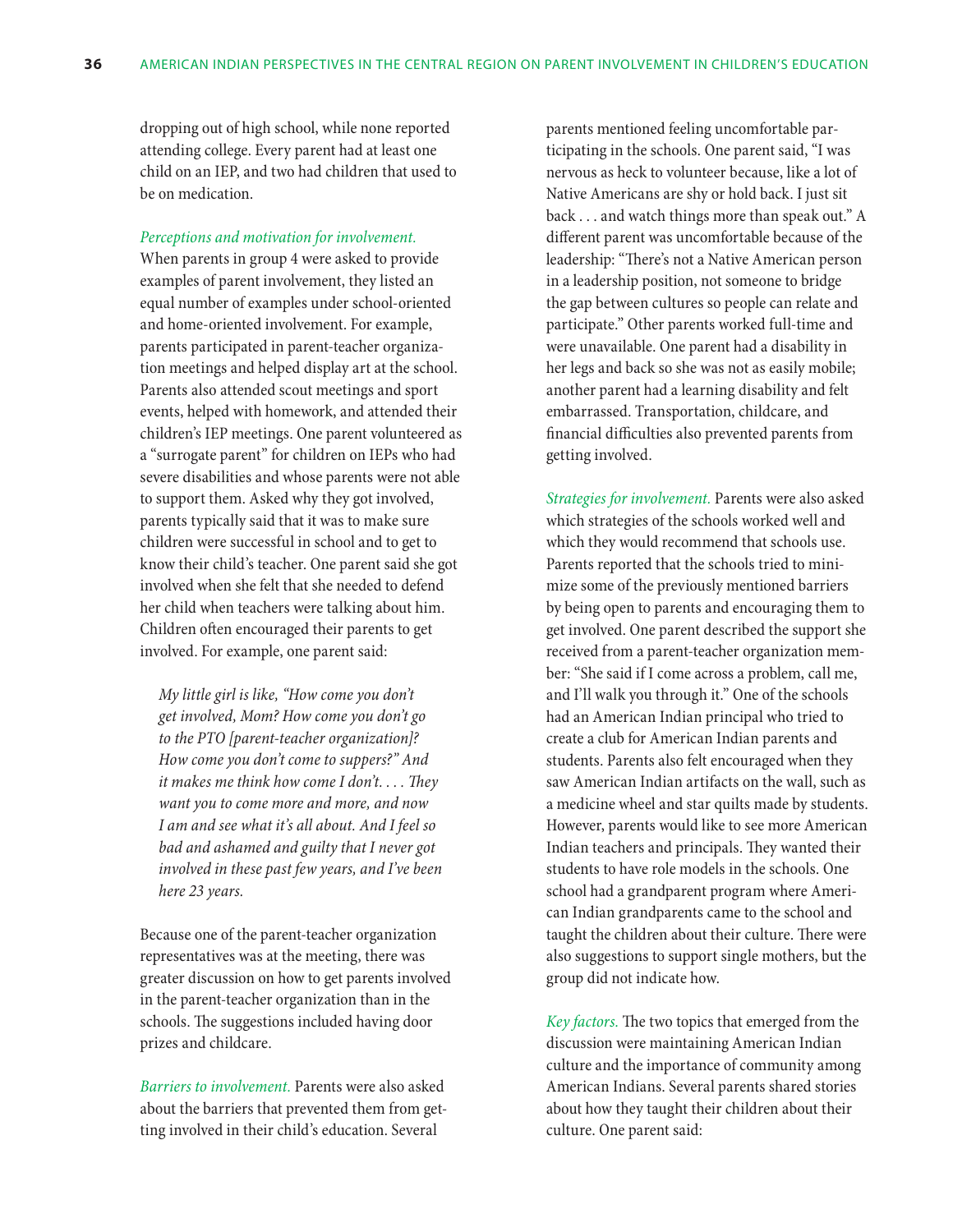*We take care of each other. You've got to teach them their culture. If we're going to go on and on, we don't want to lose them to the diseases that are out there now. We need to teach them. We need to increase our population as we teach them who we were to know who they are.*

Parents educate their children about their culture so that they can be proud of it. Parents also talked about the importance of community. One parent said, "For Indian people, family is the first thing. The family is the most important thing, and an extended family is real important. And they want to be involved."

## Group 5 summary

*Descriptives.* Focus group 5 comprised seven participants, four women and three men, reflecting four families and four Indian reservations in the central states. There were 17 children among the families. Eleven children were in elementary school. Three of the families had at least one child in one of the five targeted elementary schools. The fourth had children at a nearby elementary school and had accompanied another family. One family had a child with a physical disability. A show of hands revealed that six of the parents had graduated from high school, five of those had some college, and two had college degrees. Every parent reported having at least one child on an IEP.

#### *Perceptions and motivations for involvement.*

When parents in group 5 were asked what they considered to be parent involvement, they focused more on home-oriented than on school-oriented support. Although parents mentioned that they kept in touch with teachers and attended parentteacher organization meetings, many responses involved interaction with children, such as reading with children, helping them with spelling and math, listening to their problems, encouraging them to succeed and attend college, making sure they get plenty of sleep and a healthful breakfast, buying them school supplies, and so on. When asked why they got involved, parents responded that they wanted to encourage their children and

monitor their progress. One mother noted that she became involved after going to school and learning about her role as a parent.

*Barriers to involvement.* Parents were asked about the barriers that discouraged them from participating in schools. Parents in group 5 listed several, including financial difficulties, work, and lack of Internet access. The primary barrier for group 5 was that most of the parents attended boarding school and did not know how to interact with schools. One parent said:

*[F]or me, it's all new, because I was raised in a boarding school, so that was all taken care of for me.* . . . *It's like new to me.* . . . *They're not in boarding school, and that stuff's not provided for them for me, like it was* . . . *supper, everything, clothes, church. Whatever you need, they're the ones that sent us. Our parents didn't do it.*

*Strategies for involvement.* Parents were also asked which strategies of the schools worked and which they would recommend the school use. Parents discussed the positive and negative communication they had with the schools. For instance, they received flyers from schools to inform them of activities, and the Title VII Native American Representative (their term) helped children and connected parents and teachers. Parents appreciated teachers sending out their email address so that parents could communicate with them, but as some parents did not have Internet access, they needed a phone number. One parent expressed frustration at not finding out about a parentteacher conference until the day of the conference. Parents had suggestions for schools to encourage parent involvement. Because most parents in the group did not have Internet or email access in the home, they wanted more accessible alternatives to communicate with teachers. Parents wanted to see more American Indian teachers, principals, and staff members at the schools. One parent said:

*I felt safer with an Indian teacher or more comfortable being around; because you know*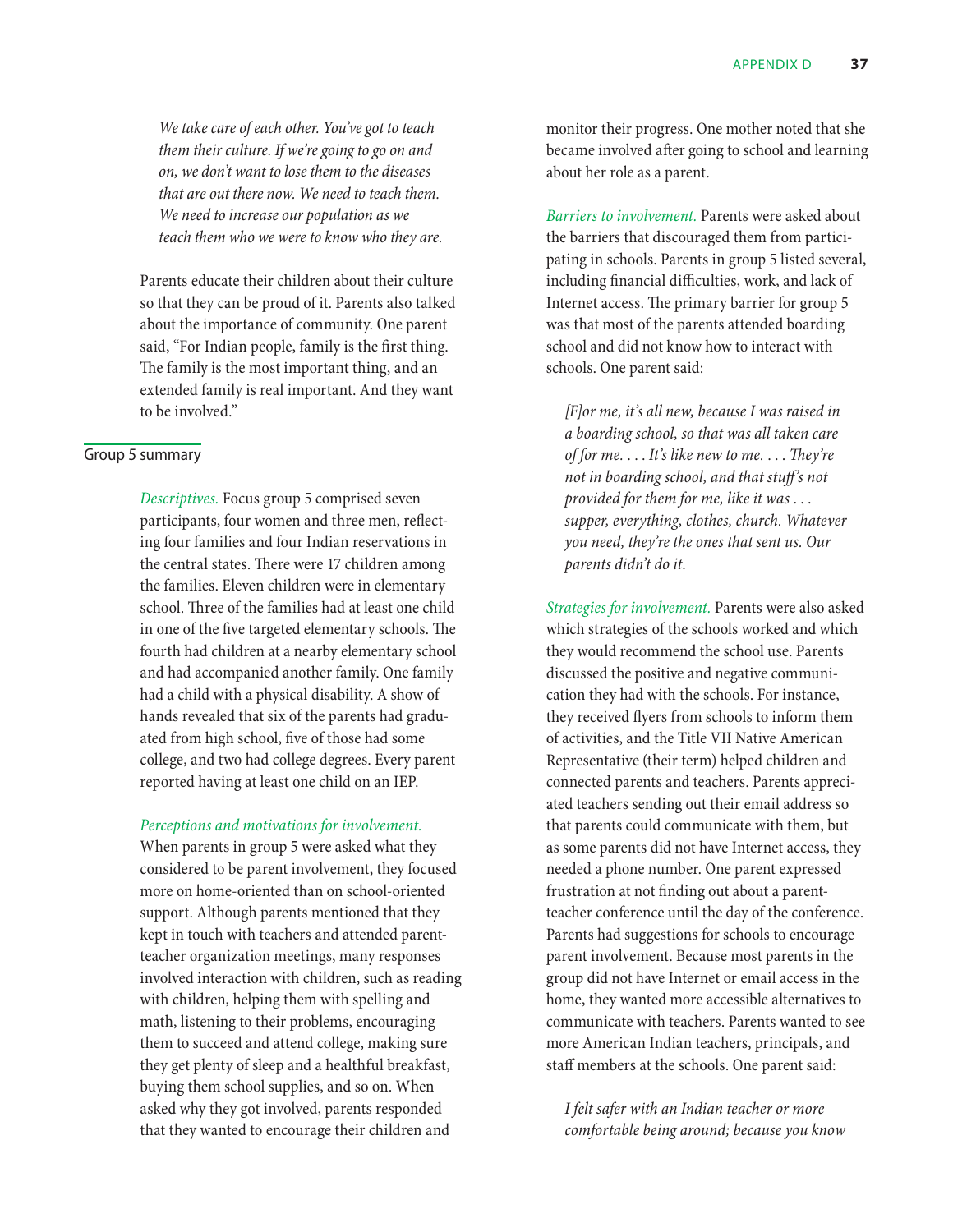*how they were raised* . . . *three or four families living together all the time. White people they're not. They're one, and they're distant, and they don't like moms and dads around them. We do. We live together, and we know how to be a group.*

One parent suggested that teacher education programs should include cultural sensitization so that American Indian families and students feel welcome, higher standards and expectations for students, and more culture in the school curriculum. They also would like to see more American Indian clubs "where they can be made at a young age to have pride in who they are, instead of even being made aware of that difference with no explanation."

*Key factors.* The two areas of focus that emerged from the discussion in group 5 were cultural competence and perceived prejudice in the schools.

One parent felt frustrated that that the child's school is named after a president that supported the "genocide that was being committed against the Native Americans back then." This father did not understand how his child could look up to such a person. When the students at that school had the opportunity to write a biographical report on someone, his son asked to write on Little Big Horn. The teacher "told him, no, it wasn't acceptable because it wasn't real history." Another parent found the lack of American Indian art in the schools frustrating. He said, "I was the janitor and like went to all of [the classrooms]. I did work in every one of them, and I went to every class, and I didn't see anything about Native Americans." From this discussion, parents started talking about the racism embedded in the school system. Although much of the abuse and hangings occurred decades ago, parents felt that they were still a barrier for American Indian parents to trust public schools.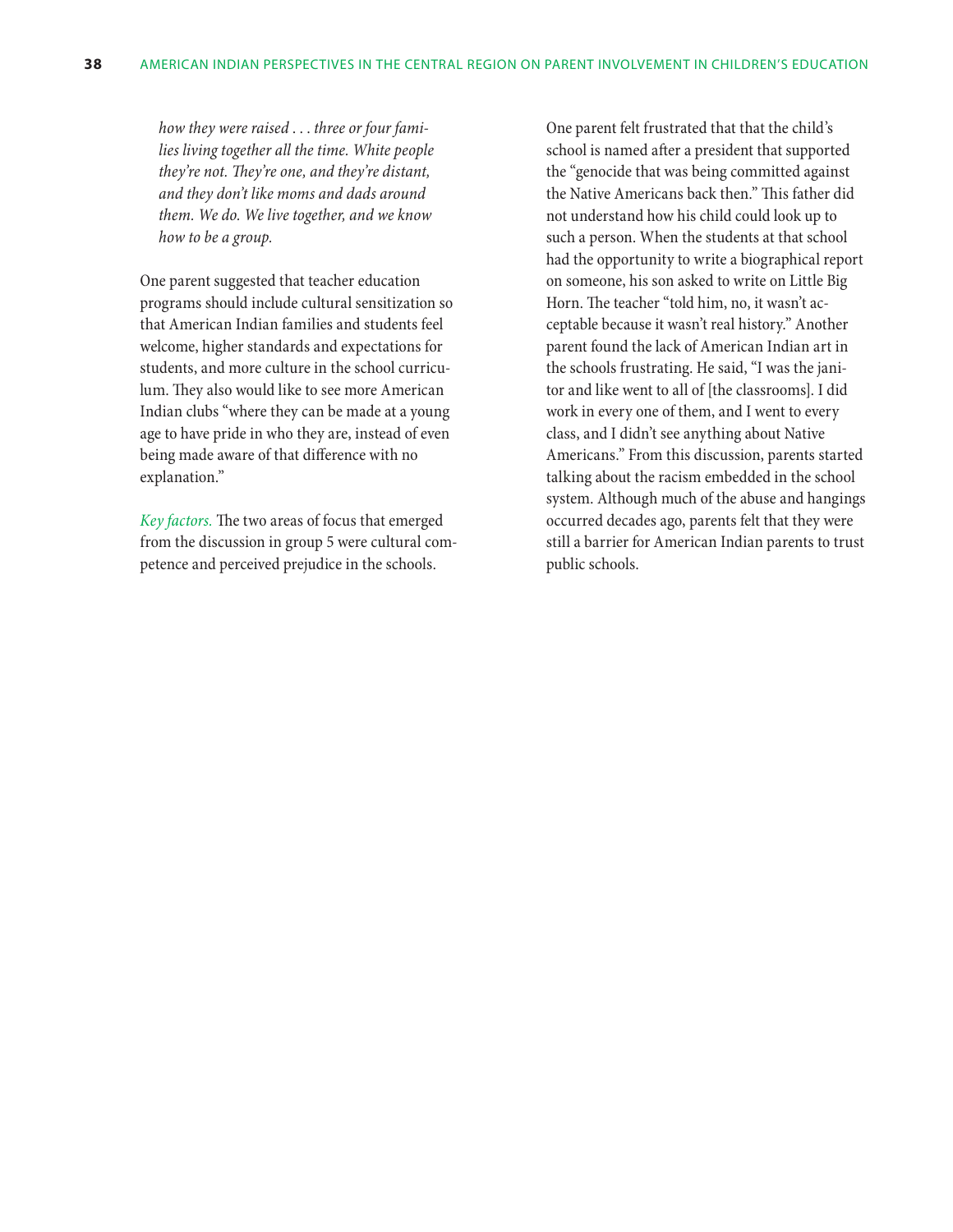## **Notes**

Several people contributed to the development of this report. Dolores Riley, director of Indian Education and Grants, Rapid City Area Schools, Rapid City, South Dakota, assisted with site selection and participant recruitment. Trudy Clemons, senior researcher at Mid-continent Research for Education and Learning (McREL), assisted with data reduction. Sha Balizet, senior researcher at McREL, assisted with transcript verification. Lynn Waldorf assisted with initial project development, and Barbara Aiduk assisted with formatting and report transmission. Lou Cicchinelli, executive vice president of McREL and director of Regional Education Laboratory Central; Zoe Barley, senior research fellow at McREL; and Kirsten Miller, senior consultant for REL Publications at McREL, assisted with review and editing. Finally, the authors acknowledge and thank the Office of Indian Education staff and school personnel who assisted with site and participant recruitment, school superintendents and principals who permitted the authors to interview their American Indian parents, and the many parents who graciously shared their experiences.

- 1. According to federal legislation resulting from the Johnson-O'Malley Act of 1934 (as amended) the purpose of the act is to provide financial assistance to schools through the Bureau of Indian Affairs to meet the unique and specialized education needs of American Indian students. Schools receiving funds are required to have an elected governing body (such as a parent board or committee), that is empowered to identify students' needs, giving parents a say in their children's education. For additional information on Johnson-O'Malley parent committees visit http://johnsonomalley.com/.
- 2. The protocol was approved by the Office of Management and Budget. The protocol was piloted with a group of seven American Indian parents located through acquaintances of one of the researchers, who was of

American Indian descent. The pilot group met for 90 minutes to participate in a trial discussion. Field notes taken by both researchers were used to reconsider minor points in the data collection process. For example, several of the probing questions were determined to be redundant or failed to adequately elicit the desired information and were dropped or revised. Additionally, the field notes were used to clarify the transcripts, when needed.

- 3. This four-year study used an ethnographic methodology to examine parent-involvement activities as they encouraged Spanish-speaking parents to increase their participation in their children's education. Data collections included observations of 157 home-school interaction activities (parent-teacher conferences, school-site councils, and bilingual preschoolparent programs) and interviews with parents in 20 families and with elementary school teachers and administrators. Responses were coded for themes, and findings were presented to parent participants for validation. The total number of interviews conducted, number of teachers and administrators interviews, participant demographics, coding, data analysis methods, and limitations were not reported. Findings from this study are not generalizable due to limited sample size, nonrandom sampling, nonsystematic data collection, lack of triangulation, and the lack of validation of results.
- 4. The report of the Mid-Continent Regional Advisory Committee for Educational Needs Assessment, commissioned by the U.S. Department of Education under contract number ED04CO0043/0001, documents the Central Region's education challenges and technical needs regarding student achievement and implementation of the provisions of the No Child Left Behind Act. Data were obtained from e-mail messages, meeting discussions and presentations, and focus groups. Methods, procedures, sampling, participant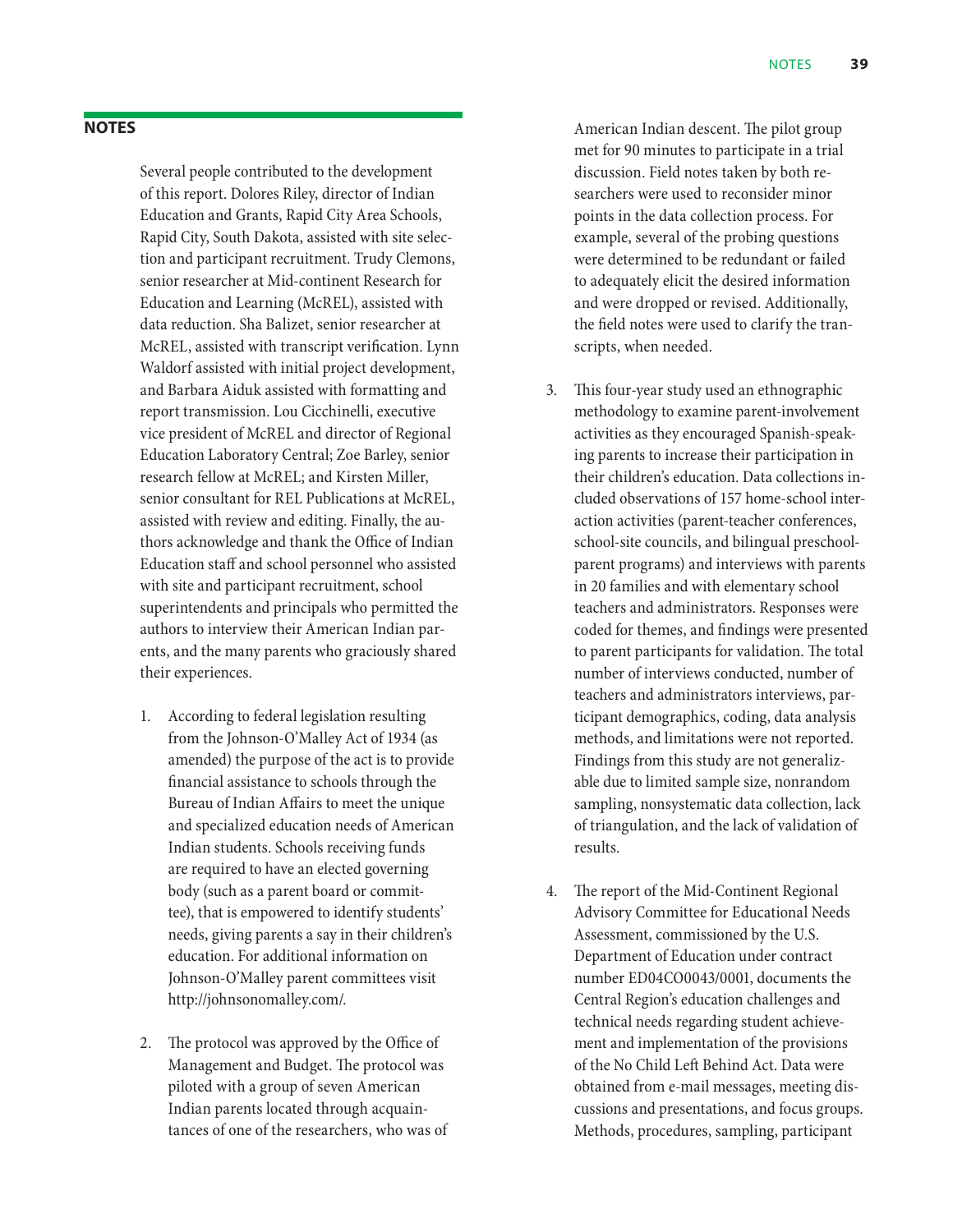demographics, data, analysis, and limitations were not reported.

5. Although this protocol is scripted, the facilitator will read the scripts carefully observing and taking cues from participants, adapting the scripted statements and phrasing to

accommodate the communication needs and styles of the participants. To gain the trust of participants, the facilitator will explain the information in a way that makes sense to participants. Flexibility in the facilitator's role is critical to obtain the type of information sought in the study.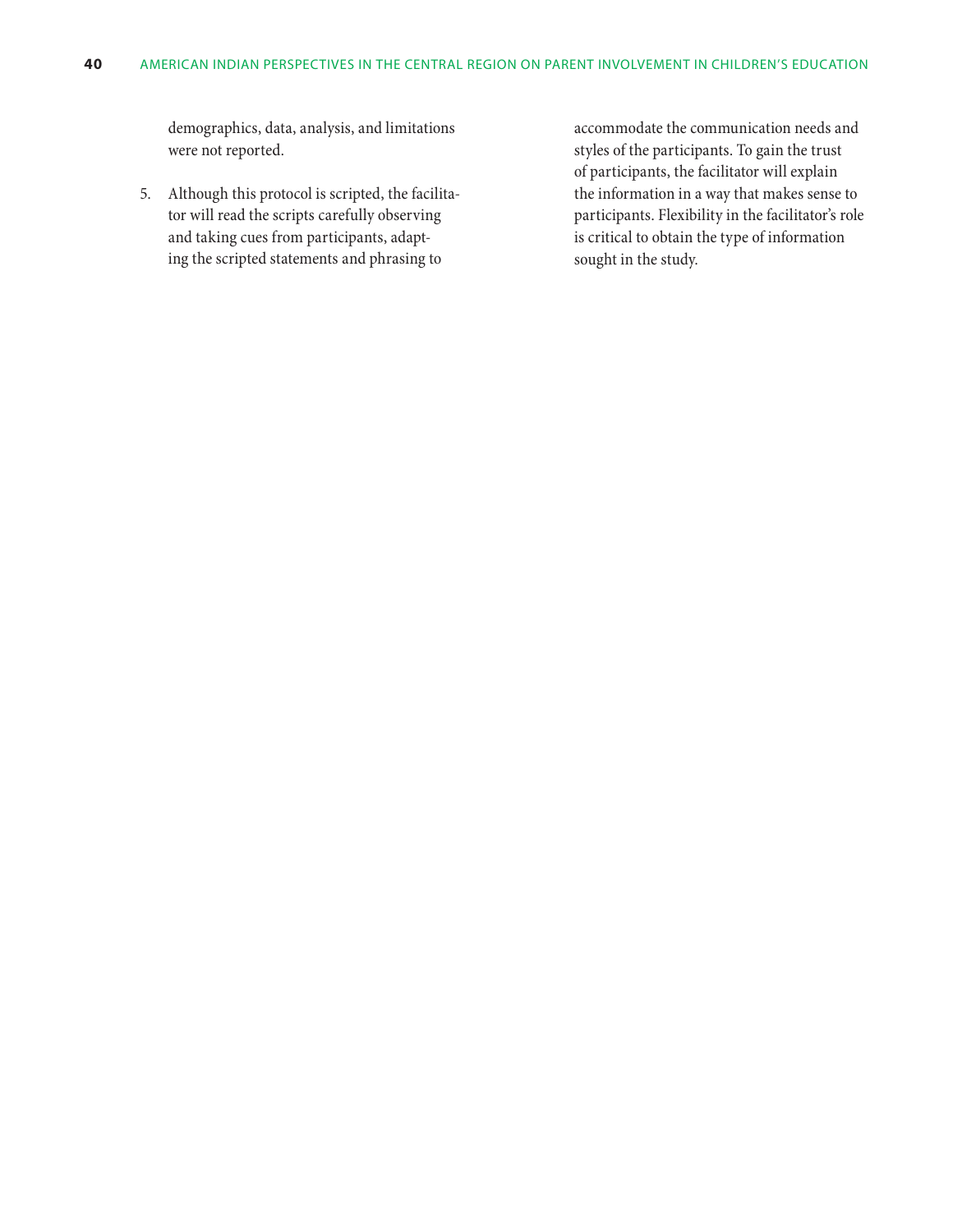## **References**

- Adams, D. W. (1995). *Education for extinction: American Indians and the boarding school experience 1875–1928*. Lawrence, KS: University Press of Kansas.
- Begay, S., Dick, G. S., Estell, D. W., Estell, J., McCarty, T. L., and Sells, A. (1995). Change from the inside out: a story of transformation in a Navajo community school. *Bilingual Research Journal, 19*(1), 121–39.
- Butterfield, R., and Pepper, F. (1991). *Improving parental participation in elementary and secondary education for American Indian and Alaska Native students* (Report No. RC-018-612). Washington, DC: U.S. Department of Education. (ED343763)
- Charleston, G. M., and King, G. L. (1991). *Indian nations at risk task force: listen to the people* (Report No. RC-018- 612). Washington, DC: U.S. Department of Education. (ED343754)
- Child, B. J. (1998). *Boarding school seasons: American Indian families 1900–1940*. Lincoln, NE: University of Nebraska Press.
- Cockrell, K. S. (1992). *Voices of Native America: a Native American community's perception of home/school communication*. Paper presented at the annual meeting of the American Educational Research Association, San Francisco, CA, April 20–24. (ED351163)
- Coleman, M. C. (1993). *American Indian children at school, 1850–1930*. Jackson, MS: University Press of Mississippi.
- Cotton, K., and Wikelund, K. R. (2001). *Parent involvement in education* (School Improvement Research Series Close-Up No. 6). Seattle, WA: Northwest Regional Educational Laboratory. Retrieved February 29, 2008, from http://www.nwrel.org/scpd/sirs/3/ cu6.html.
- Delgado-Gaitan, C. (1991). Involving parents in the schools: a process of empowerment. *American Journal of Education, 100*(1), 20–46.
- Ellis, C. (1994). *To change them forever: Indian education at the Rainy Mountain Boarding School, 1893–1920*. Norman, OK: University of Oklahoma Press.
- Epstein, J. L. (2001). *School, family, and community partnerships: preparing educators and improving schools*. Boulder, CO: Westview Press.
- Freeman, C., and Fox, M. (2005). *Status and trends in the education of American Indians and Alaska Natives* (NCES Publication No. 2005-108). U.S. Department of Education, National Center for Education Statistics. Washington, DC: U.S. Government Printing Office.
- Gregory, E., Long, S., and Volk, D. (Eds.). (2004). *Many pathways to literacy: young children learning with siblings, grandparents, peers and communities*. New York: RoutledgeFalmer.
- Grolnick, W. S., Benjet, C., Kurowski, C. O., and Apostoleris, N. H. (1997). Predictors of parent involvement in children's schooling. *Journal of Educational Psychology, 89*(3), 538–48.
- Gutman, L. M., and Midgley, C. (2000). The role of protective factors in supporting the academic achievement of poor African American students during the middle school transition. *Journal of Youth and Adolescence, 29*(2), 223–49. Retrieved December 12, 2007, from http://hdl.handle.net/2027.42/45287.
- Hoover-Dempsey, K. V., and Sandler, H. M. (2005). *The social context of parental involvement: a path to enhanced achievement* (Final Performance Report for OERI Grant No. R305T010673). Nashville, TN: Vanderbilt University. Retrieved December 12, 2007, from http://www. vanderbilt.edu/Peabody/family-school/index.html.
- Horne, E. B., and McBeth, S. (1998). *Essie's story: the life and legacy of a Shoshone teacher*. Lincoln, NE: University of Nebraska Press.
- Kelly, C. (2004). Buzz Lightyear in the nursery: intergenerational literacy learning in a multimedia age. In E. Gregory, S. Long, and D. Volk (Eds.), *Many pathways to literacy: young children learning with siblings,*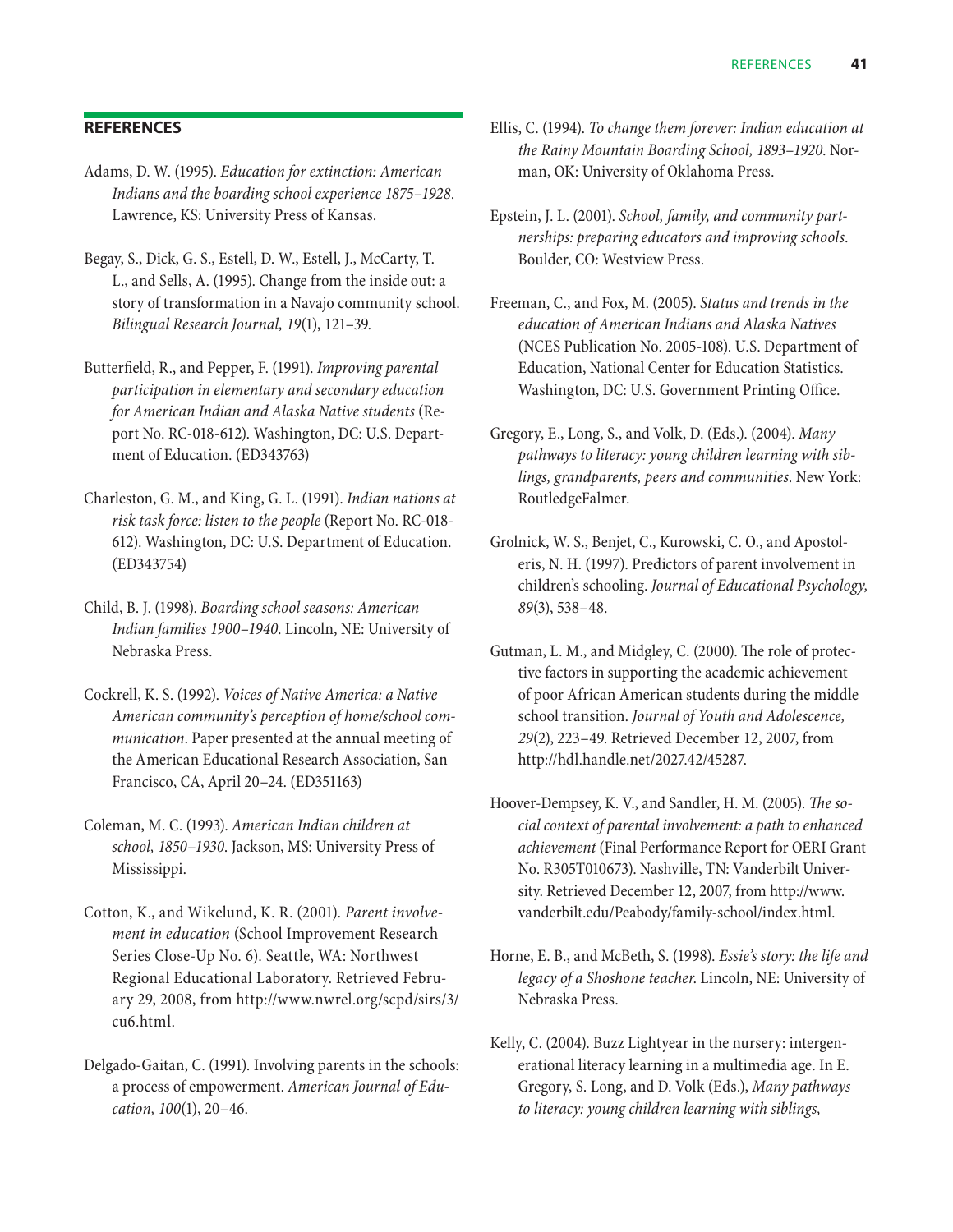*grandparents, peers and communities*. New York: RoutledgeFalmer.

Lareau, A. (2000). *Home advantage: social class and parental intervention in elementary education*. New York: Rowman and Littlefield Publishers.

Lareau, A. (2003). *Unequal childhoods: class, race, and family life*. Los Angeles: University of California Press.

Leveque, D. M. (1994). *Cultural and parental influences on achievement among Native American students in Barstow unified school district*. Paper presented at the meeting of the Comparative and International Educational Society, San Diego, CA, March. (ED382416)

Lipka, J., Mohatt, G. V., and The Ciulistet Group. (1998). *Transforming the culture of schools: Yup'ik Eskimo examples*. Mahwah, NJ: Lawrence Erlbaum.

Lomawaima, K. T. (1994). *They called it prairie light: the story of Chilocco Indian School*. Lincoln, NE: University of Nebraska Press.

McCarty, T. L. (2002). *A place to be Navajo: Rough Rock and the struggle for self-determination in indigenous schooling*. Mahwah, NJ: Lawrence Erlbaum.

Meriam, L. (Ed). (1928). *The problem of Indian administration*. Baltimore, MD: Johns Hopkins University Press. (ED087573)

Mid-continent Regional Advisory Committee. (2005). *A report to the U.S. Department of Education on educational challenges and technical assistance needs for the mid-continent region*. Denver, CO: Mid-continent Regional Advisory Committee. (ED485543)

Miles, M. B, and Huberman, A. M. (1994). *Qualitative data analysis*. Newbury Park, CA: Sage.

No Child Left Behind Act (NCLB) of 2001, Pub. L. No. 107- 110, §115, Stat. 1425. (2002).

Northwest Regional Educational Laboratory. (1992). *Depiction study of Indian parent/community involvement and*  *support in northwest schools*. Portland, OR: Northwest Regional Educational Laboratory. (ED361125)

Pashagumskum, S. (2005). Seeing education through two pairs of eyes: an investigation of community involvement in the education system of a northern Cree community. *Masters Abstracts International, 44*(03). (UMI No. MR10666)

Petrie, J. T., and Holloway, S. D. (2006). Mothers' representations of the role of parents and preschools in promoting children's development. *Early Childhood Research and Practice, 8*(2). Retrieved March 7, 2008, from http://ecrp.uiuc.edu/v8n2/petrie.html.

Reyhner, J., and Eder, J. (2004). *American Indian education: a history*. Norman, OK: University of Oklahoma Press.

Romero, M. E. (2004). Cultural literacy in the world of Pueblo children. In E. Gregory, S. Long, and D. Volk (Eds.), *Many pathways to literacy: young children learning with siblings, grandparents, peers and communities*. New York: RoutledgeFalmer.

Rubin, H. J., and Rubin, I. S. (1995). *Qualitative interviewing: the art of hearing data*. Thousand Oaks, CA: Sage.

Shaver, A. V., and Walls, R. T. (1998). Effect of Title I parent involvement on student reading and mathematics achievement. *Journal of Research and Development in Education, 31*(2), 90–7.

Sheehey, P. H. (2006). Parent involvement in educational decision-making: a Hawaiian perspective. *Rural Special Education Quarterly* (Fall). Retrieved March 7, 2008, from http://findarticles.com/p/articles/mi\_qa4052/ is\_200610/ai\_n21032738/.

- U.S. Department of Education. (1991). *Indian nations at risk: an educational strategy for action, final report*  (Report No. ED/OPBE-91-34). Washington, DC: U.S. Government Printing Office. (ED339587)
- U.S. Department of Education, National Center for Education Statistics. (2006). *Common Core of Data.* [Data file]. Retrieved March 7, 2008 from http://nces.ed.gov/ccd/.